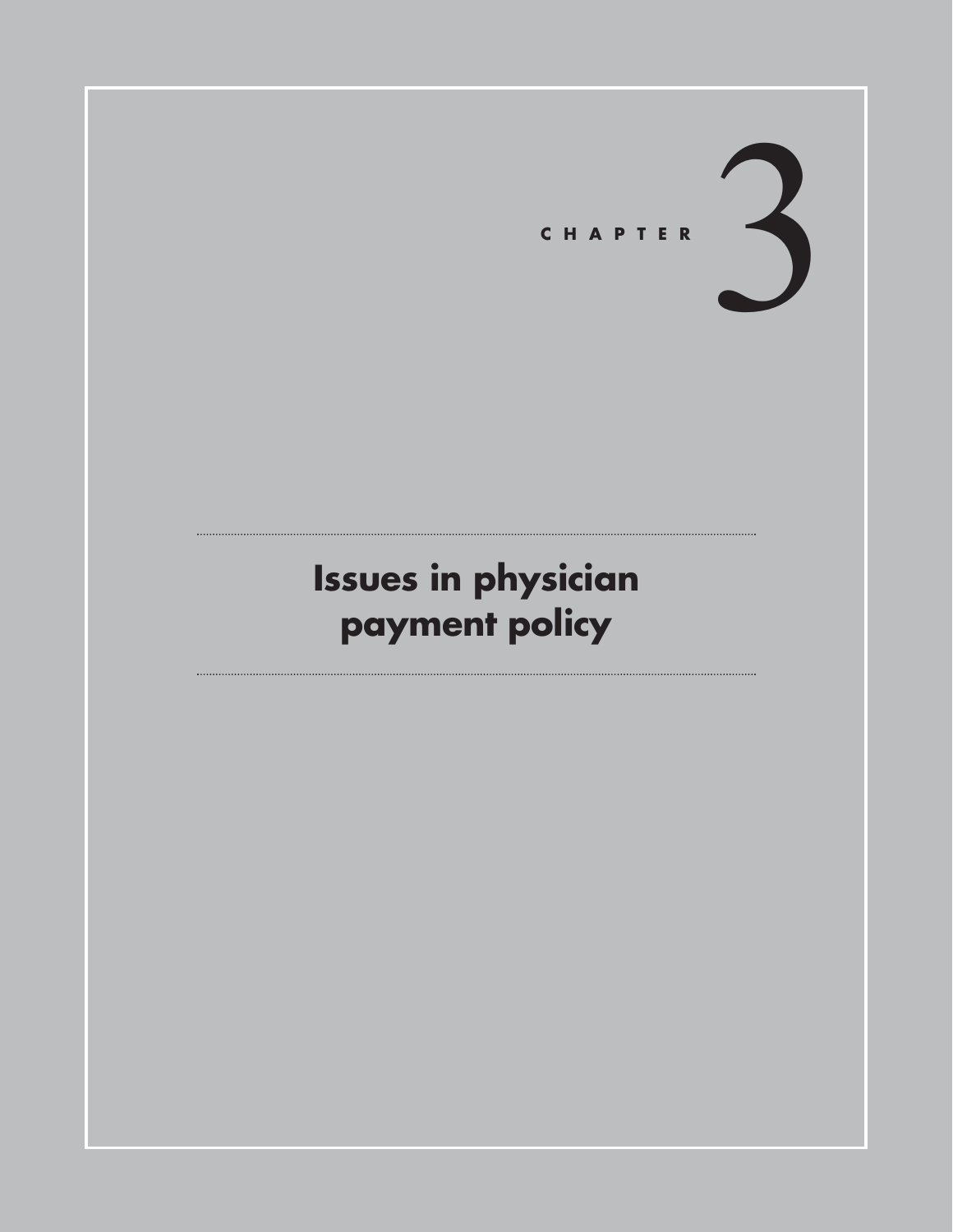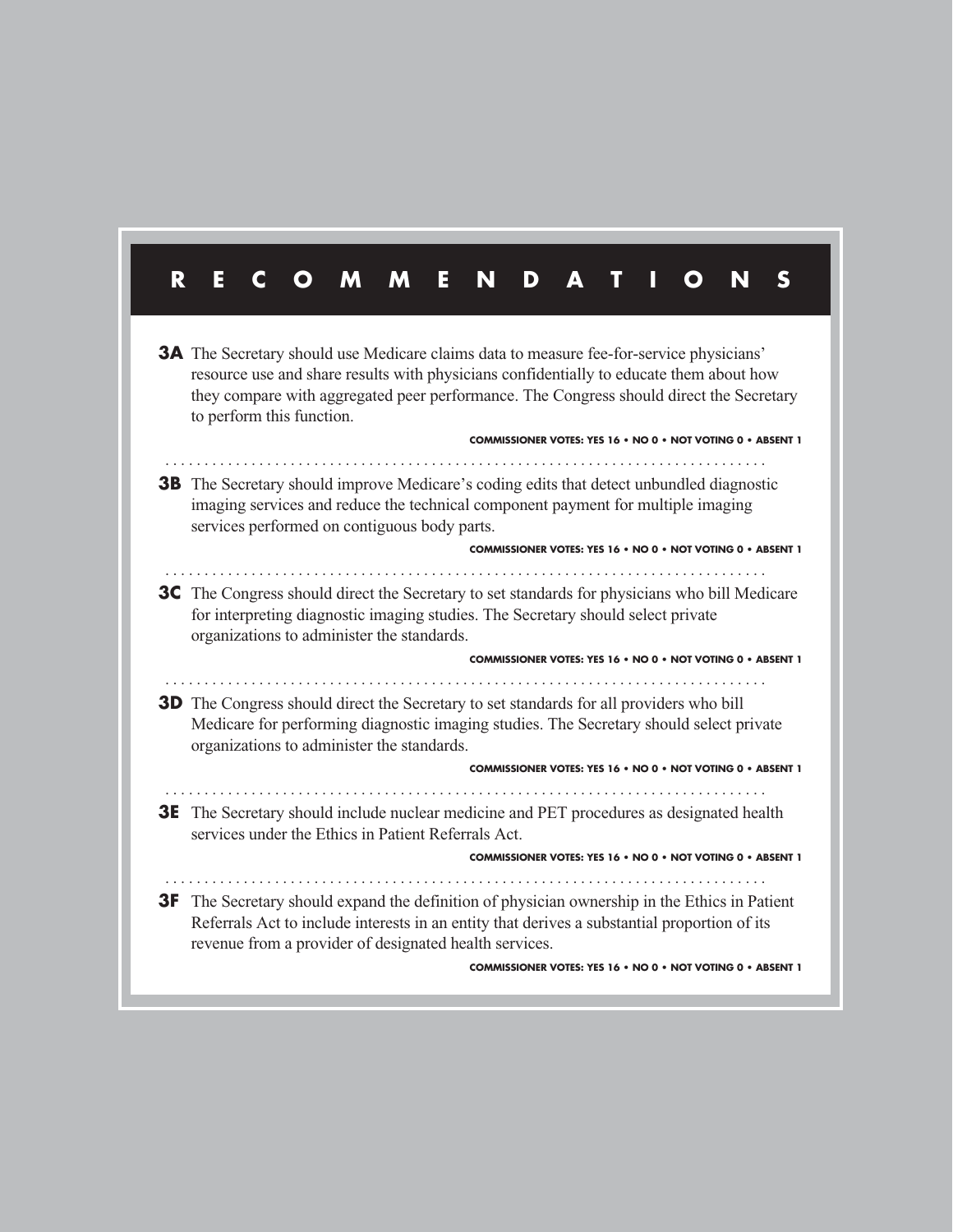#### **CHAPTER**

# **Issues in physician payment policy**

n this chapter, we examine ways to reduce inappropriate use of physician services and improve the quality of services provided to beneficiaries. We recommend that Medicare measure physician resource use so that physicians can compare their practice patterns with those of their peers. We identify ways to improve Medicare's coding edits to better detect improper imaging claims and to pay less for multiple imaging studies. To ensure that Medicare beneficiaries receive high-quality imaging services, and to help control the rapid growth of imaging spending, we recommend that CMS set standards for providers who perform and interpret imaging tests. We **International Practice** 

# **In this chapter**

Growth in the volume of physician services

3

- Measuring physician resource use
- Managing the use of imaging services
- Creating new incentives in the physician payment system
- Future work

recognize that setting such standards is a new direction for the Medicare program, but we believe it is warranted by the rapid growth of imaging services and their migration from the hospital setting to physician offices. In addition, CMS should strengthen the physician self-referral rules to minimize financial incentives that might affect clinical decisions to order imaging studies. We also discuss potential ideas for creating incentives for more efficient delivery of care.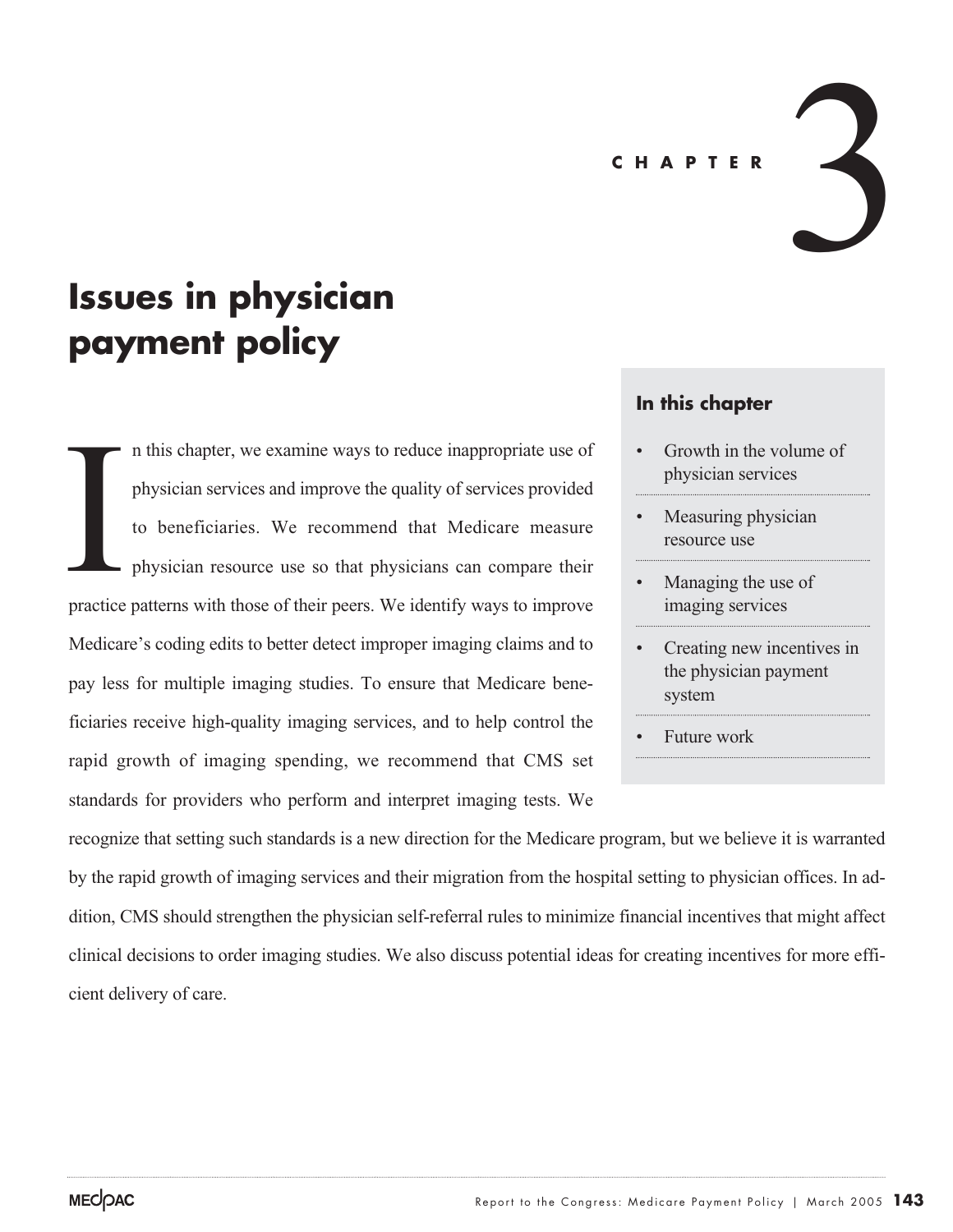The financial challenges to the program enumerated in Chapter 1 highlight the pressing need to ensure that Medicare's resources are used efficiently. The volume and intensity of services provided to Medicare beneficiaries have grown steadily, with program expenditures rising accordingly. Although some of this volume growth undoubtedly contributed to the health and well-being of beneficiaries, other increases probably did not. Research has shown that wide regional variation in service volume is not reflected in differences in health outcomes.

The way in which traditional Medicare pays for physician services does nothing to create incentives for coordinated evidence-based care. The program does not reward quality nor recognize when services provided are inappropriate or inefficient. In its landmark report, the Institute of Medicine (2001) concluded that health care should be safe, effective, patient-centered, timely, efficient, and equitable. Here, we examine ways in which changes in the Medicare physician payment system can help further these goals while reducing unnecessary expenditures.

In this chapter, we analyze tools that would encourage providers to furnish efficient, quality care to Medicare beneficiaries. The strategies include:

- measuring resource use by physicians in comparison with that of their peers,
- setting quality standards for imaging services, and
- creating new incentives for individual physicians to control unnecessary volume.

The proposals in this chapter, along with recommendations in Chapter 4 on pay for performance and adoption of information technology, can be viewed as a package. We recognize that these proposals will add to CMS's administrative responsibilities. For the programs to succeed, CMS must be given the necessary resources.

In future work, we also intend to examine how prices are set for individual services within the fee schedule. For example, the introduction of new treatments and procedures may have resulted in a misalignment between the fees paid for older and newer services. The goal is to ensure that services are paid accurately and that the pricing structure does not create incentives for inappropriate volume growth. We also plan to look at geographic adjusters and the design of the payment areas used in the fee schedule.

# **Growth in the volume of physician services**

The volume of physician services provided to Medicare beneficiaries has been growing steadily since the Congress established the physician fee schedule (Figure 3-1). The per beneficiary volume of physician services increased by more than 30 percent between 1993 and 1998. Most recently, per capita volume growth increased by nearly 22 percent from 1999 to 2003. Volume is measured as per capita use of physician services by beneficiaries in traditional Medicare.<sup>1</sup>

The causes and consequences of volume growth are controversial. Some analyses (Cutler and McClellan 2001, Newhouse 1993, Newhouse 1992) emphasize that growth in service use is largely driven by technological change. Technological change includes both treatment substitution (substituting newer technologies for older ones) and treatment expansion (treating more people for disease). In some cases, new treatments are provided in addition to older treatments. These changes may result in better health outcomes for patients.

However, other research (Wennberg et al. 2002, Fisher et al. 2003a, Fisher et al. 2003b) that emphasizes the level of variation in the volume of physician service in geographic areas suggests that much additional service use does not improve health. After controlling for input prices and health status, researchers found that the volume of physician services is driven partly by local practice patterns and partly by differences in physician supply and specialization. They did not find an association between greater volume and demonstrable improvement in outcomes.

Since the development of the physician fee schedule, the Congress has attempted to moderate expenditure growth by implementing volume targets. However, volume has continued to grow, and legislated targets have not succeeded in differentiating between beneficial volume growth and increases in inappropriate services. The current sustainable growth rate (SGR) formula has resulted in both budgetary and policy problems. By 2003, the cumulative impact of actual spending for physician services was about \$6 billion higher than the SGR target for that year. The policies discussed in this chapter cannot be expected to close the gap between this target and actual spending (see Section 2B).<sup>2</sup>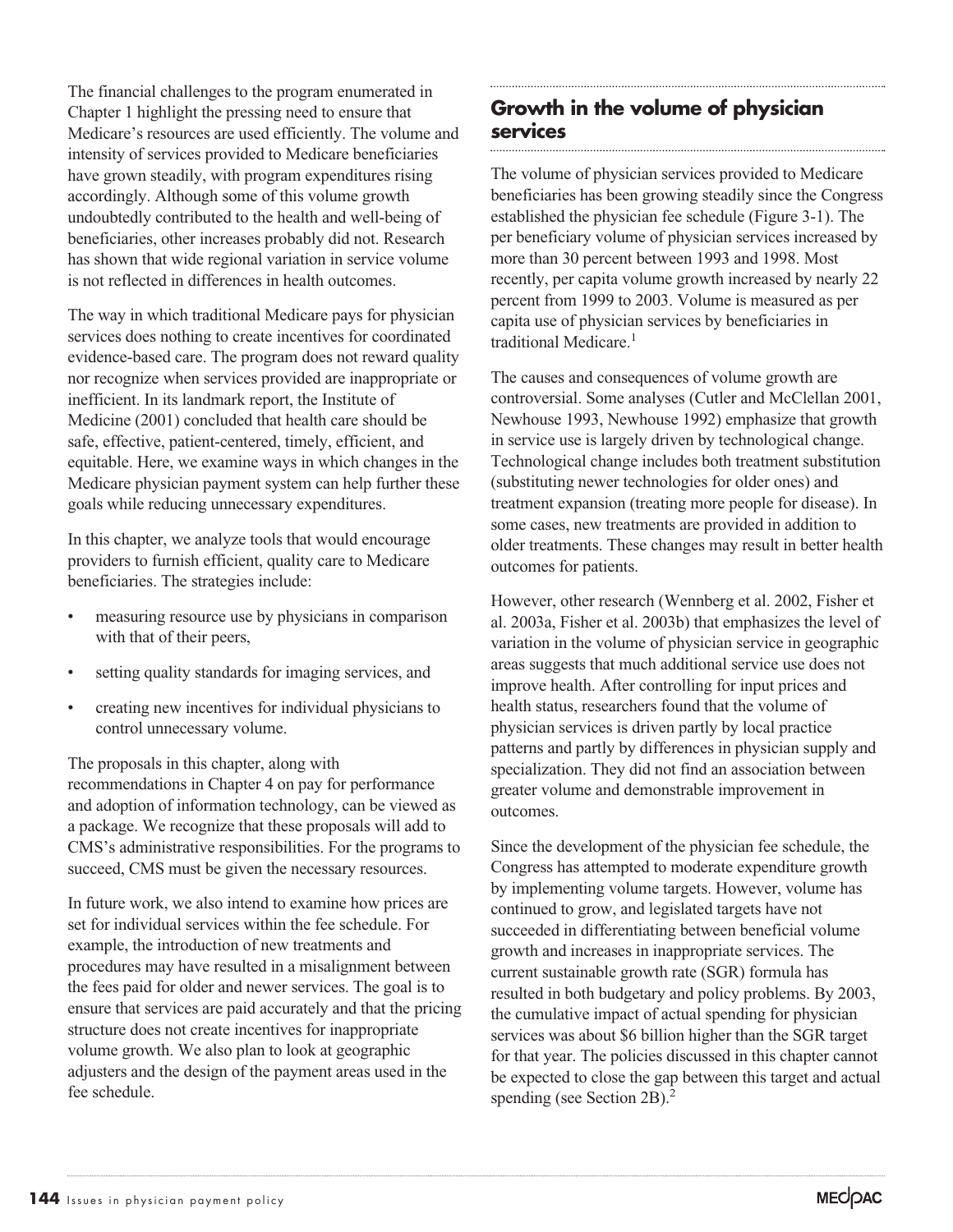**3-1**

**Continued growth in the use of physician services per beneficiary, 1999–2003 FIGURE**



In the following section, we address the way in which unexplained variation in volume might be reduced by providing physicians with data on their resource use compared with the practice patterns of their peers.

# **Measuring physician resource use**

Medicare beneficiaries living in regions of the country where physicians and hospitals deliver many more health care services do not experience better quality of care or outcomes. Moreover, they do not report greater satisfaction with care than beneficiaries living in other regions (Fisher et al. 2003a, Fisher et al. 2003b). This finding is provocative. It suggests that the nation could spend less on health care, without sacrificing quality, if physicians whose practice styles are more resource intensive reduced the intensity of their practice—that is, if they provided fewer diagnostic services, used fewer subspecialists, used hospitals and intensive care units (ICUs) less frequently as a site of care, and did fewer minor procedures.

In assessing the potential savings in our health care system, consider also that even within low spending regions, providers acknowledge unharvested opportunities to eliminate services that are not likely to improve health (James 2002).

One strategy for Medicare to realize a portion of these potential savings is to measure physicians' resource use over time and feed back the results to physicians. Physicians would then be able to assess their practice styles, evaluate whether they tend to use more resources than either their peers or what evidence-based research (when available) recommends, and revise their practice style as appropriate.<sup>3</sup> This process is critical to precipitating change. Moreover, when physicians are able to use this information in tandem with information on their quality of care, it will provide a foundation for improving the value of care received by beneficiaries.

. . . . .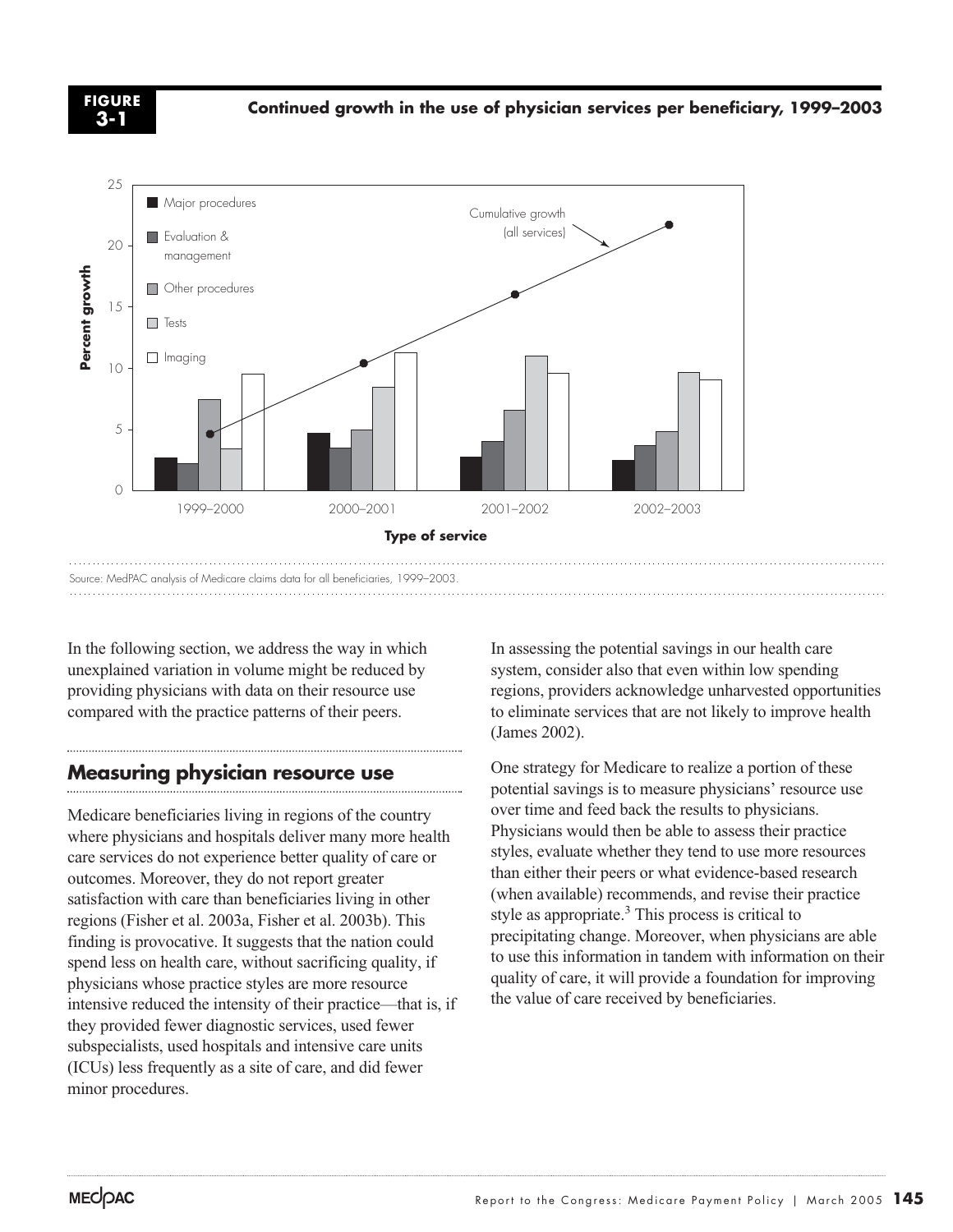We consider here how Medicare could both engage in resource use measurement and encourage its use more widely. We discuss Medicare's use of quality measures in the following chapter. The use of both measures together is ideal.

#### **What is the experience with and effectiveness of resource use measurement?**

Resource use measurement is increasingly used by private plans to contain costs. MedPAC identified this trend in a series of interviews staff conducted with health plans and consultants (MedPAC 2004b). Nearly all plans and purchasers mentioned resource use measurement as central to their cost-containment and quality improvement strategies. Some collected information and gave it back to patients or providers, others used it as a basis for bonus payments to providers, and still others used it to select providers to be in preferred tiers or limited network plans.

The Center for Studying Health System Change reported similar findings based on a survey of 12 communities. It found that since 2001, 15 health plans in 9 communities increased their use of retrospective review and provider resource measurement and that 9 plans in 6 communities developed tiered provider network products. In addition, four plans in three communities developed limited network plans (Mays et al. 2004).

Purchasers, eager to better understand which providers, delivery systems, and plans (including their disease management programs) are the best value, have pursued greater standardization in resource use measurement. The National Committee for Quality Assurance (NCQA) is first developing and testing national standards for plans to report their aggregate relative resource use to purchasers and hopes to integrate an efficiency measure into its public reporting on health plan performance by 2006. The next phase of NCQA's effort will develop criteria and guidelines for measuring individual physicians' and hospitals' resource use. The NCQA process is being partially informed by the work coordinated by Bridges to Excellence, an employer-sponsored program that recognizes and rewards high-quality physician care, and the Leapfrog Group on identifying best practices in resource use measurement (Bridges to Excellence and the Leapfrog Group 2004).

Evidence on how effective resource use measurement is in containing costs is mixed and varies depending upon how the results are used. Providing feedback on use patterns to physicians alone has been shown to have a statistically significant, but small, downward effect on resource use (Balas et al. 1996, Schoenbaum and Murray 1992). When paired with additional incentives such as public disclosure or payment incentives, the effect on physician behavior can be considerably larger (Eisenberg 2002). Some note that the effectiveness of feedback is diluted if physicians receive multiple "report cards" from different insurers that provide different results (Sandy 1999).

#### **How could Medicare promote resource use measurement?**

Medicare could measure the resource use of its fee-forservice physicians. As the nation's largest single purchaser of health care services, Medicare has a wealth of data and the potential to have the greatest influence on physicians. This policy option is the focus of this section of the chapter.

Medicare could also encourage plans and providers to undertake and expand their independent use of resource use measurement. We make no recommendations on these options here, but note them for discussion. First, Medicare could share its claims data with private health plans and purchasers, enhancing their ability to measure physicians' resource use. Second, the Congress could potentially promote hospitals' and physicians' use of resource measurement if it allowed the Secretary to regulate gainsharing arrangements (as discussed in the Commission's report on specialty hospitals). Current restrictions prohibit physicians from receiving financial compensation for making changes in their practice patterns that reduce hospital inpatient costs. Allowing physicians to receive compensation with appropriate safeguards would give physicians and hospitals a greater impetus to measure resource use during a hospital admission for each physician and, in turn, reward those who appropriately constrained resource use.

# **Medicare could measure physicians' resource use to encourage change in practice**

Resource use measurement may be used in a number of ways to encourage physicians to change their practice patterns. Confidential feedback of the results to physicians may be sufficient to induce some change, particularly if provided by such a large purchaser as Medicare. Many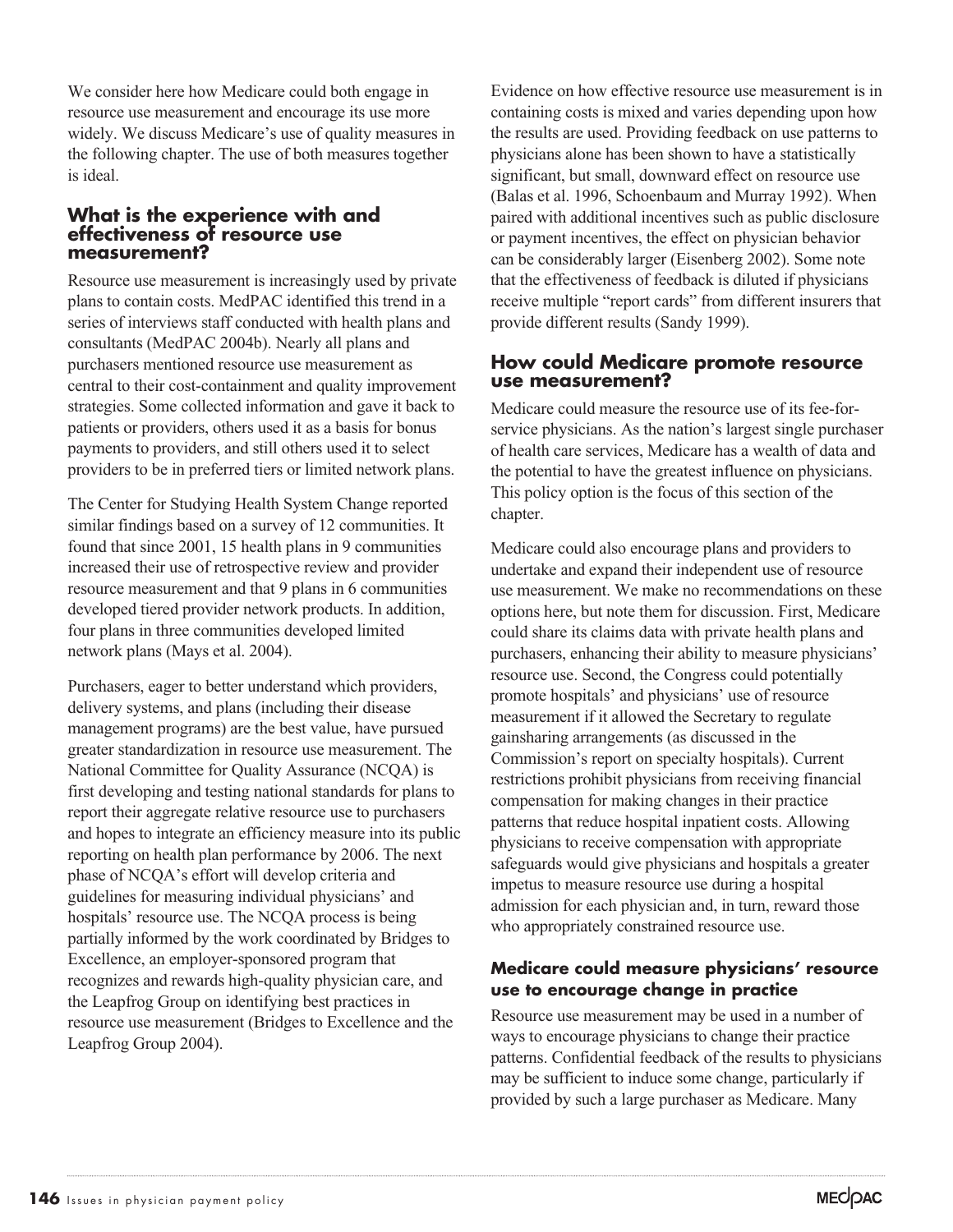physicians are highly motivated individuals who have continually strived for high grades and peer approval (Tompkins et al. 1996). If identified as having an unusually resource-intense practice style, some physicians may respond by reducing the intensity of their practice. Some private purchasers use additional incentives to encourage physicians to modify their practice styles. For example, the data on individual physician performance could be shared with physicians' peers or the public, or used as the basis for increased or decreased payment. MedPAC has concluded, however, that Medicare should, for an initial period, use resource use measurement only to confidentially educate physicians.

#### **RECOMMENDATION 3A**

**The Secretary should use Medicare claims data to measure fee-for-service physicians' resource use and share results with physicians confidentially to educate them about how they compare with aggregated peer performance. The Congress should direct the Secretary to perform this function.**

#### **RATIONALE 3A**

Improving longitudinal efficiency in health care delivery is a goal Medicare cannot afford to ignore. Resource use measurement has the potential to encourage physicians to reduce the number of services they provide without sacrificing quality of care, and thereby improve efficiency. In addition, it may encourage physicians to use less expensive, nonphysician resources to reduce spending and use of costly services. The private sector has used this approach for at least two decades, and it is sufficiently developed to be used in Medicare for confidential physician education.

#### **IMPLICATIONS 3A**

#### **Spending**

This recommendation should lead to a minimal reduction in program spending.

#### **Beneficiary and provider**

- No adverse impact on access or quality is expected. To the extent that physicians adopt more conservative practice patterns, beneficiaries would pay less coinsurance and premiums.
- Because this recommendation could reduce the number of services provided over time, it could reduce aggregate payments to some Medicare providers over time.

Using measurement results only for confidential education allows CMS to gain experience using the measurement tool and explore the need for refinements. Similarly, physicians can review the results, make changes to their practice as they see appropriate, and help shape the measurement tool. Once greater experience and confidence are gained, Medicare might use the results in payment, for example as a component of a pay-forperformance program (which rewards both attainment and improvement) or to enable beneficiaries to identify physicians with more conservative practice styles. As mentioned earlier, resource use and quality measures taken together are the best indicator of value for Medicare (see Chapter 4 for discussion of physician quality measures).

The measurement tool should provide sufficient detail on use of each type of service. For example, CMS or one of its contractors could send out a form to each physician that is computer-generated based on claims data that looks like Table 3-1 (p. 148). In this example, spending is shown for a given episode of care. Risk adjustment is, in part, achieved by assigning patient care to a given type of clinically homogenous episode. Each episode is defined by a variety of factors, including diagnoses codes, complicating conditions, age, and gender. Spending is adjusted for geographic differences in input prices. Spending on all types of care, rather than just physician services, is measured. This inclusive approach is warranted by the fact that as much as 80 percent of spending for medical care is prescribed by physicians (Eisenberg 2002). This example shows that Physician A uses more services—especially inpatient hospital services—in caring for patients with a given condition (e.g., pneumonia) than his peer group.

Because this recommendation is educational only, the Commission cannot estimate the magnitude of savings. While research suggests that, on balance, providers do respond to such educational reports, resulting in small savings, we recognize that assessing physicians' potential response to this recommendation is complicated. Some physicians who use fewer resources than average may increase their service intensity; without quality measures validating a low-intensity practice style, they may believe that better quality is associated with higher intensity. Other physicians might ignore resource use reports, particularly since there is no financial penalty for doing so.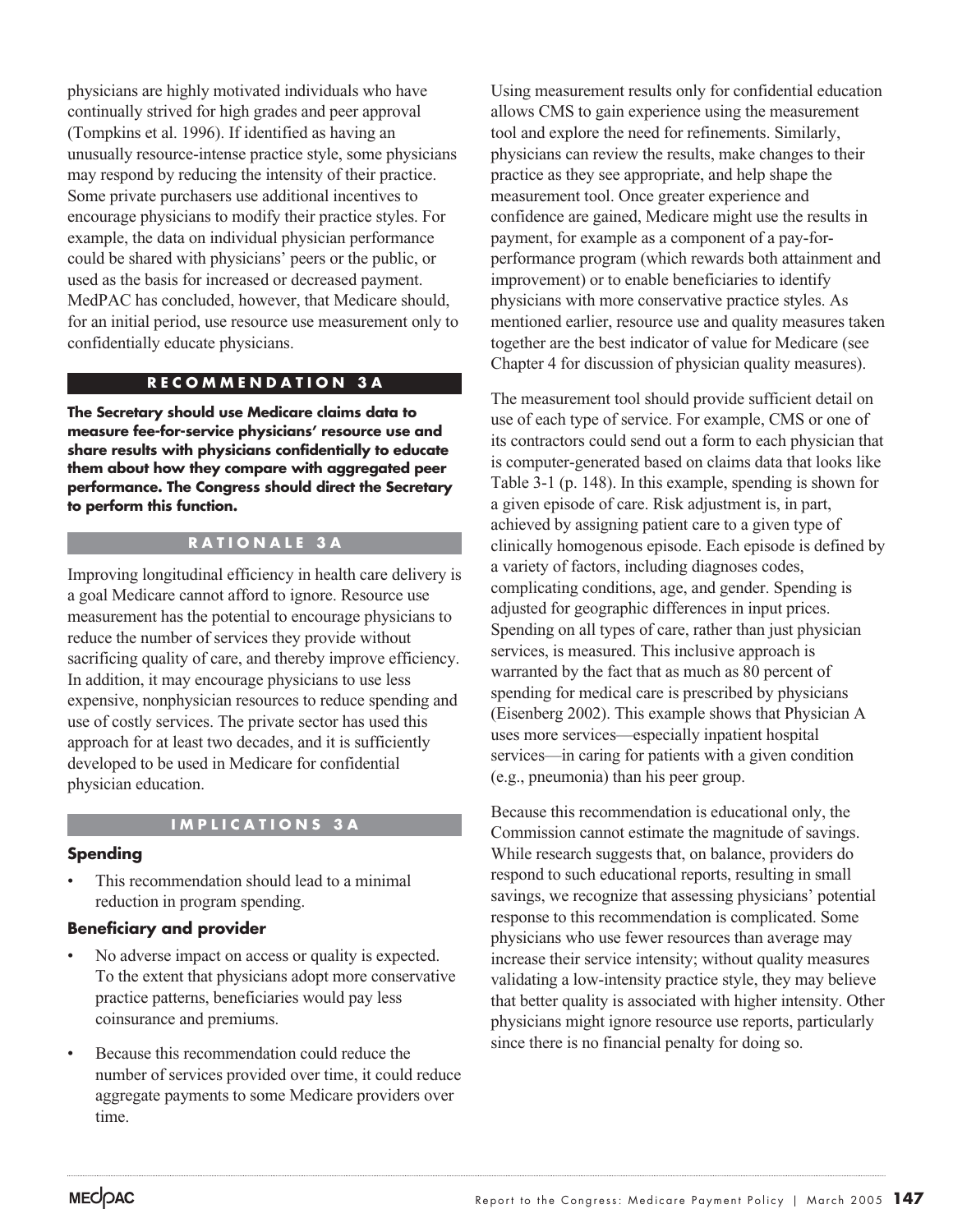**A sample physician report showing comparative resource use**

|             | <u>station also speriality</u> for all opisons of these |                            |                     |                        |                                    |                      |              |                                             |  |
|-------------|---------------------------------------------------------|----------------------------|---------------------|------------------------|------------------------------------|----------------------|--------------|---------------------------------------------|--|
|             | <b>Average</b><br>spending<br>per<br>episode            | Physician<br><b>visits</b> | Diagnostic<br>tests | Hospital<br>admissions | Medical/<br>surgical<br>procedures | <b>Prescriptions</b> | <b>Other</b> | Overall<br>resource<br><b>use</b><br>score* |  |
| Peer group  | \$2,500                                                 | \$260                      | \$480               | \$ 870                 | \$140                              | \$250                | \$500        | 1.00                                        |  |
| Physician A | 3,000                                                   | 265                        | 460                 | .400                   | 140                                | 230                  | 505          | 1.20                                        |  |

**Standardized spending for an episode of care**

Note: Examples of episodes of care include pneumonia, diabetes, and sinusitis.

\*Score is calculated as a ratio of physician A's spending to the peer group's spending.

It is also possible that Medicare's feedback of resource use performance could be more successful than previous private sector experience. As the single largest purchaser, Medicare's reports may command greater attention. Because Medicare's reports would be based on more patients than private plan reports, they might have greater validity and acceptance from physicians. In addition, measurement tools have evolved to capture longitudinal use across all services and, as such, may be more successful in promoting conservative practice styles. Third, to the extent physicians see this as a first step leading to financial incentives or likely to be emulated by private plans, they may be more inclined to respond.

The Commission recommends that the Congress direct the Secretary to undertake this task in order to clarify the Secretary's existing authority in this area. Under current law, the Secretary may require carriers to monitor and profile physicians' billing patterns and provide comparative data to physicians whose utilization patterns vary significantly from other physicians in the same area (Section 1842 [b][3][L] of the Social Security Act). Many carriers do not perform this activity, and those that do tend to focus on incorrect billing (e.g., upcoding) rather than variation in imaging services or hospitalizations, for example, during an episode of care.

To implement this recommendation, the Secretary would need to develop or select an existing resource use measurement tool, assess its accuracy and effectiveness, and address a number of design issues (discussed in the next section).

#### **How would Medicare measure resource use?**

Several approaches to measuring resource use are available. Private sector purchasers are increasingly measuring resources (expressed as standardized resource units [akin to relative value units, or RVUs] or spending) used across all settings in an episode of care (see text box, p. 150). The episode could be relatively short, such as a hospital stay; include all care in the course of a year for a given chronic condition; or fall somewhere in between, such as all services incident to hip replacement surgery or cardiac bypass surgery. Episode measures can apply to both primary and specialist physicians. A patient's care may be ascribed to multiple providers (e.g., if two physicians provided 50 percent of a patient's care during an episode, that patient's care would be assigned to both physicians), and the duration of an episode may vary.

Episode measurement software tools tend to define the beginning of an episode when care (e.g., physician visit, hospitalization) is delivered to a patient for a given diagnosis. A grouper sorts care into specific health conditions or types of episode (the most common grouper has more than 800 types of episodes; other groupers have more). The episode ends with a period (e.g., 90 days) of no claims activity. The length of this "clean period" can vary by type of episode.

Multiple episodes can occur simultaneously. Chronic condition episodes could span six months or one year, for example. Feedback to providers on patterns of service use can be presented by condition (e.g., ischemic heart disease, hip fractures, diabetes) and by service category (e.g., hospitalizations, prescription drugs, outpatient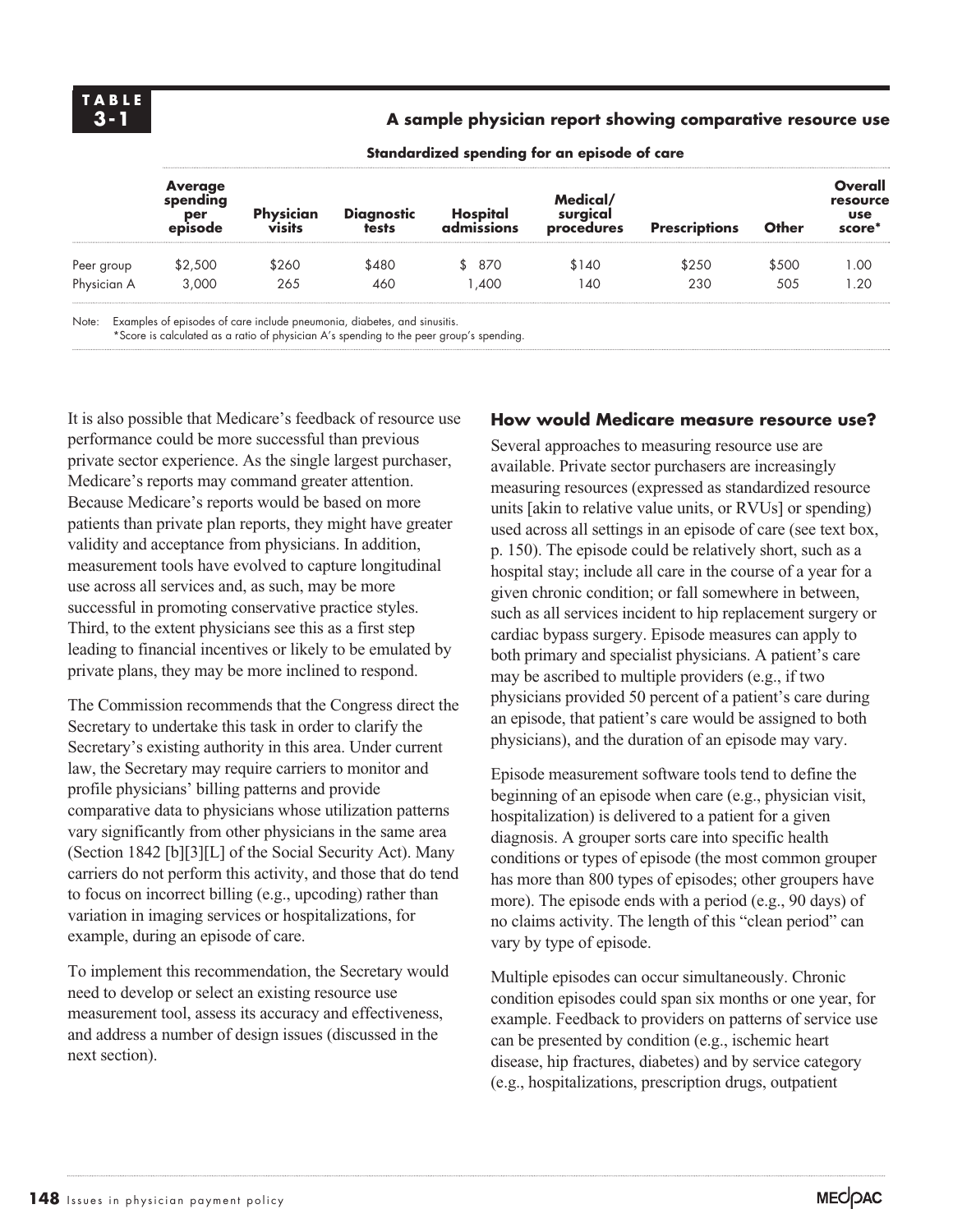services, diagnostic testing). In addition, the report could include a variety of statistics on per episode care (e.g., emergency room use, use of specific prescription drugs).

Alternative approaches to measuring episodes of care include measuring the rate at which a certain intervention is performed across a physician's risk-adjusted patient population (e.g., number of hospitalizations or diagnostic tests performed per 1,000 patients) or measuring total costs associated with primary care physicians' patient populations over a year. Compared with these alternative approaches, episode measurement has multiple advantages:

- It is more *versatile*. It may be used to measure specialists' performance, who may be driving a lot of costs. Unlike approaches that examine aggregate care patterns, breaking patient care into episodes allows the needed precision to assign care to specialists.
- It is an *inclusive* measure. Because it measures the spectrum of care across multiple sites, it respects providers' discretion in selecting site of care and does not ask providers to perform to a narrow set of measures (e.g., length of stay) while ignoring other factors that increase resource use (e.g., readmissions, and imaging services).
- Its output is more *clinically relevant* and therefore "actionable"—that is, it can identify specific changes in practice that would align the provider with her peers or some other benchmark. For example, a report showing that a provider performs far more upper gastrointestinal endoscopies for her heartburn patients than her peers would point the provider to reevaluate her practice style with respect to this procedure. Armed only with information comparing her number of hospitalizations or costs of a year of patient care with a peer group, the provider may not know how to adjust her practice style to affect the rate.
- It appears to *better account for differences* in patient health status. Assigning care by episode can be more precise as well as selective. For example, the grouper may sort care into different types of diabetes episodes by severity, presence of comorbidities, or complications. Less common episodes may be omitted because they are likely to have greater random variation in resource use.

The main limitation of episode-based efficiency measurement is that it does not recognize physicians who expend more resources per episode but in so doing achieve a more cost-efficient 12- or 24-month result. Accordingly, Medicare may wish to initially apply both an episode and a one- to two-year window as developed by Wennberg and Fisher in order to capture both dimensions of resource use (Wennberg et al. 2004).

# **Validity and effectiveness: the criteria for good measurement**

Resource use measurement must be more than conceptually appealing. It is only useful if it is sufficiently able to distinguish between efficient and inefficient providers and if providers respond to the measures by changing their practice styles as appropriate.

# **How do we determine the validity of resource use measurement?**

Validity in resource use measurement hinges on the ability to reflect differences in a physician's practice style, not the relative health status of his patient panel, statistical error, or inaccurate data. Unfortunately, there is no definitive way to measure the validity of resource use measurement. One way is to see if the results from a given approach identify the same providers as efficient from one year to the next. A provider's practice style should not vary much from year to year (Schoenbaum and Murray 1992). Until more outcomes research allows us to know what comprises the least costly path to the best clinical outcome, this method may be acceptable. However, the measurement technique should not unduly sacrifice sensitivity in order to achieve stability in physician resource use scores.

Empirical evidence about the accuracy of episode measurement tools is scant. MedPAC plans to evaluate factors that improve accuracy of measurement in its future work, but for now has examined the techniques purchasers have developed to improve the face validity of their results. A consensus is emerging among purchasers that not all data available on each physician should be used to assess resource use. For example, one approach stresses the importance of measuring performance only on patients with common types of conditions or episodes. Many choose to disregard or truncate outlier cases and require that any physician measured have a threshold number of cases. These choices mean that less care is measured, though the measures are less volatile.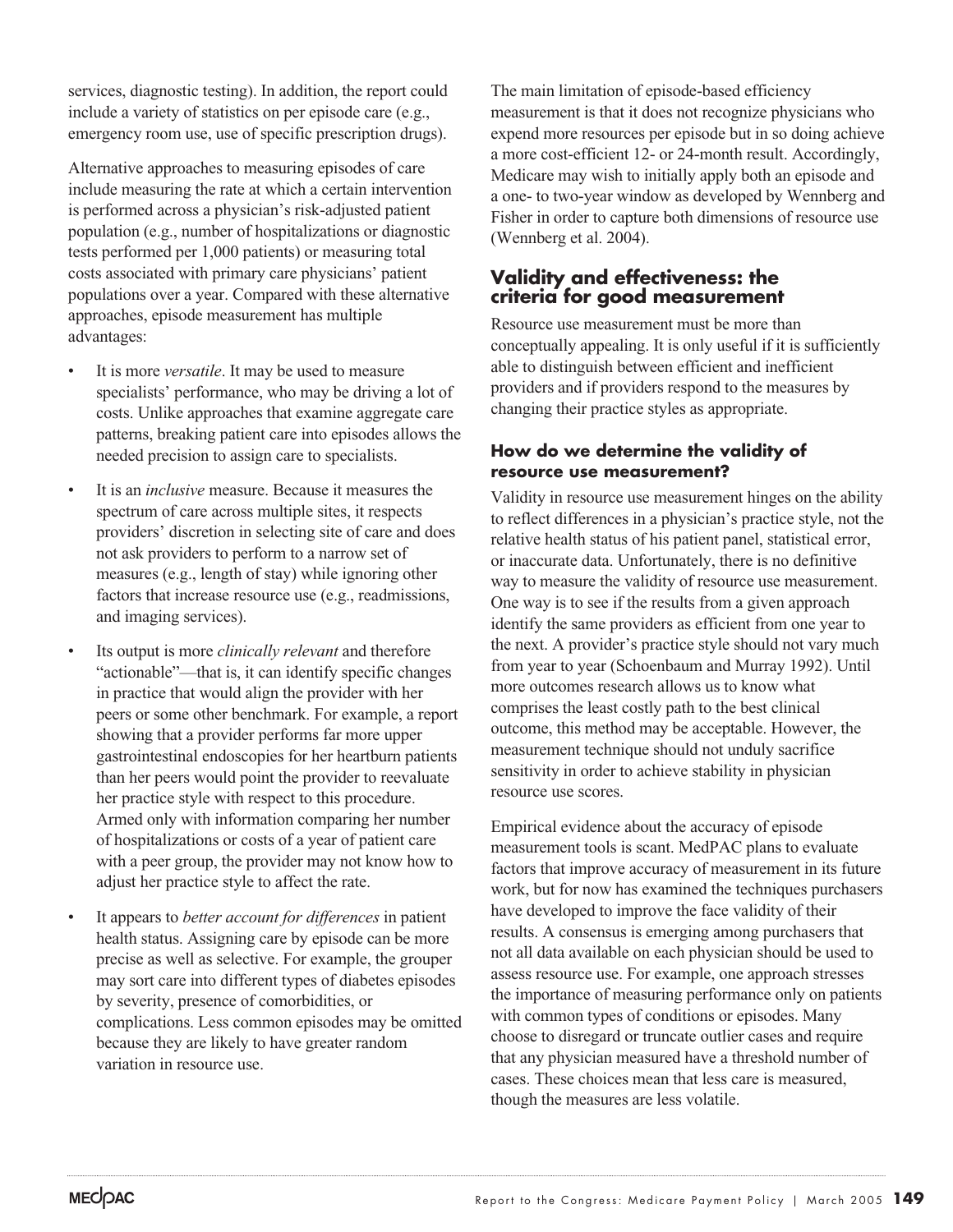### **Illustration of resource use measurement in Medicare**

pisode-of-care software is useful for providing information on practice variation among physicians. We present here the results of an analysis done by Cave Consulting Group, using 2001 Medicare Part B claims data. It illustrates the degree of practice variation among physicians.

The measurement method selected here is just one of many possibilities. This method identifies the core types of episodes (of prevalent conditions) frequently treated by a given speciality and based on resource use across those core episodes, produces an aggregate

resource use score. By contrast, other methods report resource use by patient conditions, like diabetes or pneumonia.

This analysis finds that physicians within a given specialty vary in their service intensity. In one example, resource use scores range from .81 to 1.48 across all cardiologists in a given region (Table 3-2). This score is a ratio that compares the resources (defined as a function of unit price, volume, and intensity) of a physician treating a set of episodes with the resources used by a peer group of the same specialty.

*(continued next page)*

**TABLE 3-2**

**Illustration of variation in resource use among cardiologists in single region**

|                            | <b>Average</b><br>score | <b>Physician</b><br>visits | <b>Diagnostic</b><br>tests | Medical/<br>surgical<br>procedures | Inpatient<br>facility | Outpatient | missions |
|----------------------------|-------------------------|----------------------------|----------------------------|------------------------------------|-----------------------|------------|----------|
| Peer group                 | ററ                      | 2.75                       | 3.32                       | -22                                | 3.18                  | 0.13       | ი 20     |
| Decile 2 physicians        | 0.81                    | 2.69                       | 2.21                       | 0.49                               | 2.79                  | 0.13       | 17       |
| Decile 6 physicians        | . ററ                    | 2.75                       | 3.93                       | $\sqrt{3.5}$                       | 2.73                  | 0.13       | O 18     |
| Decile 10 physicians       | .48                     | 2.64                       | 4.01                       | 2.29                               | 4.00                  | 0.16       | በ 22     |
| Ratio of highest to lowest |                         | L 09                       | -99                        | 4.67                               | .43                   | -60        | -29      |

Note: Regions reflect a single geographic practice cost index payment area.

Source: Cave Consulting Group using 2001Medicare carrier file data from CMS.

Researchers agree that the results may not need to be perfectly accurate to be useful, particularly for confidential feedback (Garnick et al. 1994, Thomas et al. 2004). Nevertheless, users of these measures should understand any bias inherent in the results and carefully consider how the results will be used.

#### **How can resource use measurement encourage practice pattern change?**

Because the goal of resource use measurement is to improve the efficiency of health care delivery, providers should be able to use the results to change their practice style. Thus, measures should be clinically meaningful. In addition, the method should be transparent and a detailed analysis of use patterns should be available to the provider.

# **What are the implementation issues?**

Medicare will need to address several design issues in measuring the resource use of its fee-for-service physicians. They include how to assign patients to providers, what care to measure, and what benchmark to use. In addition, other issues concerning data collection and interpretation, such as risk adjustment and outlier trimming, are technical, but may enhance accuracy of measurement and improve perceptions of fairness and equity in profiling. In future work, the Commission plans to examine some of these design issues using Medicare claims data.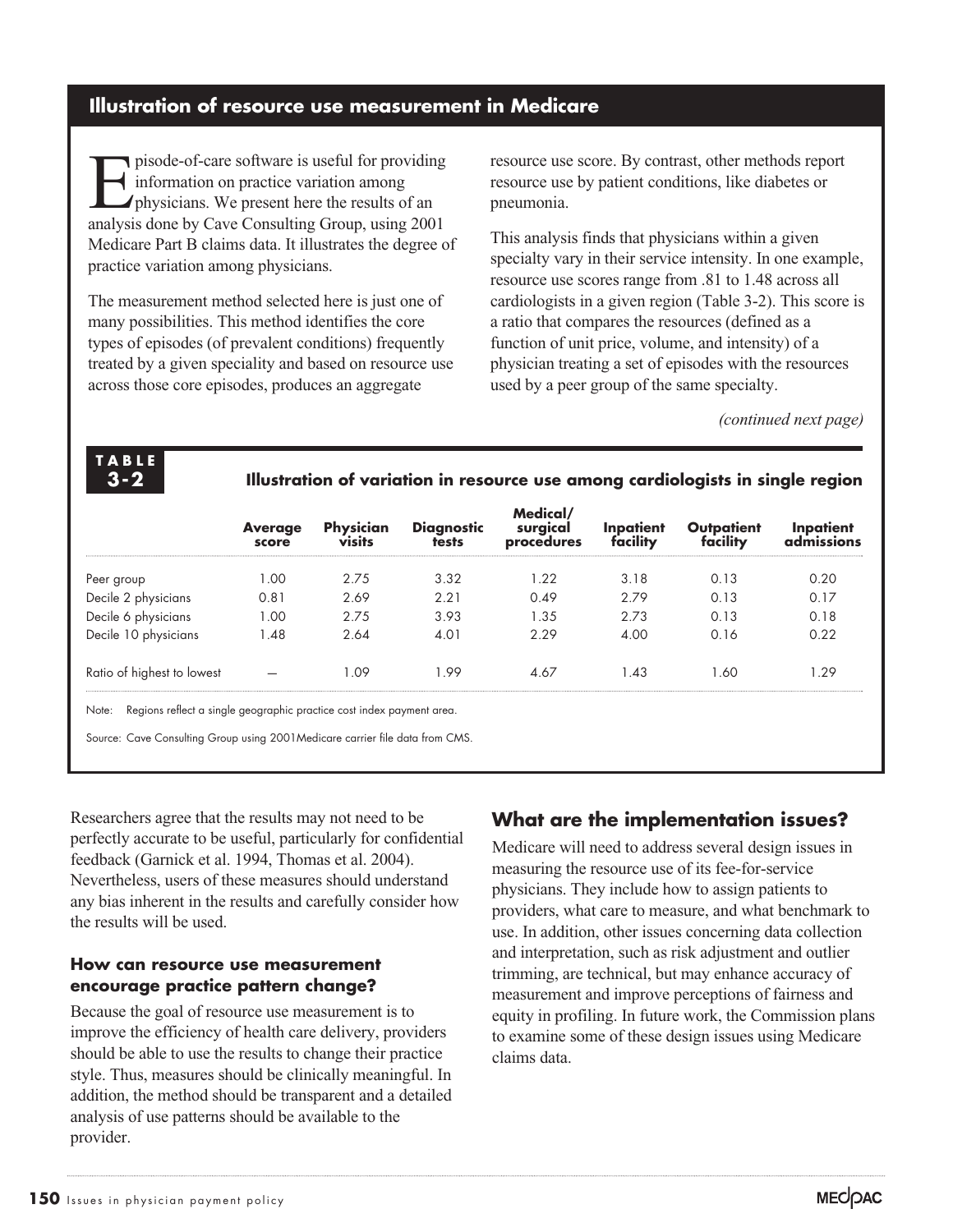# **Illustration of resource use measurement in Medicare (continued)**

What services account for the variation? High-intensity physicians (those in decile 10) perform nearly 5 times as many medical/surgical procedures and 2 times the number of diagnostic tests than physicians in decile 2. They also have more admissions. Interestingly, the number of physician visits does not vary widely.

Analysis by the Cave Consulting Group also finds that variation differs considerably across specialties. Medicare may want to target high-variation specialties. Ophthalmologists and dermatologists generally have the largest practice pattern variation across four regions of the country. In an upper Midwest region, ophthalmologists in the decile with the highest resource use furnish three times more services than their peers in the decile with the lowest resource use (Table 3-3).

The practice pattern variation is also consistently large for general internists, cardiologists, and allergists. Because the average episode cost for cardiologists is about \$3,000, a relatively high amount for an episode, this variation may be of particular concern. Because the number of general internists and the volume of services they provide is high, variation in this specialty is also of concern. In contrast, general surgeons, whose services tend to be less discretionary, appear to have the lowest variation in practice patterns.

**TABLE 3-3**

#### **Illustration of variation in resource use among specialties in two regions**

| <b>Selected specialty type</b> | Number of<br>physicians | Decile 1 | Decile 6 | Decile 10 | <b>Ratio of highest</b><br>to lowest decile |
|--------------------------------|-------------------------|----------|----------|-----------|---------------------------------------------|
| <b>Upper Midwest region 1</b>  |                         |          |          |           |                                             |
| Allergist                      | 48                      | 0.68     | 0.94     | 1.41      | 2.07                                        |
| Cardiologist                   | 325                     | 0.68     | 0.99     | 1.51      | 2.22                                        |
| Dermatologist                  | 172                     | 0.58     | 0.94     | 1.52      | 2.62                                        |
| Endocrinologist                | 38                      | 0.75     | 0.98     | 1.30      | 1.73                                        |
| Gastroenterologist             | 137                     | 0.81     | 1.00     | 1.32      | 1.63                                        |
| General internist              | 1362                    | 0.69     | 0.97     | 1.64      | 2.38                                        |
| General surgeon                | 241                     | 0.90     | 1.01     | 1.08      | 1.20                                        |
| Ophthalmologist                | 270                     | 0.54     | 0.94     | 1.70      | 3.15                                        |
| Orthopedist                    | 239                     | 0.78     | 1.00     | 1.33      | 1.71                                        |
| Southeast region 1             |                         |          |          |           |                                             |
| Allergist                      | 18                      | 0.69     | 1.01     | 1.36      | 1.97                                        |
| Cardiologist                   | 76                      | 0.71     | 1.00     | 1.48      | 2.08                                        |
| Dermatologist                  | 41                      | 0.57     | .86      | 1.46      | 2.56                                        |
| Endocrinologist                | 11                      | 0.83     | .94      | 1.14      | 1.37                                        |
| Gastroenterologist             | 22                      | 0.79     | .97      | 1.32      | 1.67                                        |
| General internist              | 216                     | 0.73     | 1.00     | 1.53      | 2.10                                        |
| General surgeon                | 58                      | 0.90     | 1.00     | 1.16      | 1.29                                        |
| Ophthalmologist                | 59                      | 0.51     | 0.97     | 1.76      | 3.45                                        |
| Orthopedist                    | 75                      | 0.77     | 0.99     | 1.35      | 1.75                                        |

Note: Regions reflect a single geographic practice cost index payment area.

Source: Cave Consulting Group using 2001 Medicare carrier file data from CMS.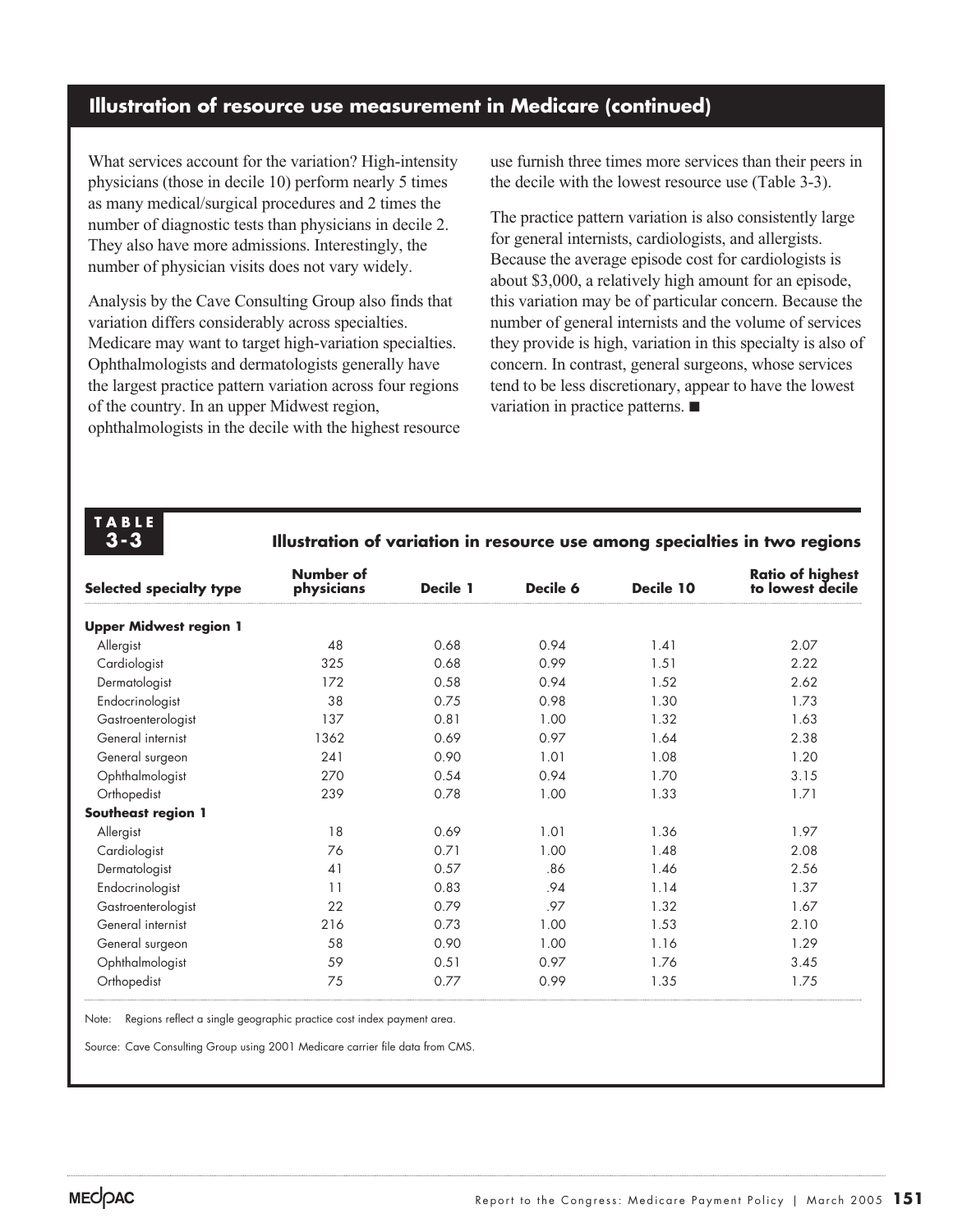### **Assigning patients to providers**

Measuring a physician's practice pattern requires that patient care be attributed to a given physician. Assigning patients to providers can be complicated when multiple physicians are involved in a patient's care. How much and what type of care for a patient meets the threshold for that patient's care to be attributed to a physician?

On the one hand, the measurement should encourage physicians—particularly primary care providers (PCPs) to actively coordinate care among other efficient providers and be invested in judicious use of resources. Care coordination should be just as incumbent upon physicians, including subspecialists, as using sterile surgical equipment. On the other hand, once patients are under the care of a specialist, PCPs may argue that they do not have any control over a specialist's treatment choices. A cardiac specialist may also object to being held accountable for patient costs associated with a hip fracture, for example, which is outside treatment for the heart condition. This same tension may also exist between primary care doctors who cover for one another. Should a physician be held responsible for a partner's decisions?

Because many private plans do not assign enrollees to PCPs, their experience is relevant to Medicare. Some private plans use a percentage of dollar spending to identify the physicians guiding care. Plans could assign patients to providers based on a threshold of expenses. A physician responsible for a certain percentage of a patient's care over a given period of time (episode, year), for example, would be assigned that patient's cost of care. Other physicians could also be assigned that patient's cost if they also provided more than a threshold percentage of care.

The threshold approach may create an undesirable incentive for the physician to quickly refer a patient to another physician if concerned that the patient will not be compliant with the physician's orders or will otherwise reflect poorly on the physician's resource use score. This incentive could be mitigated by technical adjustments like risk adjustment, trimming outliers, and using a minimum threshold of observations (discussed below). Moreover, this dynamic is far less likely to occur when measurement results are used only for confidential feedback to physicians.

#### **What type of care is measured?**

It may be appropriate for Medicare to initially begin resource use measurement for select types of physicians or certain types of care. This decision could be based on research on which types of physicians or episodes of care have the widest variation or which make up a substantial portion of costs (see text box, p. 150–151). Research findings that show resource use measurement to be most accurate for certain specialties or types of medical conditions could also help determine the priorities of measurement.

Attention could also be targeted to the types of care for which we also have quality measures available, since using resource use and quality data together is the ideal way to measure efficiency. Focusing resource use measurement in this way might lead Medicare toward measuring care for chronic conditions and patients with certain cardiac and renal conditions, for which quality measures are relatively well tested.

#### **What is the appropriate benchmark for comparison?**

While evidence-based guidelines are the best benchmark of appropriate care, peer performance often is the more practical and available benchmark. Currently, no real consensus exists on the appropriate timing or frequency of many diagnostic and therapeutic services, particularly among patients who have had a condition for some time. In addition, developing and updating evidence-based guidelines requires a large investment in time and money.

Accordingly, a central question is how to define the peer group. The peer group could be defined along the following dimensions:

- those physicians practicing in the same region or all physicians;
- all physicians in the area or everyone except a portion of those with the extreme (most and least) resourceintensive practice patterns; or
- only the same specialists or subspecialists or all other types of physicians treating similar patients.

Once the peer group is defined, physician performance could be compared with the average of the peer group or a higher standard (e.g., the  $70<sup>th</sup>$  percentile).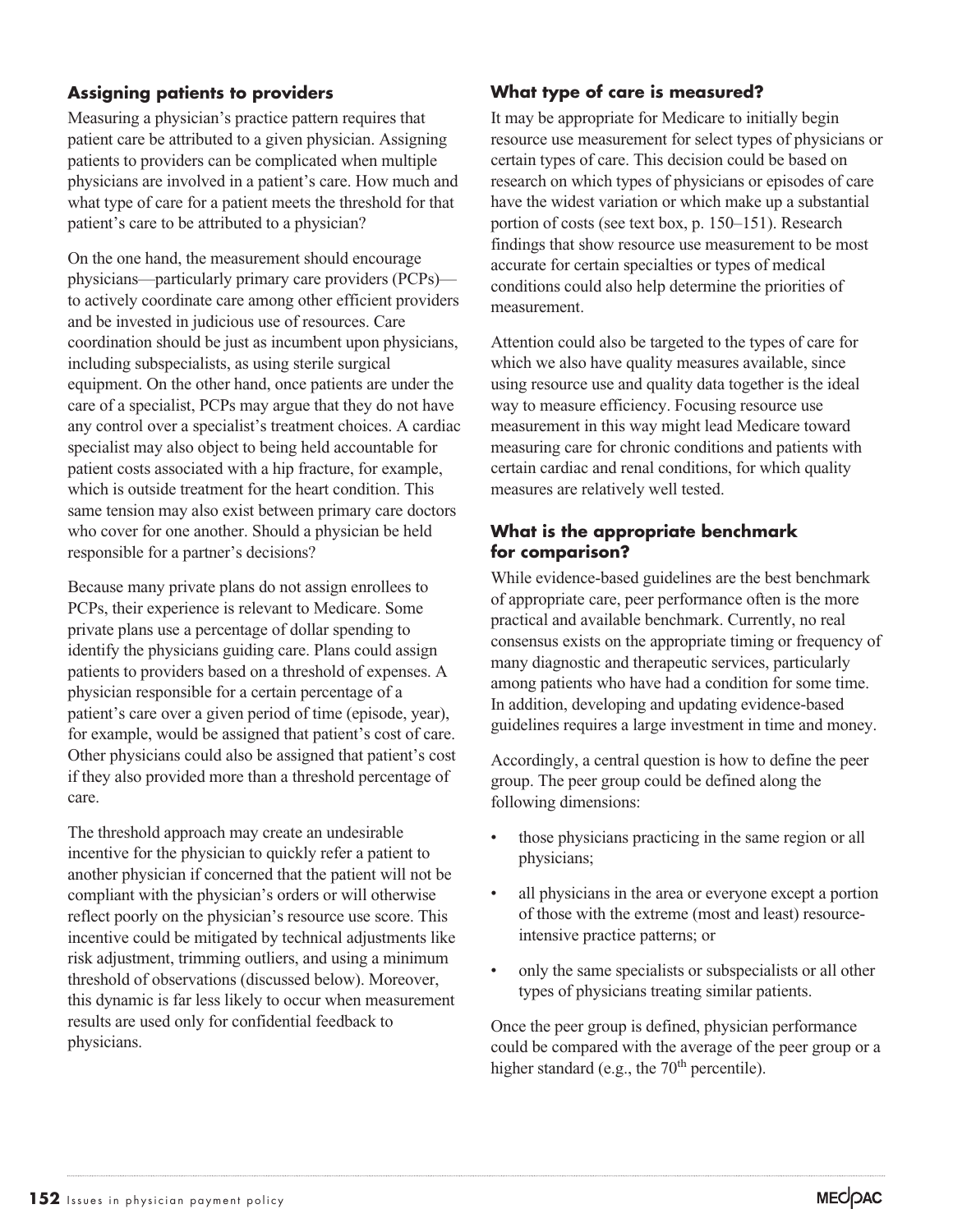#### **Risk adjustment and other data measurement issues**

The way in which measurements are calculated and adjusted will affect the accuracy of resource measurement. For example, resource use measurement should take into account the health status of a physician's patients and the number of cases measured.

Because resource use measurement should attribute cost variation to practice style differences, not health status differences, risk adjustment is needed. It should be sufficiently sensitive so that physicians who care for more complicated, severely ill patients are not penalized or encouraged to avoid these types of patients.

In episode measurement, the ability to risk-adjust accurately is enhanced to the extent the grouper is able to account for different levels of severity. These differences may be based on diagnosis codes, age, and gender, among other factors. Additional adjustments may be needed to account for complicating conditions external to a particular episode of care.

In addition, having a higher number of cases enhances the validity of profiling results. The appropriate minimum number of cases may depend on other parameters of the measurement approach, and it appears to vary significantly across private plans. The tension among private plans in establishing the threshold of observations is that ideally they want to measure as many physicians as possible. Yet, the measurement may be inaccurate if the evaluation includes physicians with a small number of patients or complicated, rare cases.

# **Medicare could encourage stakeholders to measure resource use**

Policymakers may also consider policies that encourage health plans and providers to engage in resource use measurement. Current policy dampens the incentive for, or ability of, the private sector to undertake effective resource use measurement in at least two ways. This section will discuss current policy and possible alternatives.

# **Medicare could share its claims data with individual physician identifiers with private purchasers**

Currently, CMS believes that it is restricted from sharing its data with private purchasers by laws that protect physicians' privacy. If purchasers had access to Medicare claims data with physician identifiers, they would have

enough data to measure more precisely the resource use of physicians. Individual purchasers do not have enough data on many physicians to adequately measure their resource use.

If private purchasers were more effective in measuring resource use and encouraging providers to modify their practice style, Medicare could benefit from a spillover effect—that is, physicians who reduce the intensity of their practice style would also care for Medicare beneficiaries in a less resource intensive way. A number of issues would need to be addressed if this approach were pursued, however. For example, how would physician privacy concerns be addressed? Would Medicare have any control over how its data are used? Control may be important to prevent data from being used in a way that unfairly harms physicians' livelihoods or impedes access to care. However, giving the private sector wide latitude may increase the spillover effect. The private sector use of the information should be designed to maximize the effectiveness of Medicare's own efforts to measure resource use and feedback results.

### **The Secretary could be given authority to regulate gainsharing arrangements**

Although care delivered in the hospital reflects only a portion of existing variation in practice patterns among physicians, it is a costly portion. Resource use measurement can inform stakeholders about such things as how often a physician uses the most costly implantable devices compared with his peers and the average length of stay in the hospital or ICU for a particular type of episode of care.

Currently the civil monetary penalty provision of the Social Security Act prohibits gainsharing, a practice that allows physicians to share in the savings they generate for hospitals under Medicare prospective payment. Although this provision is intended to protect beneficiaries from the possibility of physicians stinting on care to benefit financially, it can undermine the incentive for hospitals and physicians to cooperate in efforts to reengineer clinical care and change physician practice patterns in the hospital. If gainsharing were permitted with appropriate safeguards, hospitals and physicians could be expected to use resource use measurement to address variation in physician care patterns for hospitalized patients. Gainsharing arrangements could also encompass care immediately before and after a hospitalization. For example, arrangements could discourage avoidable readmissions within a specified time after discharge.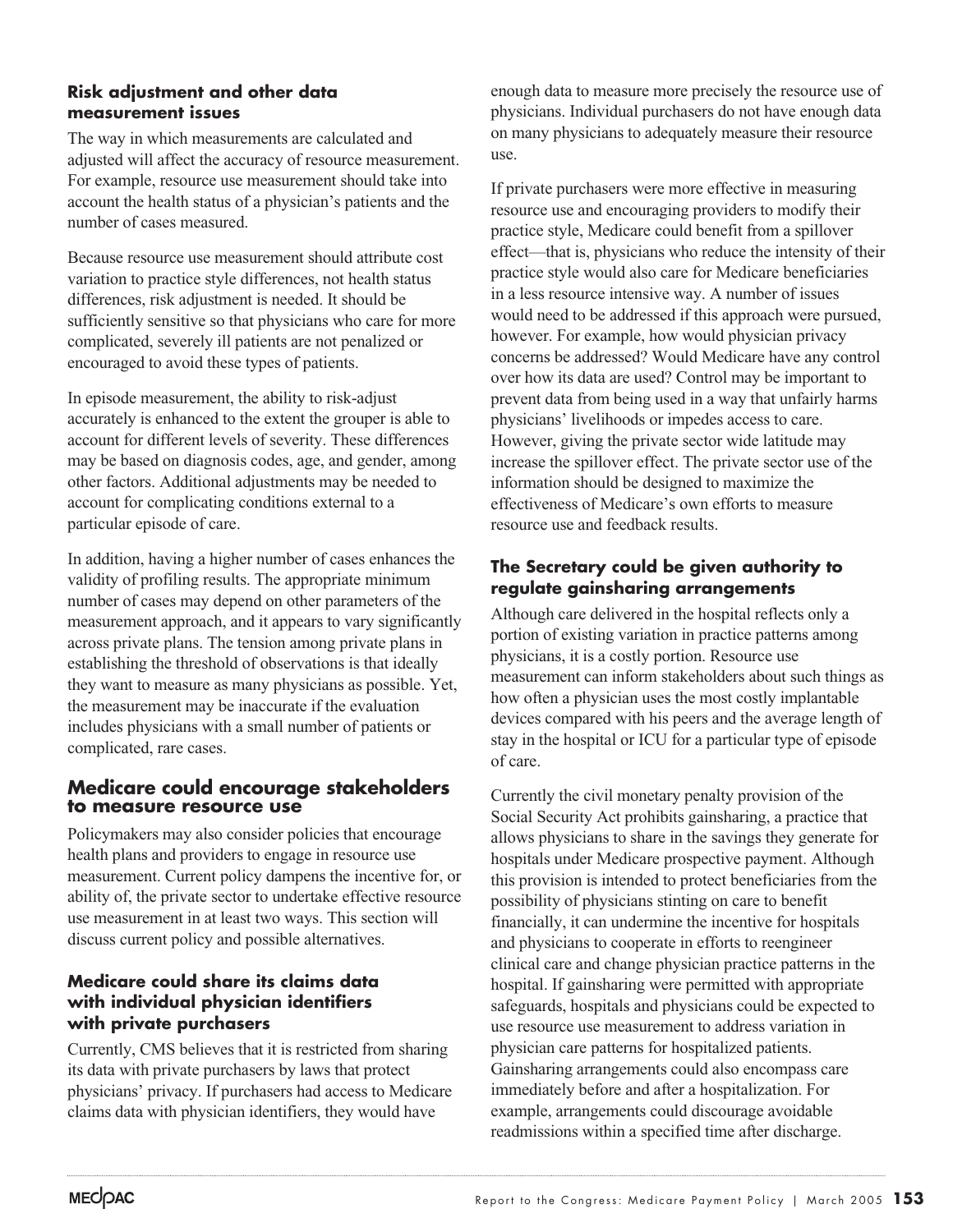This gainsharing issue is discussed further in MedPAC's report on specialty hospitals. It includes a discussion of the history of the provision and of a policy option that would give the Secretary authority to regulate gainsharing arrangements.

The Commission believes that measuring physician resource use will provide valuable information to physicians about how their practice patterns compare with their peers'. However, it is also possible to develop strategies that target a specific type of physician service. As described in the next section, MedPAC recommends policies to address the rapid growth of diagnostic imaging services and concerns about the quality of those services.

# **Managing the use of imaging services**

The last several years have seen rapid growth in the volume and intensity of diagnostic imaging services paid under Medicare's physician fee schedule. This increase has been driven by technological innovation that has improved physicians' ability to diagnose disease and made it more feasible to provide imaging procedures in physician offices. Other factors include:

- possible misalignment of fee schedule payment rates and costs,4
- physicians' interest in supplementing their professional fees with revenues from ancillary services, and
- patients' desire to receive diagnostic tests in more convenient settings.

These factors have contributed to an ongoing migration of imaging services from hospitals, where institutional standards govern the performance and interpretation of studies, to physician offices, where there is less quality oversight. This diminished oversight, coupled with rapid volume growth, create an urgent need for Medicare to develop quality standards for all providers that receive payment for performing and interpreting imaging studies. These standards should improve the accuracy of diagnostic tests and reduce the need to repeat studies, thus enhancing quality of care and helping to control spending.

As many physicians integrate imaging services into their office practices, Medicare has an interest in ensuring that these studies are done by skilled technical staff using

appropriate equipment and interpreted by qualified physicians. Requiring physicians to meet quality standards as a condition of payment for imaging services represents a major change in Medicare's payment policy. Traditionally, Medicare has paid for all medically necessary services provided by physicians operating within the scope of practice for the state in which they are licensed. We believe that this policy change is warranted by the growth of imaging studies provided in physician offices and the lack of comprehensive standards for this setting.

In addition to setting quality standards for facilities and physicians, CMS should also:

- measure physicians' use of imaging services so that physicians can compare their practice patterns with those of their peers,
- expand Medicare's coding edits for imaging studies, and
- strengthen the rules that restrict physician investment in imaging centers to which they refer patients.

#### **Imaging services have been growing rapidly**

Imaging services have been growing much more rapidly than other services paid under the physician fee schedule. We examined per-beneficiary growth in the volume and intensity, or complexity, of fee schedule services. Between 1999 and 2002, the per-beneficiary average annual growth rate in the use of fee schedule imaging services was twice as high as the growth rate for all fee schedule services  $(10.1$  percent vs. 5.2 percent) (Table 2B-4, p. 80).<sup>5</sup> Use of the following types of imaging services increased by 15 percent to 20 percent per year: magnetic resonance imaging (MRI) of parts of the body other than the brain, nuclear medicine, computed tomography (CT) of parts of the body other than the head, and MRI of the brain. Between 2002 and 2003, the per beneficiary growth rate for imaging services moderated to 8.6 percent but was still much higher than the growth rate of all fee schedule services (4.9 percent). Although imaging services paid under the fee schedule have been shifting from facilities, such as hospitals, to physician offices, about 80 percent of the increase in the volume and intensity of these services between 1999 and 2002 was unrelated to this shift in setting (MedPAC 2004a).<sup>6</sup>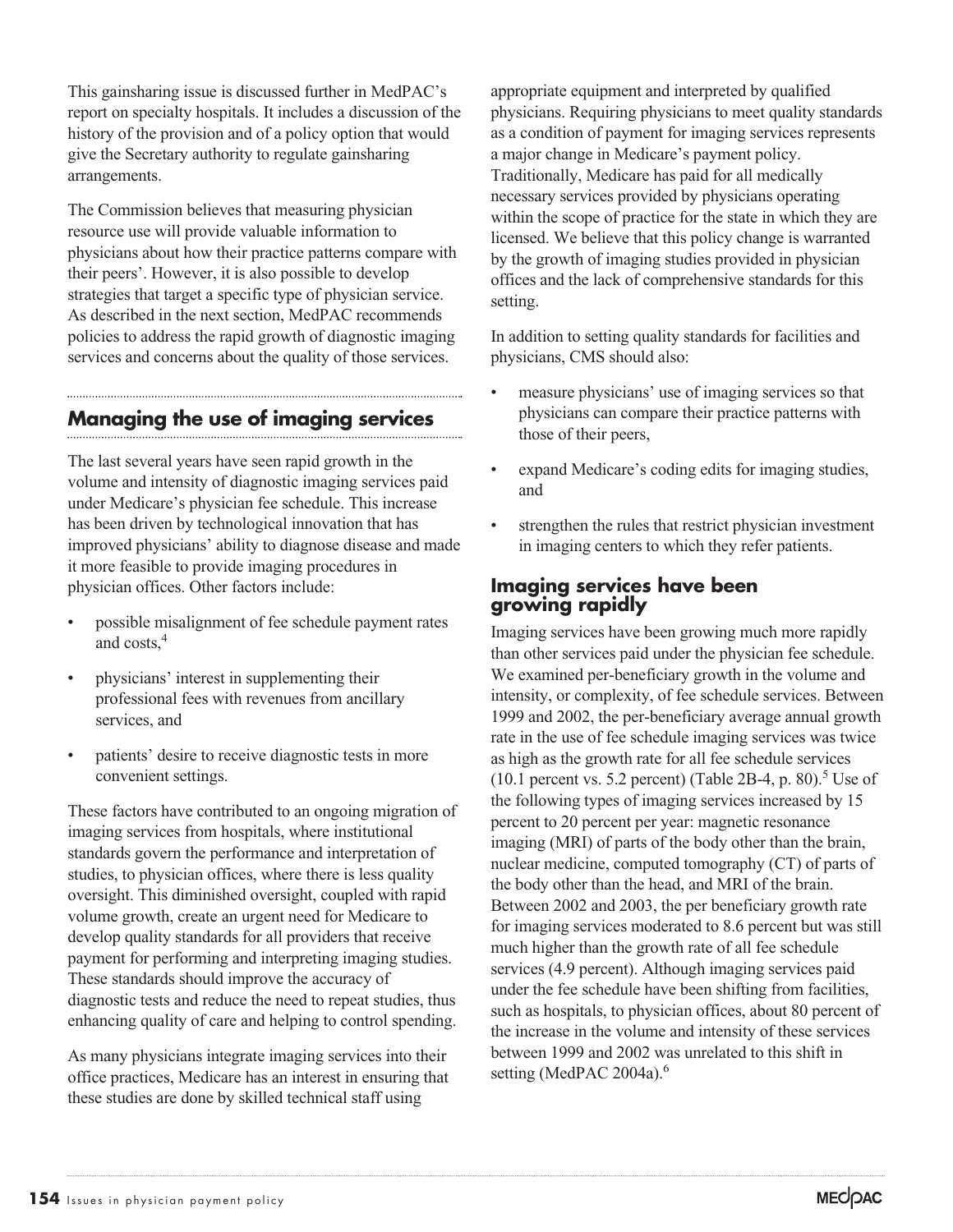# **Are all imaging services appropriate?**

The rapid growth in Medicare spending for imaging services raises questions about whether these services are always used appropriately. Clearly, imaging technology can improve patient outcomes by allowing greater precision in diagnosing and treating patients. For example, image-guided biopsies for bone cancer are associated with fewer complications and faster wound healing than open surgical biopsies (Jelinek et al. 2002). Similarly, coronary angioplasty—a minimally invasive cardiac procedure guided by imaging—leads to better outcomes than drug therapy for certain patients (Andersen et al. 2003). Despite such successes, however, evidence exists of overuse, underuse, and misuse of imaging services.

Perhaps the most significant reason to be concerned about potential overuse of imaging services is the threefold variation in the number of imaging services provided across the country. This difference is twice that seen in the use of major procedures (MedPAC 2003). Are regions that provide more imaging services improving patient outcomes? Seminal work by Dartmouth researchers found that more health services, in general, do not result in better outcomes (Fisher et al. 2003a, Fisher et al. 2003b). Similarly, in an unpublished analysis based on the same data and the same methodology, these researchers found that regions providing more imaging services do not have better survival rates among Medicare beneficiaries. This analysis ranked all U.S. regions by the intensity of imaging use in the last six months of life for all Medicare beneficiaries.7 Because the average use of imaging during the last six months of life is unaffected by differences in health status, differences in imaging are likely due to geographic variations in practice patterns rather than patients' health status. The study then examined whether long-term survival in three cohorts—patients with heart attacks, colon cancer, and hip fractures—varied in regions with higher and lower imaging use. Increased use of imaging services was not associated with improved survival in any of the three study populations (Gottlieb 2004).

In some cases, the use of imaging to detect disease can improve patient outcomes. For example, there is evidence that regular mammography screening for women aged 50 to 69 significantly reduces mortality from breast cancer (U.S. Preventive Services Task Force 2002). However, using imaging to detect disease may present risks, particularly when patients have minor or no symptoms (Fisher and Welch 1999). Imaging technology can identify trace amounts of disease (e.g., cancer) or abnormalities

(e.g., of the back and knee) that frequently never affect the health of the patient. Detection often causes patient anxiety and leads to follow-up testing and treatment, and may have only a limited chance of improving patient outcomes. In these circumstances, the costs of imaging services may outweigh the potential benefits.

On the other hand, one study has found that several imaging services are underused, compromising the quality of care. For example, carotid imaging is not done as frequently as recommended for patients with symptomatic cardiovascular disease or transient ischemic attack (McGlynn et al. 2003).

Equally disturbing is evidence of misuse of imaging services. For example, some providers have been found to produce relatively high numbers of inaccurate carotid ultrasound tests, which could lead to inappropriate surgical interventions (Brown et al. 2004). As discussed below, the experience of imaging benefit managers and health plans also suggests that faulty equipment or poor imaging techniques harm the quality of images and may result in repeat studies. Not only do repeat tests increase spending, they could potentially expose patients to unnecessary radiation and inconvenience.

# **Imaging services involve three steps**

Our recommendations address different parts of the process of obtaining a diagnostic imaging study. Imaging studies involve three steps (Figure 3-2). First, a physician decides to order a study for a patient. Next, a provider such as a hospital, freestanding imaging center, or

# **3-2**

# **Three steps of an imaging study FIGURE**

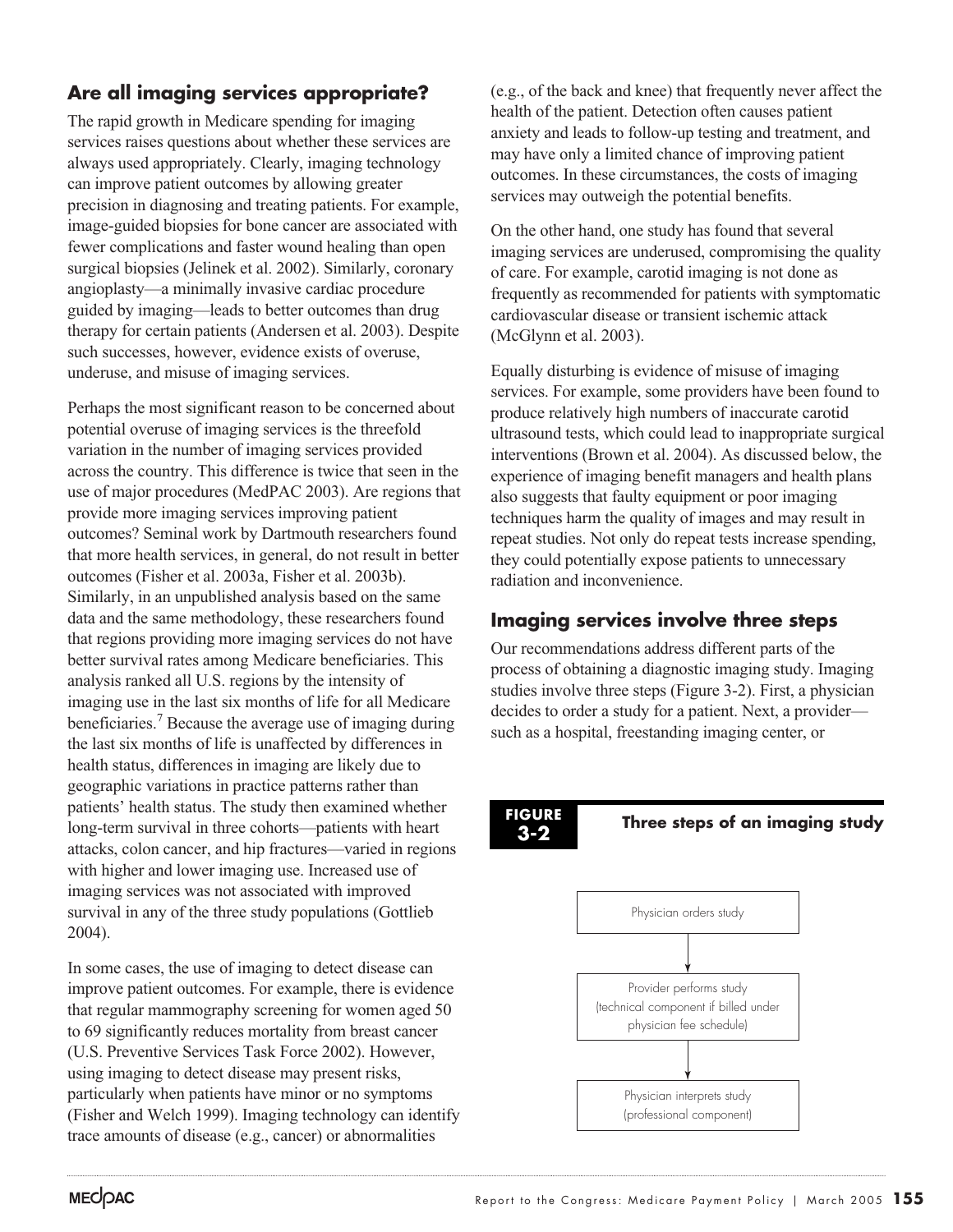physician office—performs the study. If the service is provided by a freestanding center or physician office, a technical component claim is submitted under the physician fee schedule. If a facility such as a hospital outpatient department performs the service, it receives a facility payment. The technical component or facility payment covers the cost of the equipment, supplies, and nonphysician staff. Finally, a physician interprets the images and writes a report, which is sent to the ordering physician. The interpreting physician bills for the professional component under the physician fee schedule.

A physician who both performs and interprets the study submits a global bill, which includes the technical and professional components. The same physician who orders the study may in some cases also bill for performing and interpreting it. For example, an orthopedist may order an X-ray of a patient with a broken arm, perform the X-ray in his or her own office, and interpret the results.

Each stage of this process—ordering, performing, and interpreting—could have problems with appropriateness or quality. Physician specialty groups and private plans have developed clinical guidelines for many conditions that help physicians order appropriate studies based on a patient's specific situation. Some physicians who order tests—whether they refer patients to other providers for the study or perform it themselves—do not request a study recommended by clinical guidelines. An imaging benefit manager, CareCore National, administers a preauthorization program that compares physician requests for imaging services with clinical criteria based on medical necessity. These criteria were developed by board-certified physicians and undergo regular review and revision based on improvements in technology and clinical research. CareCore found that 16 percent of physician requests for MRI, and 9 percent of requests for CT scans, were not consistent with the criteria (CareCore National 2004). These requests represent potential overuse or misuse of imaging services.

Problems might also arise when the imaging study is performed and interpreted, as discussed below. The provider performing the test may lack the proper equipment or trained technicians. The physician interpreting the test may not produce an accurate interpretation or complete report. As we describe our recommendations, we will highlight which stage of the imaging process each one addresses.

# **Private plan strategies that Medicare should pursue**

Fee-for-service Medicare should adopt several strategies used by private plans to help manage the volume growth and quality of imaging services. In our June 2004 *Report to the Congress*, we discussed several approaches that, according to a panel of experts, private plans use to control growth in the delivery of imaging services while ensuring access to appropriate care. To learn more about these strategies, we subsequently interviewed physicians and executives at eight health plans and three imaging benefit managers (which contract with plans to manage the delivery of imaging services), studied organizations that accredit imaging providers, and reviewed published articles on the quality of imaging providers and programs that manage imaging services. Two of the plans we spoke with have products in multiple geographic regions; the other plans are located in specific regions. We also contracted with the National Opinion Research Center (NORC) to assess the challenges fee-for-service Medicare would face in implementing private plan approaches. NORC interviewed staff at Medicare carriers, CMS officials, and outside experts (NORC 2004).

All of the plans we contacted were concerned about increases in the use of imaging services, particularly expensive procedures such as CT and MRI. Most plans were developing policies to improve how they managed these services. Many of the plans told us that they were specifically concerned with:

- the lack of familiarity with clinical guidelines for imaging services among many physicians, particularly among those who both order studies and perform them with equipment in their offices;
- direct-to-consumer marketing of imaging services that increases consumer demand;
- defensive medicine in response to physician concerns about professional liability; and
- the low quality of some imaging providers, which may lead to repeat studies.

We focused on four private sector strategies that should improve Medicare's ability to manage the use of diagnostic imaging services:

measuring physicians' use of imaging services and comparing it with peer benchmarks;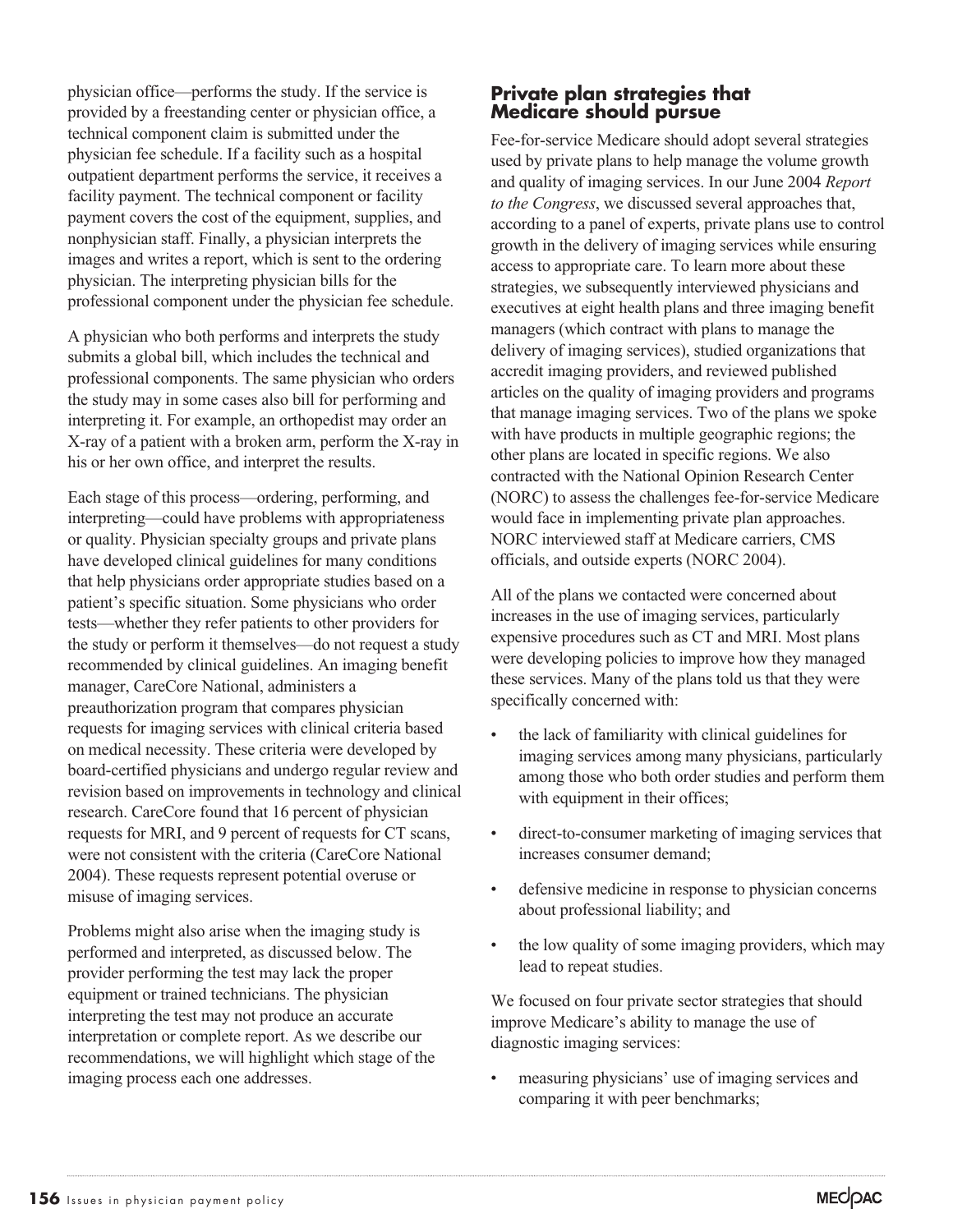- coding edits, including adjusting payment for multiple imaging procedures on the same claim;
- developing standards for physicians who bill Medicare for interpreting imaging services; and
- setting quality standards for providers who bill Medicare for performing imaging services.

One of these approaches (measuring physicians' use of imaging services) addresses the ordering of imaging studies by physicians, while the others address the

performance and interpretation of studies. We considered other private sector strategies but do not recommend them for Medicare at this time (see text box).

In considering which policy options to recommend, the Commission weighed administrative costs against expected benefits. For this reason, we did not recommend requiring prior authorization for imaging procedures. We expect our recommendations to be cost effective for the Medicare program.

# **Other private plan strategies to manage the use of imaging services**

 $\prod_{\text{the }i}$ n addition to the approaches we recommend for Medicare, private plans and imaging benefit managers employ several other strategies to control the use of imaging services.

# **Beneficiary education**

Several private plans try to educate their members about the risks, benefits, and appropriate use of imaging procedures. One plan encourages its physicians to inform patients about the risks of excessive radiation. These efforts are meant to help patients make better medical decisions and to counter demand stimulated by the marketing of imaging services directly to consumers. The effectiveness of this strategy has not yet been examined.

# **Preauthorization**

Some of the private insurers we interviewed employ preauthorization programs. In these programs, physicians who wish to order certain diagnostic tests in nonemergency circumstances must first obtain approval from the health plan by submitting a request that contains clinical information. Some plans only require preauthorization for positron emission tomography (PET), while others also require it for magnetic resonance imaging (MRI) and computed tomography (CT) studies. The goals of preauthorization are to reduce the use of inappropriate services and to educate physicians about clinical guidelines. Although some plans reported success in meeting these goals, several plans claimed that this strategy is ineffective and has high administrative costs.

We also learned of strategies that are variants of preauthorization, such as prior notification and review of requests by radiologists. One plan requires that physicians notify it before they order a MRI, CT, or PET. The plan's staff reviews the order for consistency with clinical guidelines. If the order does not meet the guidelines, they suggest an alternative approach to the physician but do not deny payment. Some insurers require that practicing radiologists, rather than plan employees, review requests by physicians for high-cost imaging tests. These plans prefer to use radiologists because they are familiar with clinical guidelines and often have collegial relationships with the physicians who order tests.

# **Creating tiered networks of imaging providers**

Some insurers have created two-tiered networks of providers for some or all imaging services: a preferred tier and a nonpreferred tier. Providers included in the preferred network are willing to accept lower plan fees in exchange for higher patient volume. One plan requires facilities in its preferred network to meet certain quality standards, which are verified by site inspections. Currently, however, this plan does not provide a financial incentive for enrollees to use preferred providers; enrollees pay no copayments for imaging services regardless of which facility they use. Another plan charges lower copayments when enrollees use preferred imaging facilities and markets these facilities to its members. Insurers did not have data on cost savings related to tiered networks.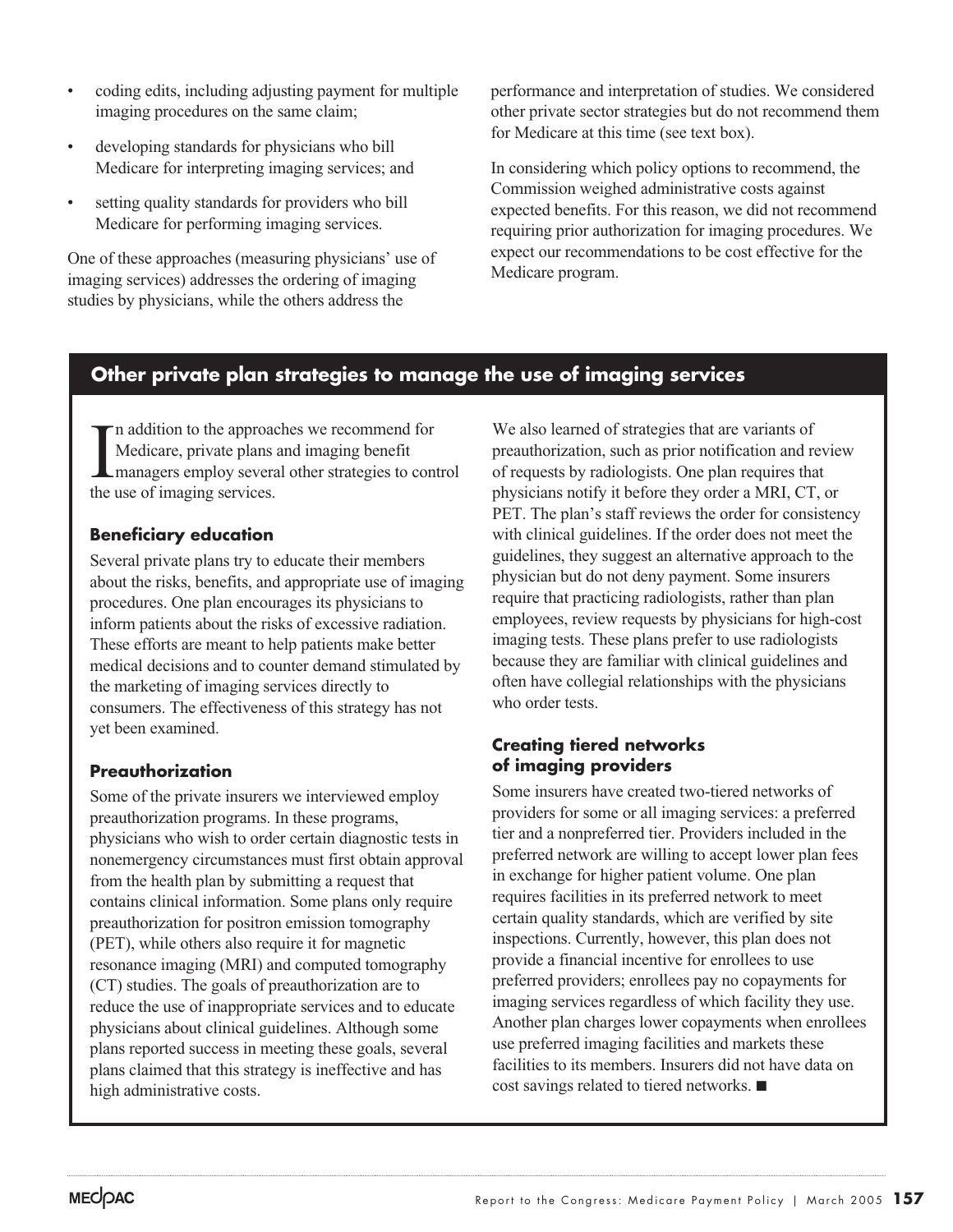#### **Measuring physicians' use of imaging services**

One policy that has the potential to improve the appropriate use of imaging services is to measure individual physicians' use of imaging and educate them about how their use compares with that of their peers or clinical guidelines. Measuring use of imaging services should be done as part of a broader initiative in which the use of a variety of types of services for episodes of care is measured, as we describe in recommendation 3A (see p. 147).

Educating physicians about their resource use should encourage those who order significantly more studies than their peers to reconsider their practice patterns. As discussed earlier in the chapter, several important design issues emerge. For example, deciding how to assign patients to physicians is a significant question. This initiative should focus on the physicians who order imaging studies, because Medicare, with few exceptions, will not pay radiologists for performing studies without an order by the treating physician.8 Thus, for a given ordering physician, CMS would develop measures of imaging volume per beneficiary for patients seen by that physician. Because radiologists may at times suggest modifications to the original order, their resource use could also be measured.

Several health plans have developed profiling programs that compare individual physicians' ordering of imaging services with either clinical guidelines or peer benchmarks. These programs identify physicians who account for a high amount of imaging spending. Plans seek to educate these physicians about the appropriate use of imaging. One plan excludes from its network high-use physicians who do not change their practice patterns (Ruane 2004). This plan found that the threat of network exclusion motivated most high-use physicians to change their behavior. The insurers we interviewed did not use information on imaging volume to adjust physician payments, although one plan was considering this idea.

### **Expanding coding edits**

A second policy option is to expand Medicare's current coding edits for imaging services. This action would improve Medicare's ability to detect improper claims and help the program pay more accurately for multiple imaging services performed during the same encounter. Currently, Medicare uses the Correct Coding Initiative (CCI) edits to determine whether a claim meets the

program's coverage rules. These edits apply to claims for performing and interpreting imaging studies (the technical and professional components). They have been effective in reducing payment for many unbundled services and inappropriate combinations of services (MedPAC 2004b).

Some private insurers have developed their own set of coding edits that go beyond Medicare's current edits. First, some plans have implemented more rigorous coverage policies to address unbundling of services—that is, separately billing for procedures inclusive of one another that should have been combined and billed for a single payment—and billing for mutually exclusive procedures. Mutually exclusive procedures are those that are impossible to perform together or should not be performed at the same time because each service provides similar diagnostic information. To illustrate this point, one imaging benefit manager does not pay for both a CT of the head and CT of the maxillofacial region because the head includes the maxillofacial area. Private sector coding edits also may examine services provided on separate claims (for example, an MRI test that is repeated a week later).

Second, a number of plans use coding edits to adjust payments when providers bill for multiple imaging services performed on contiguous body parts. Private insurers usually pay the full amount for the first service but a reduced amount (usually half) for the technical component of an additional study that is of the same modality (e.g., MRI or  $CT$ ).<sup>9</sup> This policy is based on the premise that savings in clerical time, preparation, and supplies occur when multiple studies of the same modality are performed on contiguous body parts during one patient encounter. For example, a CT of the pelvis, performed immediately after a CT of the abdomen, takes much less time than if performed separately because the patient and equipment have already been prepared for the procedure. The percentage reductions in payment for the second and third procedures may vary by modality because different modalities produce different efficiencies when done contiguously. For example, multiple CT scans may produce greater savings than multiple MRI scans.

Although Medicare does not discount payments for multiple imaging services provided during the same encounter, it has such a policy for surgical services. Under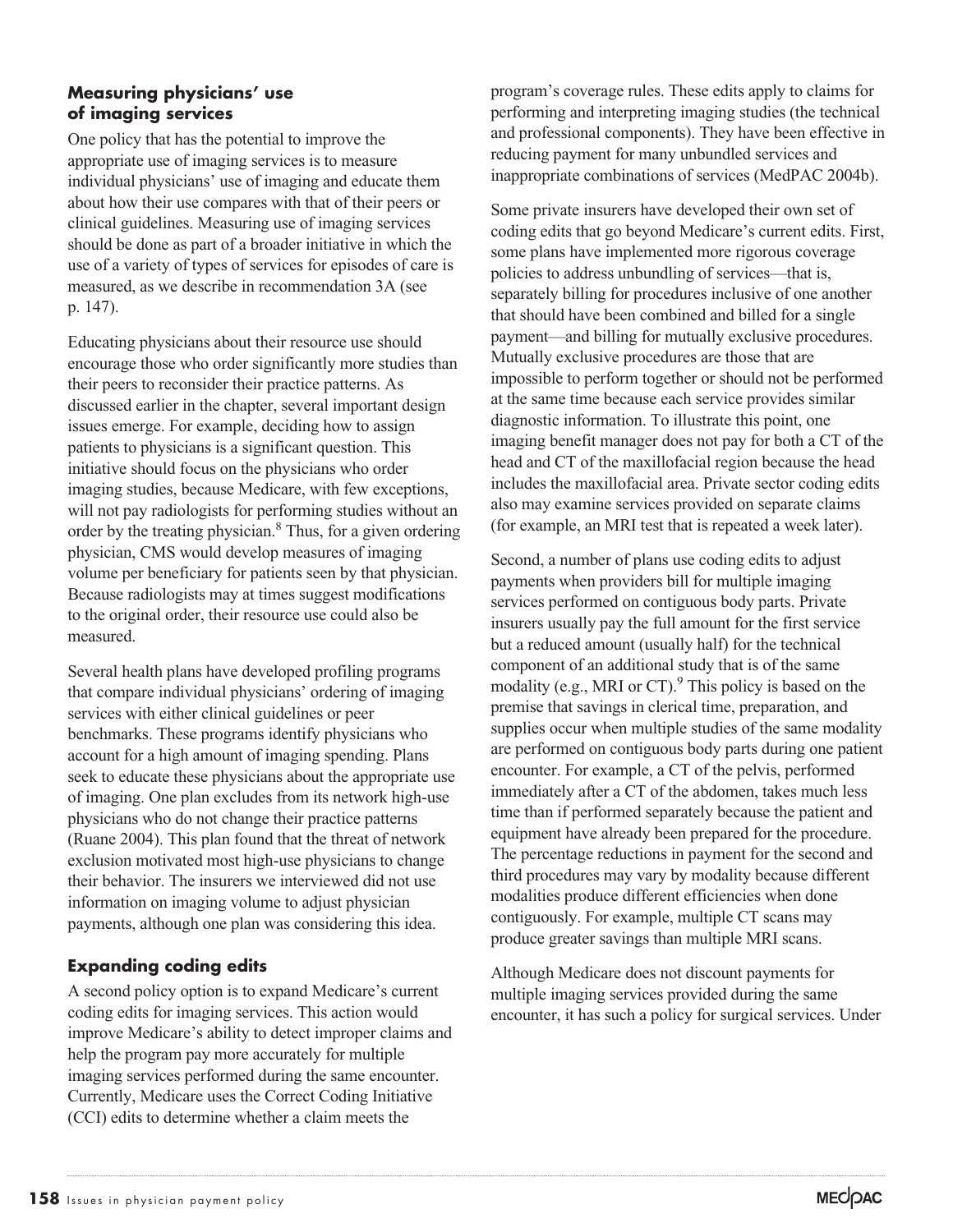the physician fee schedule, Medicare pays the full fee schedule rate for the most expensive surgical service, but a discounted rate for the other services.

Medicare calculates physician fee schedule payment rates for imaging services using the assumption that each service is done independently. The rates do not account for efficiencies that may be gained when studies are done in tandem. Thus, it would be appropriate for CMS to apply a separate adjustment to payments for multiple services performed during the same visit when there are efficiencies.

When expanding coding edits for imaging services, CMS should consult with private plans and imaging benefit managers that have developed such edits. CMS should encourage physicians to review and comment on the edits before they are finalized, as the agency does with its CCI edits.10 CMS should also make the edits public and communicate them in advance to physicians so they can bill correctly.

Two imaging benefit companies estimate that coding edits for imaging services, in particular reducing payments for multiple procedures, decrease actual spending by private plans by 5 percent to 6 percent (CareCore National 2004, Farnsworth 2004a). Based on their experience, expanding imaging coding edits for Medicare should reduce physician fee schedule spending. However, we have not estimated the magnitude of these savings. The size of Medicare's savings would partly depend on how often claims include multiple imaging services. Our analysis of Medicare claims data for CT services indicates the potential for savings: About 40 percent of claims with any CT services include two or more CT services. Among these, CT of the abdomen and CT of the pelvis are the services that are billed together most frequently. CMS's administrative costs for improving coding edits should be relatively low because it already uses coding edits.

To the extent it reduces Medicare spending, the following recommendation would reduce beneficiaries' Part B premiums and cost sharing (beneficiaries are responsible for a \$110 deductible and 20 percent coinsurance on Part B services). Because implementation of the CCI edits did not appear to reduce beneficiary access to and quality of care, we expect that expanding coding edits for imaging services will not adversely affect access or quality. Providers that frequently bill for unbundled, mutually

exclusive, or multiple imaging procedures under the physician fee schedule would experience a decrease in Medicare payments. However, we do not expect the recommendation to affect providers' willingness and ability to provide quality care to Medicare beneficiaries.

#### **RECOMMENDATION 3B**

**The Secretary should improve Medicare's coding edits that detect unbundled diagnostic imaging services and reduce the technical component payment for multiple imaging services performed on contiguous body parts.**

#### **RATIONALE 3B**

Expanding coding edits for imaging services will help control the rapid growth in imaging spending by allowing Medicare to better detect improper billing by providers and to reduce payments for imaging procedures that use fewer resources when performed together.

#### **IMPLICATIONS 3B**

#### **Spending**

This recommendation would decrease federal program spending.

#### **Beneficiary and provider**

The recommendation would decrease beneficiary premiums and cost sharing. No adverse impacts on beneficiary access and quality of care are anticipated. This recommendation is not expected to affect providers' willingness and ability to provide quality care to Medicare beneficiaries.

### **Standards for physicians who interpret imaging studies**

CMS should develop standards for physicians who bill for interpreting imaging studies (the professional component) to ensure that they are qualified to do so. Although this requirement would represent a major change in Medicare's payment policy for physician services, it is justified by the rapid growth in the use of imaging studies, the migration of imaging from the hospital setting to physician offices and freestanding centers, and evidence of variations in the quality of physician interpretations. This policy would improve diagnostic accuracy and prevent unqualified physicians from billing Medicare, which should enhance quality of care and help control spending on imaging services.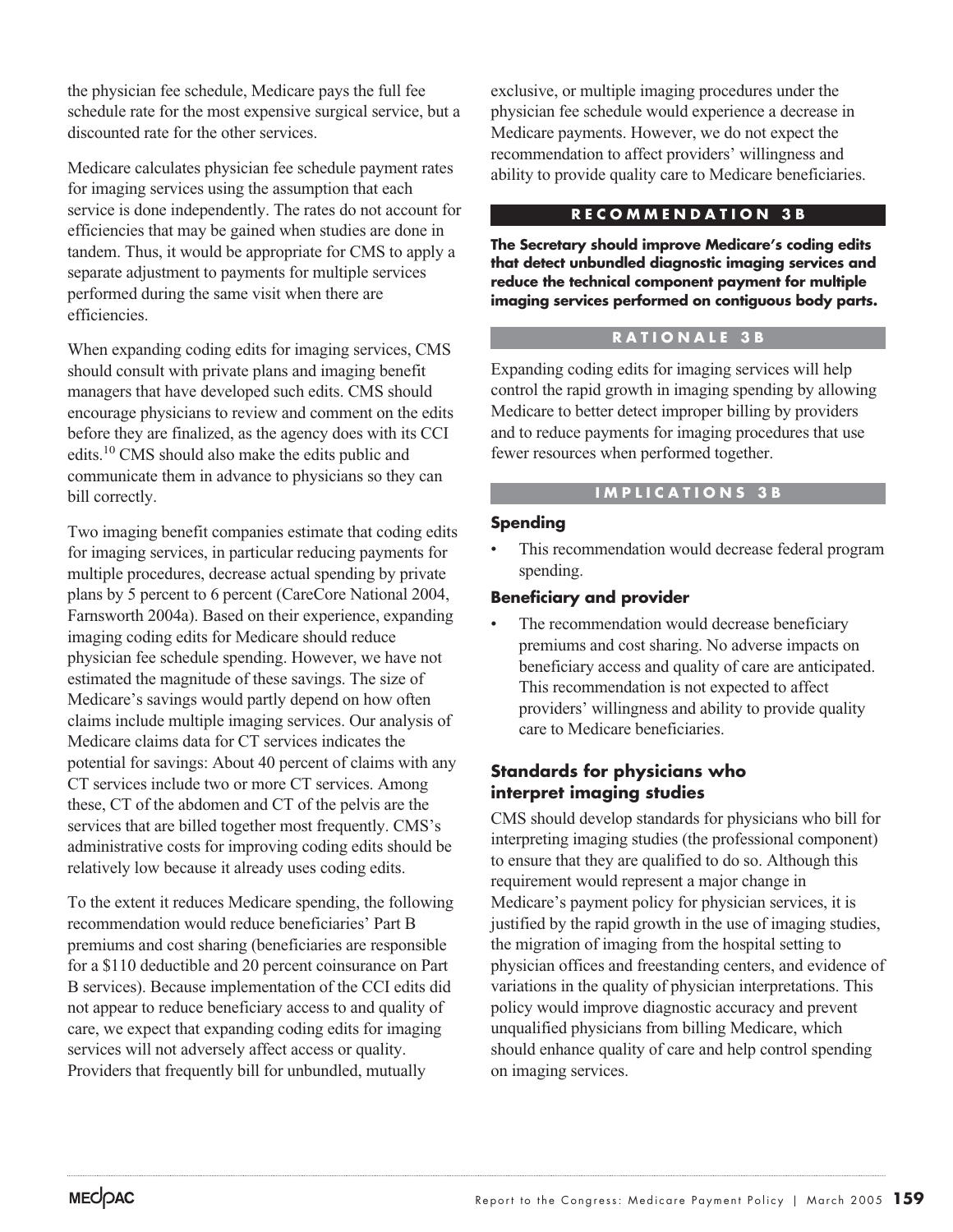**Some private plans set standards for physicians** Some of the plans we interviewed have implemented standards that determine which physicians are paid for performing and interpreting imaging procedures. Under these privileging programs, a plan restricts payment for certain imaging procedures to physicians in specific specialties whom the plan determines are qualified to provide those services. According to the plans that use such programs, when images are read by physicians who lack the proper training and experience, the interpretations may be inaccurate and the reports may be incomplete. For example, one study found that the interpretations of CT scans by emergency physicians were frequently inaccurate (Alfaro et al.1995). In at least some cases, poor-quality interpretations led to repeat tests (Farnsworth 2004b). Inaccurate interpretations can also lead to inappropriate interventions.

According to the American Medical Association, a written report is an "integral part of a radiologic procedure or interpretation" (American Medical Association 2003). CareCore National examined about 200 reports on X-ray studies produced by radiologists and nonradiologists. Many of the reports produced by nonradiologists lacked important demographic and clinical information, such as the indication for the study (missing in 47 percent of the reports), description of findings (39 percent), views taken (58 percent), and impression or conclusion (53 percent) (Weiner 2004a). Although radiologists' reports were generally more complete, about half lacked the indication for the study and one-quarter lacked information on the views taken (Weiner 2004b).

In determining which physician specialties are qualified to receive payment for providing a specific imaging service, plans often consider several criteria, including whether physicians are members of a specialty that receives training in diagnostic imaging in residency programs (Farnsworth 2004b). Other criteria may include whether the physicians are certified as competent by a specialty society or credentialed to perform specific procedures at a hospital (Verrilli et al. 1998).

In a typical privileging program, radiologists are not restricted because they are trained to provide most imaging procedures. Consistent with their training, cardiologists can bill for nuclear cardiology and cardiac ultrasound services. Restrictions on other specialties vary by plan. For example, more restrictive programs allow orthopedic surgeons to provide plain films of the skeleton but not MRI or CT studies. Other plans focus mainly on restricting services provided by primary care physicians and podiatrists but impose few restrictions on specialists. Some insurers waive privileging requirements in some rural areas to ensure access to care.

Privileging programs may at first encounter significant opposition from physicians who do not get paid for providing imaging services. In the case of one plan, physicians claimed that privileging policies would harm their ability to care for patients and, consequently, their patients' health. However, this plan found that quality of care did not decline, as measured by the number of hospital inpatient days, emergency department visits, or complaints by enrollees (Moskowitz et al. 2000). One benefit manager reported that most physicians become comfortable with privileging programs over time.

Plans told us that privileging programs can reduce spending on imaging, depending on how they are structured, and are less expensive to administer than other policies, such as preauthorization. HealthHelp, an imaging benefit manager, has developed a privileging program that restricts payment for both performing and interpreting studies to specific specialties. When a private plan implements this program, HealthHelp estimates that about 40 percent of studies that would have been done by nonprivileged physicians are done instead by privileged physicians (Farnsworth 2004b). The remaining studies are not performed, which leads to a 4 percent reduction in overall imaging spending. CareCore National estimates that its privileging program reduces imaging spending by 6 percent to 9 percent (Ryan 2005). A BlueCross BlueShield plan that implemented a privileging program for the professional component (interpretation of a study) estimated imaging savings of 2 percent (Verrilli et al. 1998).

Another health plan primarily restricted payment for test interpretations to radiologists but allowed all physicians to receive payment for the performance of a study, or the technical component (Hillman et al. 1995). The plan did not set standards for providers billing the technical component. Many nonradiologists who were not allowed to provide interpretations performed more studies in their offices and submitted additional technical component claims, which contributed to an overall increase in plan spending for imaging services.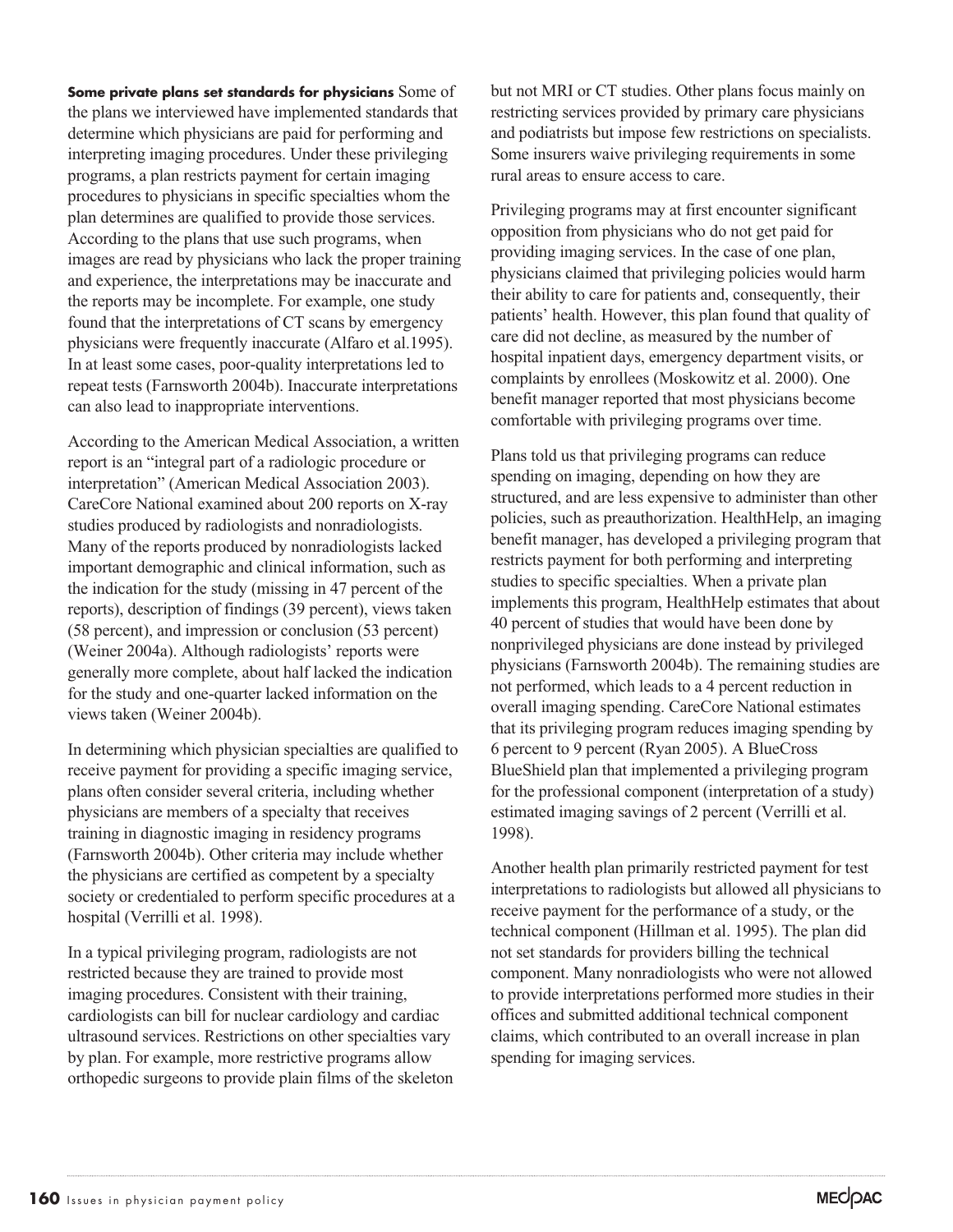#### **Private accreditation and government standards for**

**physicians** Several private accreditation programs and one government agency have developed standards for physicians who interpret certain types of imaging studies and prepare the reports. Accreditation organizations generally set minimum standards for the professional training, experience, and education of physicians who interpret studies at accredited providers. For example, the American College of Radiology's (ACR) accreditation program for ultrasound requires interpreting physicians to either:

- have received formal training (in a residency, fellowship, or postgraduate program) and interpreted a certain number of examinations, or
- in the absence of formal training, have attained a certain level of experience.

The American Institute of Ultrasound in Medicine (AIUM), which also accredits ultrasound providers, requires physicians to have received formal or informal training and continuing medical education and to interpret a minimum number of studies per year.<sup>11</sup> Physicians who interpret echocardiography studies at providers accredited by the Intersocietal Commission for the Accreditation of Echocardiography Laboratories must complete a sixmonth training program or have three years of interpretation experience. Some accreditation programs also review a sample of reports produced by interpreting physicians for completeness and accuracy.

Under the Mammography Quality Standards Act (MQSA), the Food and Drug Administration (FDA) sets standards for physicians who interpret mammograms. The rules require that these physicians:

- either be certified by an appropriate specialty body *or* have received a certain amount of formal training in mammography,
- have received a minimum number of hours of education in mammography,
- have interpreted a certain number of mammography examinations, and
- obtain continuing education and experience.

The rules also require that mammography facilities receive accreditation by the ACR and pass annual inspections by state agencies.

**Medicare should set standards for physicians** It would be a major policy change for Medicare to require that physicians meet standards to receive payment for interpreting imaging services. CMS generally covers medically necessary services provided by physicians operating within the scope of practice for the state in which they are licensed, without regard to their specialty or specific qualifications.

There are two limited exceptions related to imaging, however. First, the Medicare carrier for New York (Empire) sets standards for physicians who wish to bill for interpreting an echocardiography study (CMS 2004a). The physician must be board certified in cardiovascular diseases, have received training in echocardiography, provided the interpretation in conjunction with a study performed at an accredited facility, or have staff privileges at a hospital to interpret echocardiograms. Another exception is contained in CMS's recent decision to cover PET scans for the diagnosis of patients with mild cognitive impairment and early dementia. The coverage decision specifies that the tests can only be interpreted by physicians in certain specialties, such as nuclear medicine and radiology, who have expertise in reading these scans (CMS 2004c). Other coverage decisions related to PET, however, do not include this requirement.

Several factors justify setting standards for physicians who bill Medicare for the professional component of imaging studies:

- advances in imaging technology that have made it possible to provide services in nonhospital settings;
- the migration of imaging from hospitals, which establish criteria for who may interpret studies, to nonfacility settings, where there are often no such rules;
- rapid growth in physician fee schedule spending for imaging services; and
- variations in the quality of physician interpretations and reports, which can affect treatment decisions.

This policy should improve diagnostic accuracy and treatment. It should also help control the growth of imaging spending by restricting payment for interpretation to only qualified physicians. Because this policy would represent a new direction for Medicare, CMS probably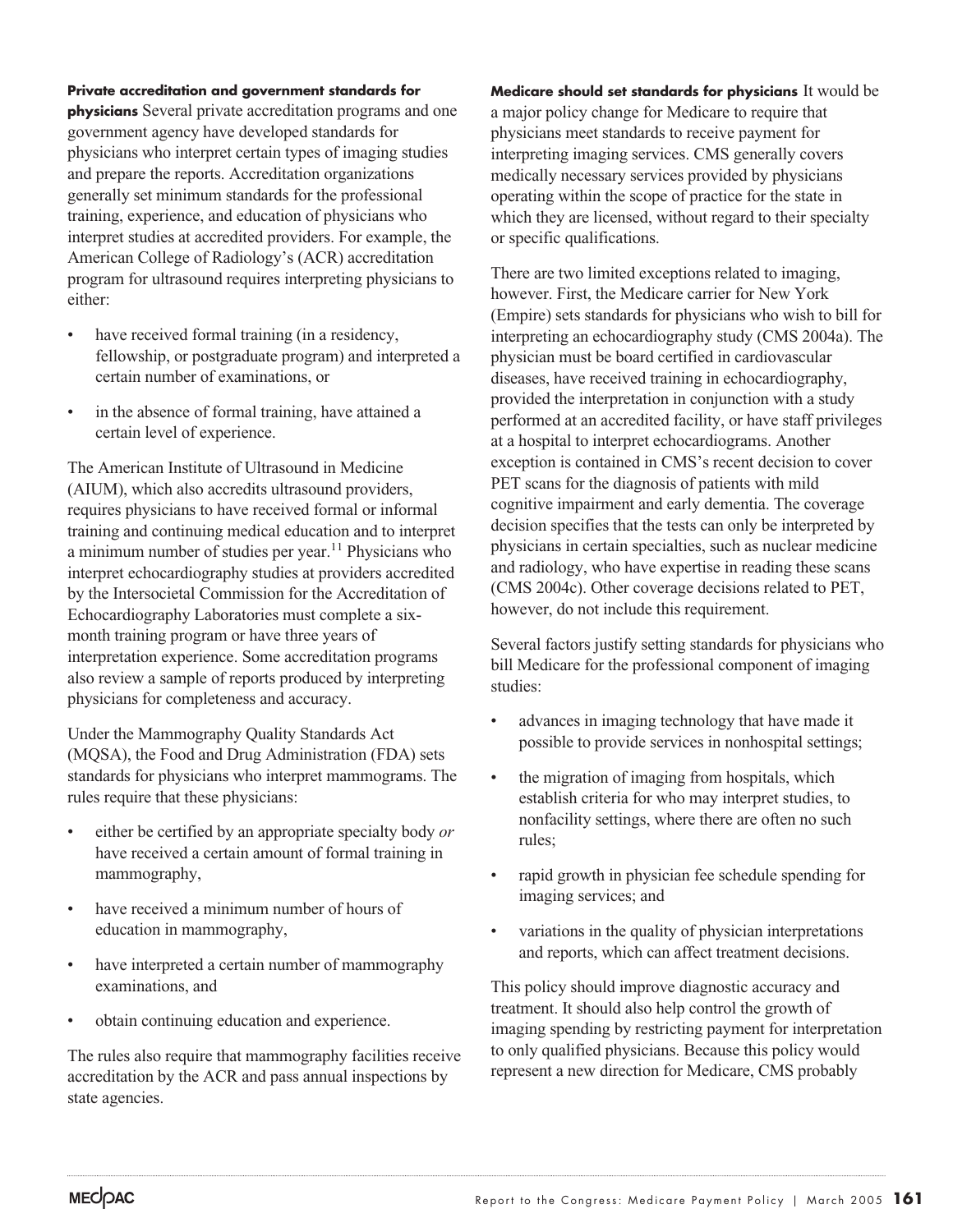requires statutory authority to implement it. Such a grant of statutory authority to a federal agency has a precedent: In 1992, the Congress gave the FDA authority to set standards for physicians who read mammograms.

**Implementation issues** CMS would need to address at least two key questions in developing standards for physicians who bill Medicare for interpreting imaging studies: What criteria should the agency use to evaluate whether individual physicians are qualified to interpret studies? How should CMS verify that physicians meet the standards, without imposing undue burdens on the agency and providers?

Although private plans sometimes base permission to bill for imaging procedures on the physician's specialty, Medicare should not limit payment to specific specialties. The practice of medicine is evolving quickly and specialty training may change over time. Thus, CMS should develop criteria that are flexible enough to allow physicians of different specialties to receive payment for interpreting imaging studies. Similar to the requirements set by private accreditation organizations for interpreting physicians, Medicare's standards should be based on some combination of physician training, experience, and continuing education. There will likely need to be different standards for each imaging modality (e.g., ultrasound, radiography, nuclear medicine, MRI). Thus, a physician who is considered qualified to receive payment for vascular ultrasound interpretations may not be qualified for MRI. Because of the complexity involved in setting standards, the Congress should grant the Secretary a great deal of flexibility in deciding how to carry out this task.

Because physician specialty organizations often have different criteria for determining when a physician is qualified to provide a service, CMS should consult with physician specialty groups and private accreditation organizations when developing standards for Medicare payment. The Intersocietal Accreditation Commission (IAC) has demonstrated that it is possible for different specialties to agree on common standards. The IAC uses a process in which representatives of several specialty groups jointly develop facility and physician standards for three types of imaging services: echocardiography, nuclear medicine, and vascular ultrasound. In addition, the ACR and the American College of Surgeons have jointly developed an accreditation program for stereotactic breast biopsy.

We recognize that CMS has limited administrative resources. Thus, CMS should develop the standards but select private accreditation organizations that would verify physicians' compliance with them. CMS should have the authority to select the organizations and to replace them if necessary. Many private organizations currently receive authority from CMS to ensure that various types of providers—such as hospitals and dialysis centers—meet Medicare's quality standards. In the unlikely event that private organizations would be unwilling to administer Medicare's standards for physicians who interpret imaging studies, CMS would have to contract with states or carriers to enforce the standards, thus increasing the agency's costs.

In addition to selecting accreditation organizations, CMS would need to develop a process for verifying that physicians billing Medicare for the professional component meet Medicare's standards.12 These standards should apply whether physicians interpret images at the same site where the study is performed or at a separate location (see text box).

This recommendation would decrease physician fee schedule spending because it would prevent unqualified physicians from submitting claims for interpretation of imaging studies. Based on the experience of HealthHelp, some of these studies would likely be sent to qualified physicians for interpretation, but others would not, thus reducing the number of professional claims. These standards, when combined with rules for providers billing Medicare for the technical component (recommendation 3D), would discourage unqualified providers from performing and interpreting tests. Because CMS would authorize private organizations to verify compliance with Medicare's standards, the agency's administrative burden should be relatively low. CMS's burden would increase, however, if private organizations are unwilling to participate and CMS has to contract with states or carriers to administer the standards.

The recommendation should increase the quality of studies received by beneficiaries, which should improve diagnostic accuracy and treatment. To the extent that it reduces the overall number of professional claims, it would reduce beneficiaries' Part B premiums and cost sharing (beneficiaries are responsible for a \$110 deductible and 20 percent coinsurance on Part B services). Some beneficiaries may be inconvenienced if their physicians are no longer able to bill for interpretations. Some physicians may incur costs to meet Medicare's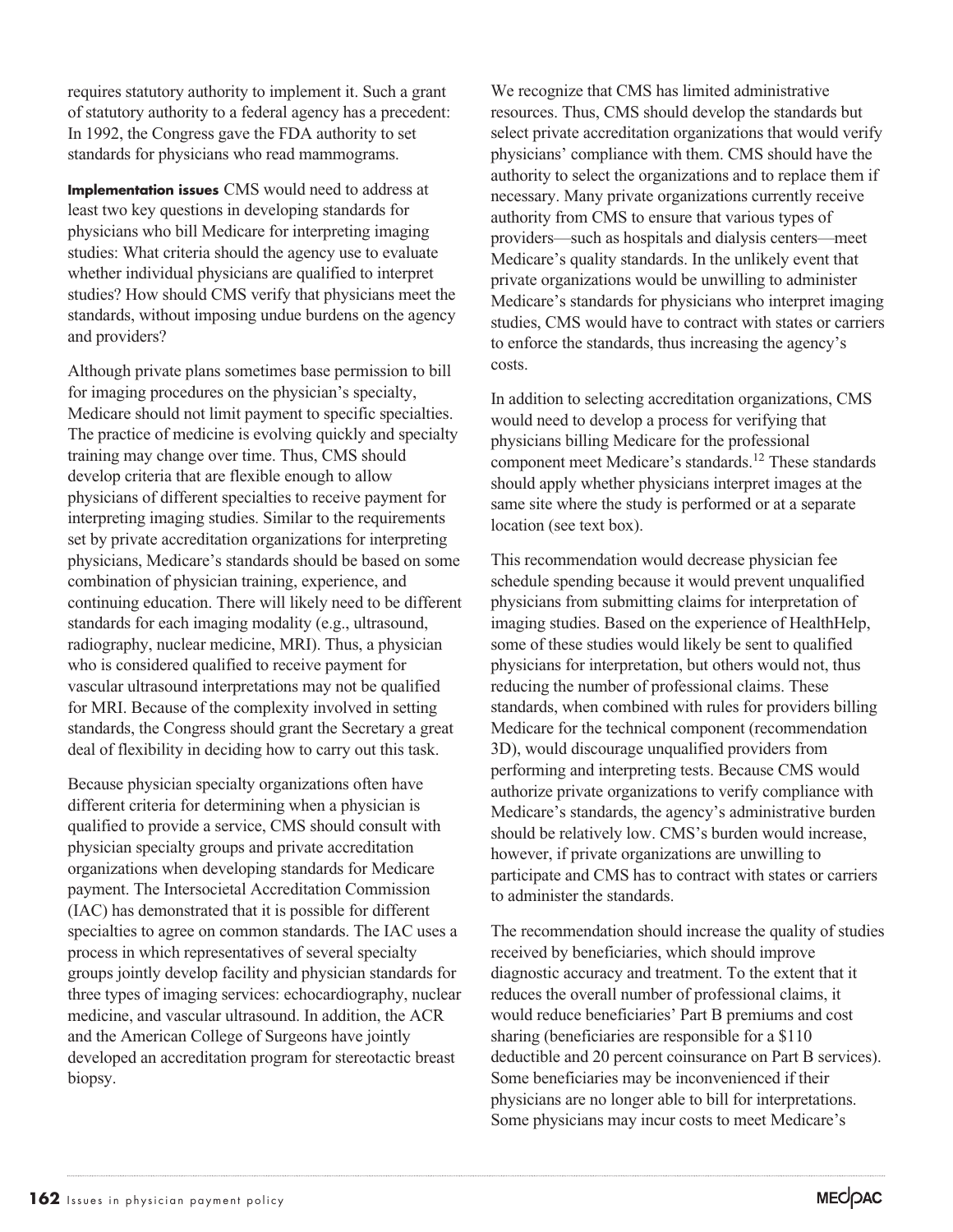# **Teleradiology**

Some hospitals and other health care facilities<br>transmit images electronically to physicians<br>different location for interpretation. This praise known as teleradiology. For example, hospital transmit images electronically to physicians in a different location for interpretation. This practice is known as teleradiology. For example, hospital emergency rooms or small hospitals may use this process to ensure that images are interpreted when there is no radiologist on site (during the night, for example). This practice reduces the amount of time that hospital radiologists have to be on call. Some hospitals contract with physicians who are located outside the U.S. to interpret their images, which makes it easier to obtain interpretations at night.

In most cases, the off-site physician provides a "wet read," or initial interpretation, that is used to guide immediate treatment decisions. No bill is submitted to Medicare. When the hospital's in-house radiologist returns, he or she reviews the images, writes a report, and submits a bill to Medicare. Sometimes, the off-site physician does the formal interpretation, writes the report, and bills Medicare. The program will pay for imaging interpretations performed by Medicare providers via teleradiology within the U.S. However, Medicare does not cover services provided outside the country, such as interpretations provided by overseas physicians.

standards. For example, they might need to increase their level of training, education, or experience. Some physicians might be unable to comply with Medicare's standards and would stop billing for the interpretation of studies. If so, physicians who meet the standards might be able to increase their volume of interpretations.

### **RECOMMENDATION 3C**

**The Congress should direct the Secretary to set standards for physicians who bill Medicare for interpreting diagnostic imaging studies. The Secretary should select private organizations to administer the standards.**

#### **RATIONALE 3C**

It would be a major policy shift for Medicare to determine whether physicians are qualified to bill for a professional service. We believe this policy is warranted, however, because of the rapid growth in physician fee schedule spending for imaging services; the migration of imaging from hospitals to physician offices and freestanding centers; and variations in the quality of physician interpretations, which can affect diagnostic and treatment decisions. This recommendation should improve diagnostic accuracy and prevent unqualified physicians

from receiving payment for interpreting imaging studies, thereby enhancing quality of care and helping to control Medicare spending.

#### **IMPLICATIONS 3C**

#### **Spending**

This recommendation would decrease federal program spending.

#### **Beneficiary and provider**

This recommendation would decrease beneficiary premiums and cost sharing and is expected to improve beneficiary quality of care. No adverse impacts on beneficiary access to care are anticipated. This recommendation is not expected to affect providers' willingness and ability to provide quality care to Medicare beneficiaries.

#### **Standards for providers that perform imaging studies**

In addition to setting standards for physicians who bill Medicare for interpreting diagnostic imaging studies, CMS should establish standards for providers that perform the studies and bill for the technical component.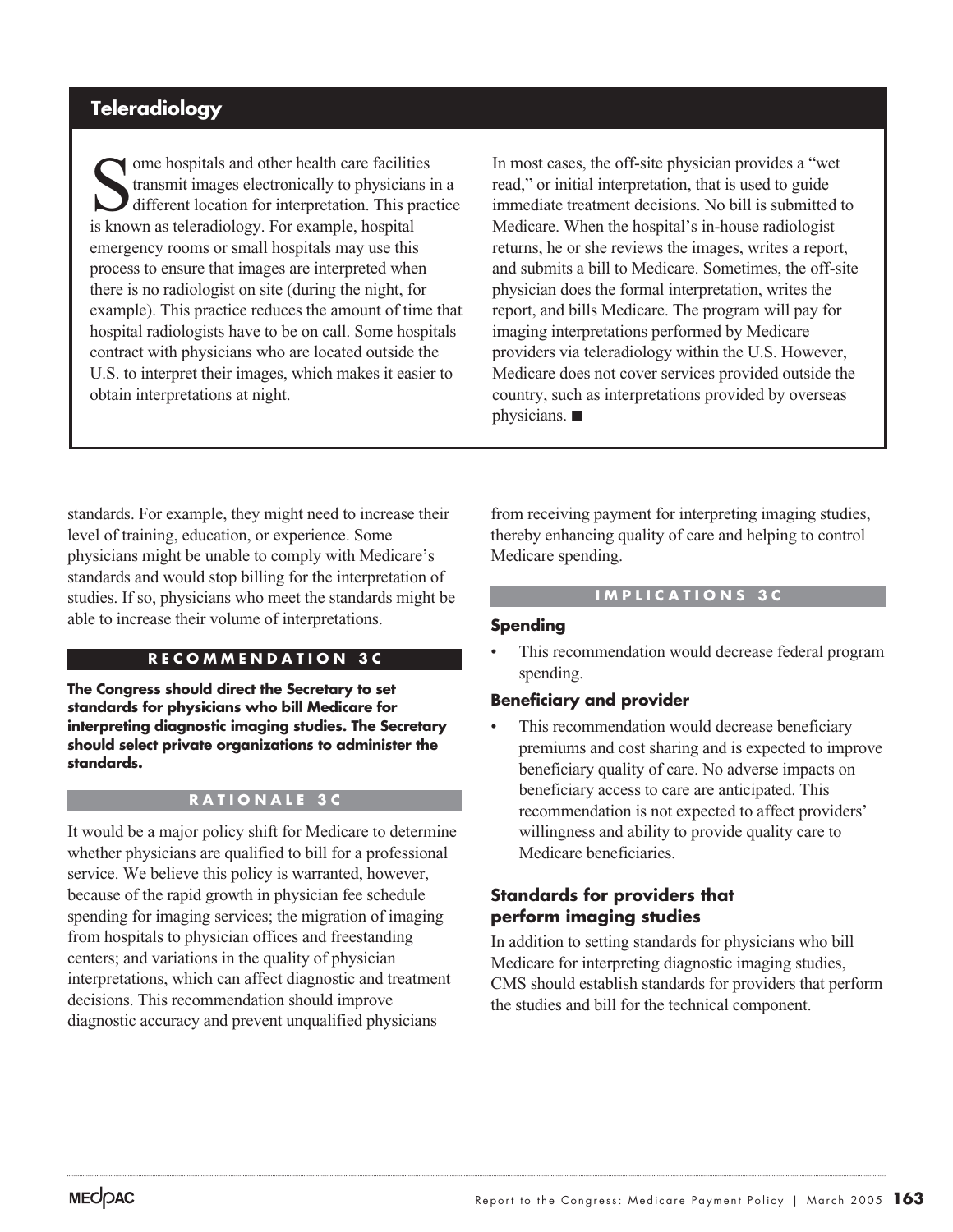#### **Several private plans implement quality standards**

Several of the private insurers we interviewed require that outpatient imaging providers (hospital outpatient departments, freestanding facilities, and physician offices) meet basic standards. These standards relate to the quality of imaging equipment, the qualifications of radiology technicians, the quality of the images, and the procedures for ensuring patient safety (such as minimizing radiation exposure). Plans and their vendors may develop their own criteria or require that providers become accredited by a private organization that sets standards for the equipment, technicians, image quality, radiation exposure, supervising physician, and interpreting physicians. Several organizations, such as the ACR, AIUM, and IAC, have developed such accreditation programs.

According to published studies, as well as health plans and experts we consulted, providers vary in their ability to perform quality imaging procedures. BlueCross BlueShield (BCBS) of Massachusetts inspected 1,000 imaging providers to evaluate the quality of their equipment, technical staff, and other features (Verrilli et al. 1998). Nearly one-third of the providers had at least one serious deficiency, such as film processing problems, failure to monitor radiation exposure, poor image quality, or lack of an equipment calibration report. Eleven percent of the providers had severe problems that could not be easily remedied, while 20 percent had deficiencies that could be remedied. Chiropractic and podiatric offices were the most likely to have deficiencies; cardiology, radiology, and surgical specialty offices were the least likely. Another health plan that inspected almost 100 nonradiologist offices that provided radiography services identified serious problems in 78 percent of the offices (Moskowitz et al. 2000). These problems ranged from lack of a formal radiology report to use of equipment that had not been inspected during the previous year.

Health plans and imaging benefit managers informed us that some providers fail to meet standards because their imaging equipment is old or not working properly (Farnsworth 2004b). Physician offices sometimes acquire used equipment from a hospital and continue to use that equipment beyond its useful life (Ruane 2004).

Problems with imaging providers may lead to inaccurate studies, misdiagnoses, and inappropriate treatment. For example, a recent study found that vascular ultrasound providers that were not accredited by the IAC produced a relatively high number of inaccurate carotid ultrasound

examinations (Brown et al. 2004). Vascular surgeons use these services to decide when to surgically treat carotid artery disease. In the study, carotid ultrasound tests performed by nonaccredited labs were repeated by an accredited lab, which follows standards for diagnostic criteria, testing protocols, and technician training. For 61 percent of the patients, findings by the accredited provider contradicted findings by the nonaccredited providers in a clinically significant way. The inaccurate studies could have led to unnecessary surgery for many patients.

Requiring compliance with quality standards may lead to reduced use of imaging services as facilities that fail to meet standards are dropped from a plan's network. At least some of the reduction is offset, however, if patients of those facilities receive services elsewhere. Implementing standards should also reduce the number of tests that must be redone because of poor-quality facilities. One plan that required facility accreditation said that it did not experience cost savings. On the other hand, HealthHelp found that its quality program reduced a private plan's spending on plain film, fluoroscopy, and ultrasound by 5 percent (Farnsworth 2004b). A private insurer found that combining facility inspections with physician standards for test interpretation led to a 6 percent aggregate reduction in the volume of radiographic studies (Moskowitz et al. 2000).

**Current government efforts to set standards** CMS and other federal agencies set standards for some types of diagnostic imaging services, such as mammography, and some settings in which imaging is provided. In addition, state radiation control boards license facilities that use radiation-producing equipment. However, some imaging modalities, such as MRI, are not covered by any government standards. Where standards exist, they may not be comprehensive or well enforced.

Medicare beneficiaries may receive imaging services in three primary settings: hospitals (inpatient and outpatient departments), independent diagnostic testing facilities (IDTFs), and physician offices. CMS has developed national standards for the first two settings. For example, hospitals that treat Medicare beneficiaries must comply with Medicare's conditions of participation, which set standards for nurse staffing, laboratory services, radiology services, and other aspects of health care delivery. However, aside from a physician supervision requirement,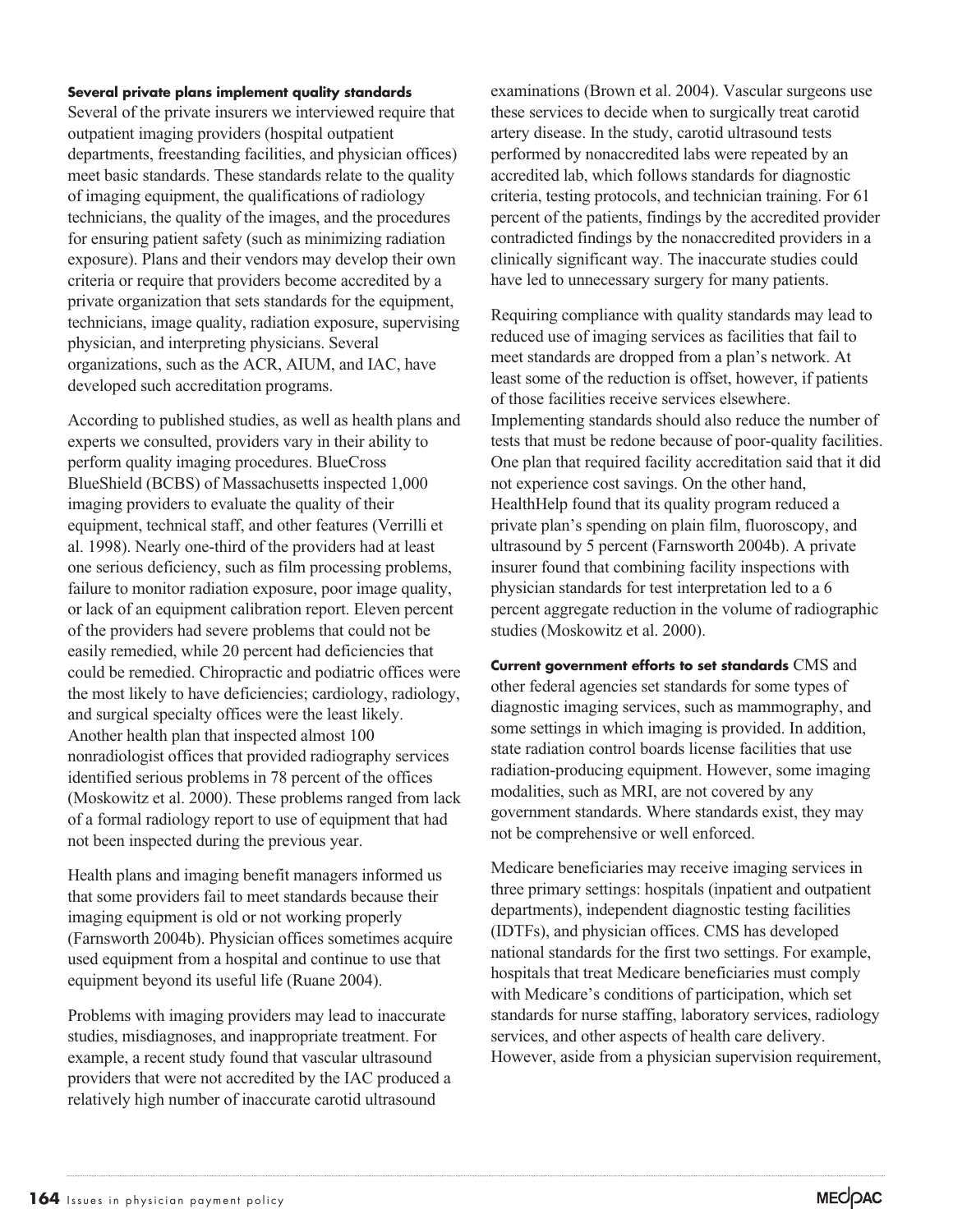no national Medicare standards apply to physician offices (some Medicare carriers have established standards for some studies).

Although CMS has established specific requirements for IDTFs, they are incomplete and not well enforced. IDTFs are entities—independent of a hospital or physician office—that furnish diagnostic procedures. CMS sets minimum standards for staff qualifications, equipment, and the supervising physicians, but not for image quality or patient safety. Carriers must verify that IDTFs meet these standards when they enroll in Medicare but are not required to vigorously enforce them.<sup>13</sup> Physician offices are not governed by IDTF standards.

Medicare requires that all diagnostic tests paid under the physician fee schedule be provided under at least general physician supervision. At this level of supervision, a physician is responsible for the training of the technical staff performing the test and the maintenance of the necessary equipment and supplies. However, CMS does not set standards for the technical staff and equipment nor does the agency systematically monitor compliance. Certain studies, such as those involving the use of contrast material, require closer physician supervision (direct supervision, in which the physician must be in the office and available to provide assistance during the procedure, or personal supervision, in which the physician must be in the room during the procedure).

Several Medicare carriers have established coverage standards for some types of ultrasound studies. Carriers often set criteria for determining which services are eligible for Medicare coverage, based on what is considered "reasonable and necessary" care. As part of this role, several carriers in the South have set minimum standards for the technical quality of noninvasive vascular ultrasound studies, which are used to examine blood vessels outside the heart. These carriers require that all such studies be performed by properly credentialed technicians or in accredited laboratories, whether they are located in a hospital or physician office.<sup>14</sup> Four carriers have set similar standards for echocardiography studies (CMS 2004a). These two services have received special attention from carriers because the quality of the study is highly dependent on the technician's skill.

Other federal agencies, such as the FDA and the Nuclear Regulatory Commission (NRC), also regulate certain imaging modalities. Under the MQSA, the FDA implements quality assurance standards for mammography

equipment and technical staff (as well as the physicians who interpret mammograms). The FDA program has increased mammography facilities' compliance with quality standards and led to improvements in image quality (GAO 1997). The NRC requires that nuclear medicine facilities obtain a license to use radioactive materials.<sup>15</sup> These facilities must have proper equipment, trained technicians, and a safety education program.

All states have radiation control boards that monitor the use of radiation by imaging facilities (Conference of Radiation Control Program Directors 2004). These boards do not regulate equipment that does not produce radiation, such as MRI or ultrasound machines. Their primary mission is to ensure patient safety rather than the quality of images.16 For example, the boards set safety standards for X-ray machines. However, the comprehensiveness of the rules and the stringency with which they are enforced vary by state. State agencies often lack the resources to inspect facilities to verify compliance. Indeed, compliance may be a problem; BCBS of Massachusetts, for example, found that 5 percent of the imaging providers they inspected were operating without a state radiation control license (Verrilli et al. 1998).

**Medicare should establish standards for all imaging providers** Although CMS and several of its carriers have set quality benchmarks for some types of diagnostic imaging services and some settings where they are provided, no national standards exist for most imaging modalities provided in physician offices. The Government Accountability Office (GAO) has credited the FDA standards for mammography facilities with improving the quality of mammograms. Similarly, directing CMS to establish requirements for all imaging modalities would help improve the quality of imaging services for Medicare beneficiaries. This improvement would increase diagnostic accuracy and reduce the need to repeat poor-quality tests. These standards should apply to both facility and nonfacility providers who wish to bill Medicare for performing an imaging study.

As with the previous recommendation, the Congress should grant the Secretary a great deal of flexibility in developing the standards. Based on the criteria used by private plans and accreditation organizations, CMS should strongly consider setting standards for at least the following areas: the imaging equipment, qualifications of technicians, qualifications and responsibilities of the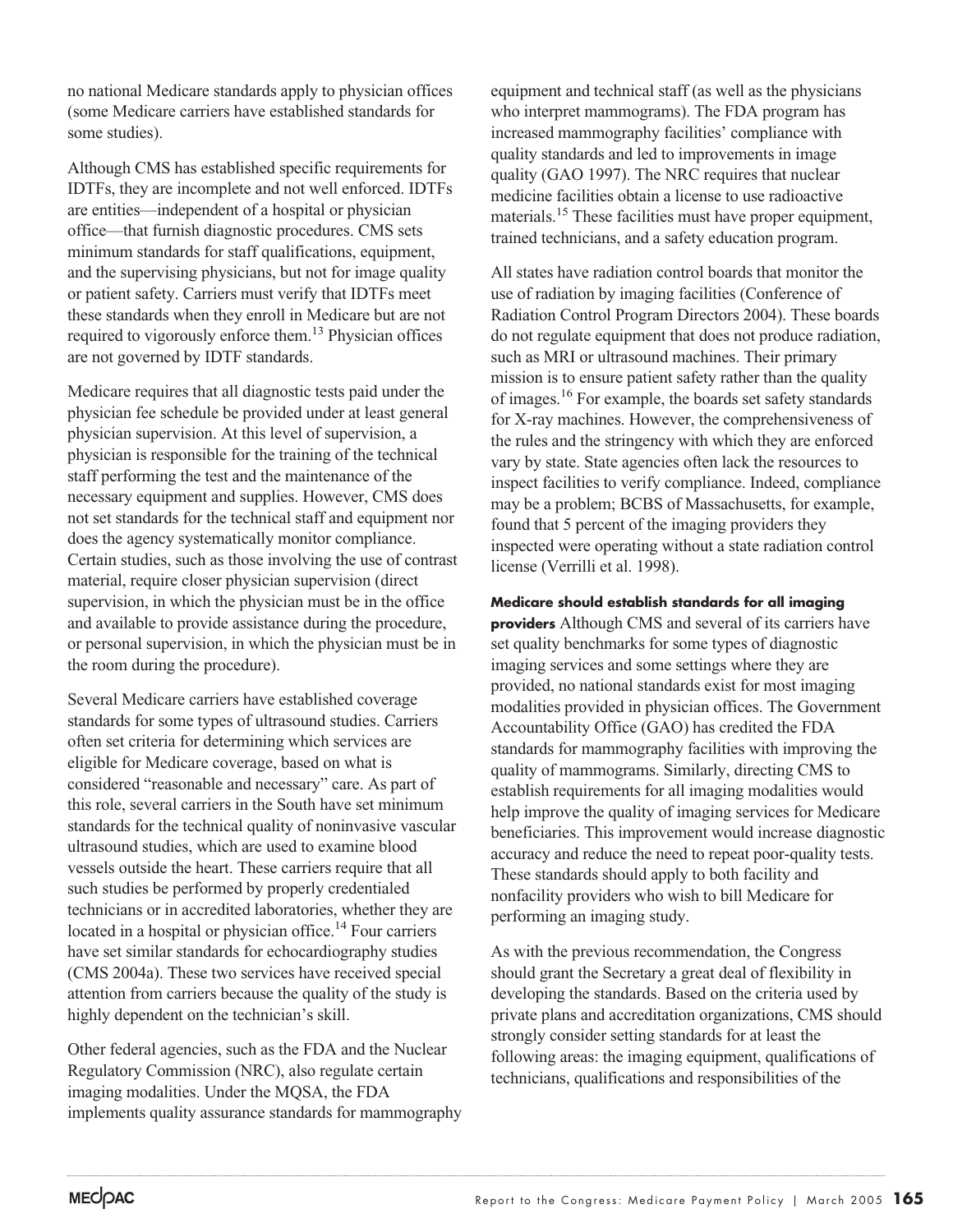supervising physician, technical quality of the images produced, and procedures for ensuring patient safety (for example, monitoring radiation exposure). We believe that it is important for providers to designate a supervising physician who is responsible for overseeing the imaging process. Several private accreditation programs require that the provider have a supervising physician who is qualified to interpret imaging studies.

The specifics of each standard would vary based on the imaging modality. Each setting should have the same minimal standards. As with the previous recommendation, CMS should consult with imaging accreditation organizations and physician specialty groups when developing these requirements.

As with standards for physicians who interpret imaging studies, CMS should authorize private accreditation organizations to verify that providers meet Medicare's quality standards for the technical component.<sup>17</sup> Private insurers often rely on accreditation programs to certify that their imaging providers meet quality standards. CMS should also have the authority to replace the organizations that verify compliance. Delegating the authority to administer the standards to private organizations should reduce CMS's administrative burden. In the unlikely event that private organizations are unwilling to administer the standards, CMS would have to contract with states or carriers to enforce them, thus increasing the agency's costs.

Because there are many types of imaging services and many providers that perform them, and because CMS has limited administrative resources, the agency might want to first focus on modalities that receive higher payment rates and are growing fastest. MRI, CT, and nuclear medicine (including PET) fall within this high-priority category. Ultrasound and standard radiography (such as chest Xrays) could be lower priorities. As mentioned earlier, federal standards already exist for mammography.

To ensure that CMS is able to implement national standards in all settings, the Congress should provide the Secretary with specific statutory authority to do so. Although CMS has set quality standards for various types of facilities (such as hospitals and skilled nursing facilities), there are very few examples of federal standards for physician offices (the primary exceptions are mammography and clinical laboratory services).<sup>18</sup>

Physicians can receive Medicare payment for providing medically necessary services within the scope of medical practice for the state in which they are licensed.19 Although CMS has fairly broad authority for defining what constitutes "reasonable and necessary" services, it has not used this authority to set national standards for imaging studies performed in physician offices.

The following recommendation would decrease physician fee schedule spending because it would reduce the need to repeat poor-quality tests. In addition, some providers would probably be unable to meet Medicare's standards. Although some tests that would have been performed by unqualified providers would probably be done instead by qualified providers, others would not be performed at all, thus reducing the overall number of studies. Because CMS would authorize private organizations to verify compliance with Medicare's standards, the agency's administrative costs should be relatively low. CMS's burden would increase, however, if private organizations are unwilling to participate and CMS has to contract with states or carriers to certify providers.

To the extent that it decreases Medicare spending, this policy also would reduce beneficiaries' Part B premiums and cost sharing (beneficiaries are responsible for a \$110 deductible and 20 percent coinsurance on Part B services). Reducing repeat tests would save beneficiaries time and alleviate their anxiety. This policy would also increase the quality of imaging studies provided to beneficiaries, which would improve diagnostic accuracy and treatment. In estimating the impact of Medicare standards on beneficiaries' access to care, we considered whether the FDA standards for mammography facilities reduced access to mammograms. GAO found that the overall capacity to provide mammography services is generally adequate to meet growing demand (GAO 2002).<sup>20</sup> Thus, we expect that Medicare standards for imaging providers should not adversely affect beneficiaries' access to care.

Although many imaging providers are currently accredited by private organizations, some providers may incur costs to meet Medicare's standards. For example, they might need to invest in newer equipment or hire credentialed technicians. Some providers might choose not to meet Medicare's standards and would stop billing for the performance of imaging services. These decisions could inconvenience beneficiaries. However, we do not expect the recommendation to affect providers' willingness and ability to provide quality care to Medicare beneficiaries.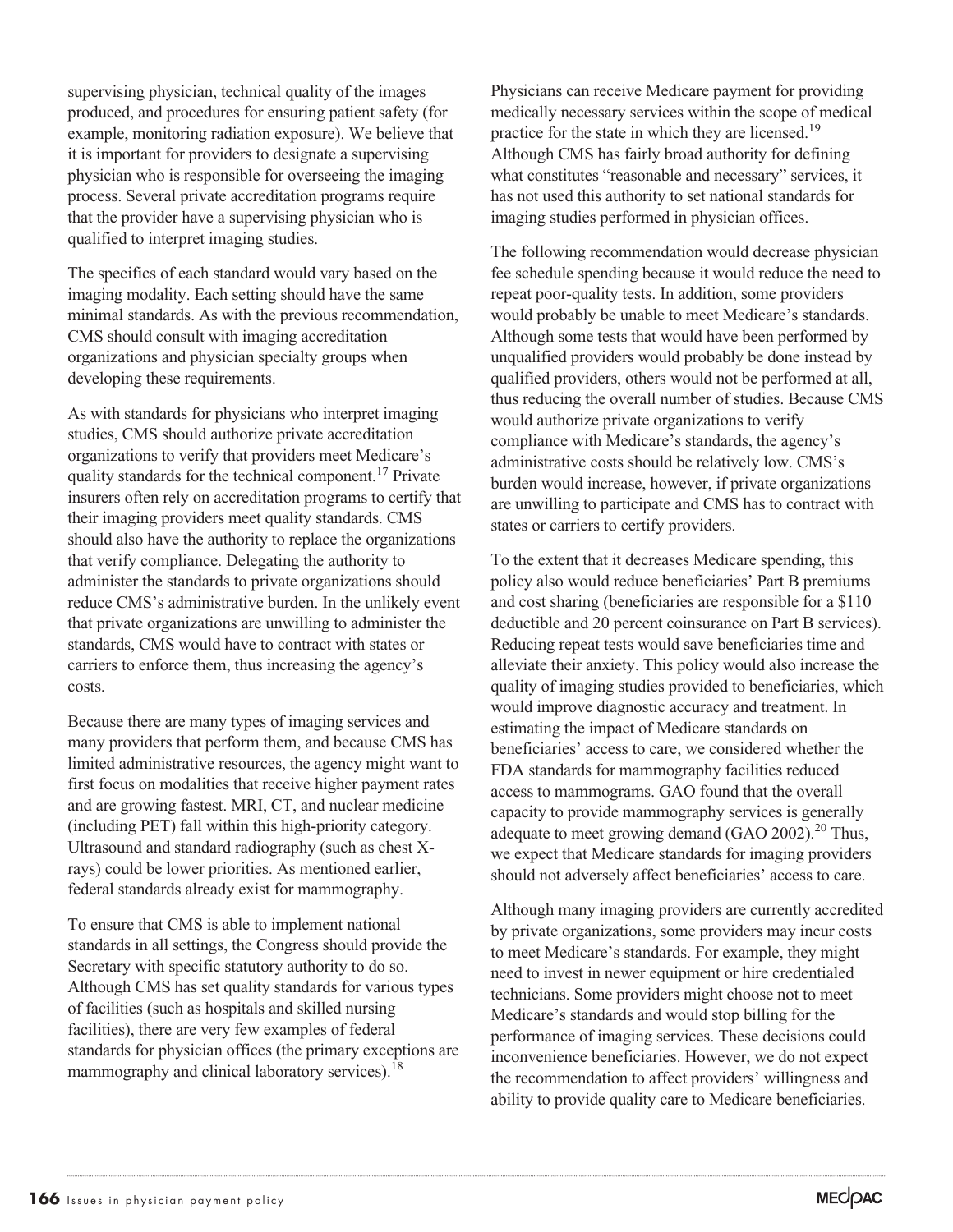### **RECOMMENDATION 3D**

**The Congress should direct the Secretary to set standards for all providers who bill Medicare for performing diagnostic imaging studies. The Secretary should select private organizations to administer the standards.**

#### **RATIONALE 3D**

Providers vary in their abilities to perform quality imaging procedures. Poor-quality studies can lead to repeat tests, misdiagnoses, and improper treatment. Establishing national standards for imaging services would increase diagnostic accuracy and reduce the need for repeat tests, thereby improving quality of care and helping to control Medicare spending.

#### **IMPLICATIONS 3D**

#### **Spending**

This recommendation would decrease federal program spending.

#### **Beneficiary and provider**

This recommendation would decrease beneficiary premiums and cost sharing and is expected to improve beneficiary quality of care. No adverse impacts on beneficiary access to care are anticipated. This recommendation is not expected to affect providers' willingness and ability to provide quality care to Medicare beneficiaries.

# **Strengthening the rules that restrict physician investment in imaging centers**

CMS should strengthen the rules restricting physician investment in imaging centers to which they refer Medicare or Medicaid patients. It should prohibit physician investment in:

- freestanding nuclear medicine facilities to which physician investors refer patients, and
- entities that provide services and equipment to imaging centers and other providers to which physician investors refer patients.

These changes should reduce physicians' financial incentives to refer patients for additional imaging services, which should help control Medicare spending on these services.<sup>21</sup>

#### **Physician ownership of facilities to which they refer patients**

Supporters of physician investment in health care facilities contend that physicians are a valuable source of capital and that their investments lead to improved quality, efficiency, and access to care. Opponents offer two main criticisms:

- Physician ownership creates a financial incentive to order additional services.
- Rather than considering quality and convenience, physician investors might refer patients to the facility they own, which undercuts fair competition among facilities.

A GAO study found that physicians who were investors in diagnostic imaging centers referred their patients more frequently for tests such as MRI, CT, nuclear medicine, and ultrasound, than nonowners (GAO 1994). The study also concluded that physicians with imaging equipment in their office or group practice ordered tests more frequently than physicians who referred patients to facilities outside their practices. The report did not control for the health status of patients treated by each physician or address whether the additional services were appropriate or not. However, another study adjusted to some extent for differences in patient mix by examining the use of imaging for patients with 10 common clinical episodes (e.g., chest pain, congestive heart failure, knee pain). These researchers found that physicians who performed studies in their offices were more likely to use imaging services for patients with each of these conditions than physicians who referred their patients to a radiologist (Hillman et al. 1992).

### **Ethics in Patient Referrals Act (Stark law)**

The Ethics in Patient Referrals Act (also known as the Stark law) was enacted in 1989 (Stark I) and expanded in 1993 (Stark II). The statute prohibits physicians from referring Medicare or Medicaid patients for certain services to providers with which the physician has a financial relationship unless the relationship falls within a protected category. It also prohibits those entities from submitting claims for services provided to patients referred by the physician investor. The law applies to a set of "designated health services" (DHS), which include radiology and certain other imaging services (MRI, CT, and ultrasound).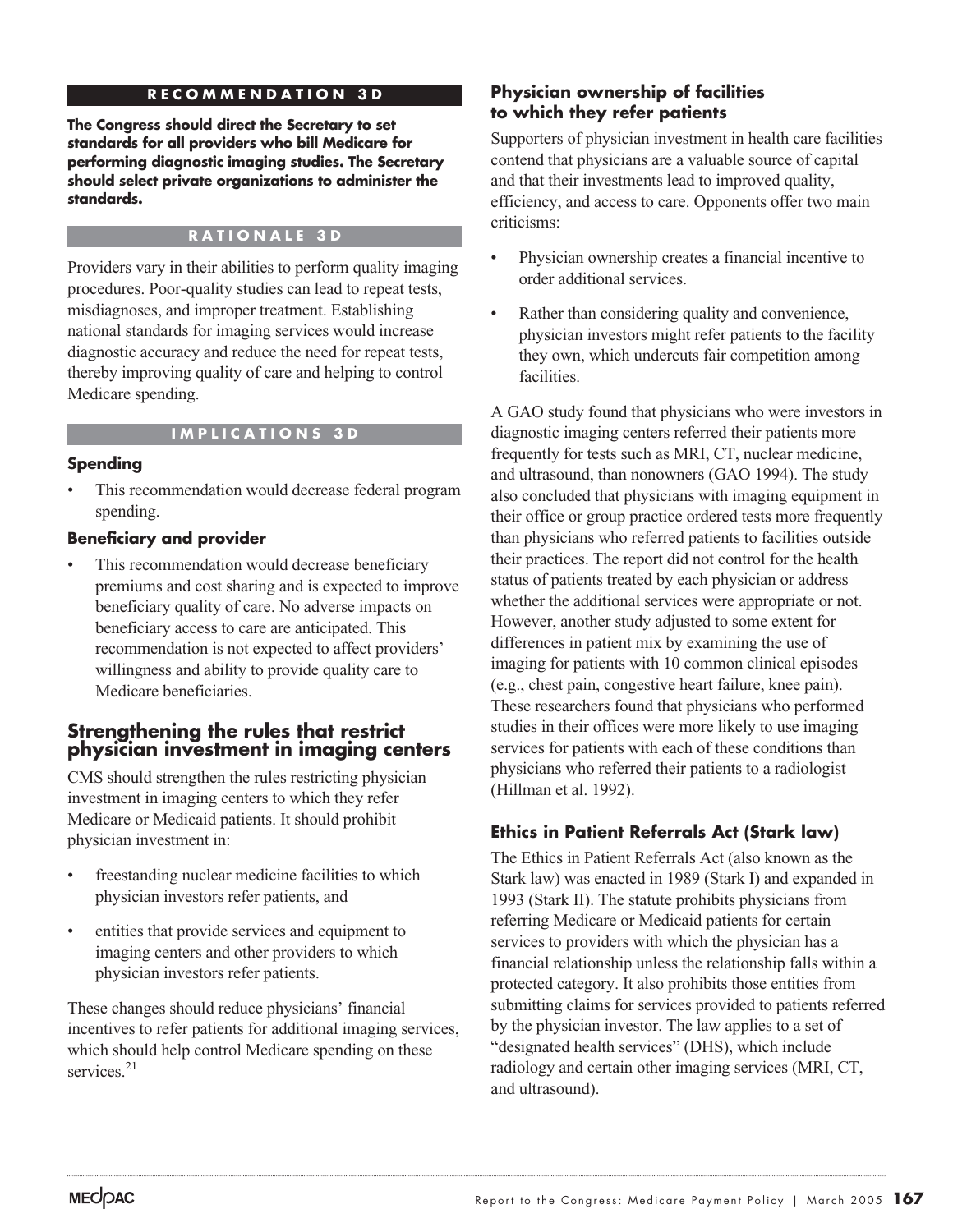**Exceptions to the Stark law** The Stark law and its regulations contain several exceptions that are relevant to imaging services. The Stark II final rule excluded nuclear medicine from the list of services covered by the law and allowed physicians to own entities that furnish services and equipment to DHS providers. These two provisions are problematic, and the Commission recommends changes to the rule to address them. Most important, the Stark law allows physicians to provide most designated health services, including imaging, in their own offices (this provision is called the in-office ancillary exception). Proponents of the exception argue that allowing physicians to offer ancillary services in their own offices can improve quality of care and enhance patient convenience. When the law was enacted, this exception was expected to apply mostly to in-office laboratory tests or X-rays, recognizing that a need often exists for a quick turnaround time on crucial tests (Congressional Record 1989). However, the exception protects almost all designated health services, as long as they are provided in the offices of the physician or medical group, and creates financial incentives for physicians to order and provide additional services for their patients.<sup>22</sup>

### **Adding nuclear medicine to the Stark law's list of designated health services**

In the 1998 Stark II proposed rule, CMS stated that nuclear medicine, including PET, falls within the category of "radiology services" covered by the Stark law. In the final rule, however, the agency excluded nuclear medicine services because "they are not commonly considered to be radiology" (HCFA 2001).<sup>23</sup> The American College of Radiology, on the other hand, considers nuclear medicine to be a radiology service. For example, the examination process used by the American Board of Radiology to certify diagnostic radiologists includes nuclear medicine (Thorwarth 2004). CMS has indicated that it plans to issue a rule that would add diagnostic and therapeutic nuclear medicine services to the Stark law's list of designated health services (CMS 2004b).

We urge CMS to add nuclear medicine to the list of designated health services because of the rapid growth of these services and the recent coverage expansions for PET procedures. The per-beneficiary use of nuclear medicine procedures increased by 18 percent per year, on average,

between 1999 and 2002, and grew by 13 percent between 2002 and 2003 (Table 2B-4, p. 80). CMS has been expanding the conditions for which it will cover PET procedures, which creates opportunities for increased use of these expensive services (CMS 2003). Under current rules, physicians may invest in freestanding centers that provide PET and other nuclear medicine procedures and refer Medicare or Medicaid patients to these facilities. Such investments create financial incentives to refer patients for services, which could lead to overuse.

The following recommendation would decrease potential future physician fee schedule spending because it would reduce the financial incentive for physicians to order additional nuclear medicine studies. Because physicians could still receive payments for nuclear medicine services performed in their own offices (under the in-office ancillary exception), these savings would likely be small.

To the extent that fewer studies are ordered, beneficiary Part B premiums and cost sharing should decline. Reducing financial incentives that encourage physicians to order additional tests also might improve beneficiaries' quality of care. Physicians who invest in nuclear medicine facilities outside their office would no longer be able to refer Medicare or Medicaid patients to these facilities. However, they would still be able to provide these services in their own offices. Of course, physicians who wish to offer nuclear medicine in their offices would need to have sufficient patient volume to cover the fixed costs of the equipment and staff and also would need to comply with recommendation 3D (standards for imaging providers), if adopted by the Congress.

#### **RECOMMENDATION 3E**

**The Secretary should include nuclear medicine and PET procedures as designated health services under the Ethics in Patient Referrals Act.**

#### **RATIONALE 3E**

Evidence suggests that physician investment in facilities that provide nuclear medicine services is associated with higher use. Prohibiting physicians from referring Medicare or Medicaid patients to nuclear medicine facilities they own should reduce their financial incentives to refer patients for these services. Thus, this recommendation should help limit referrals that are based on financial,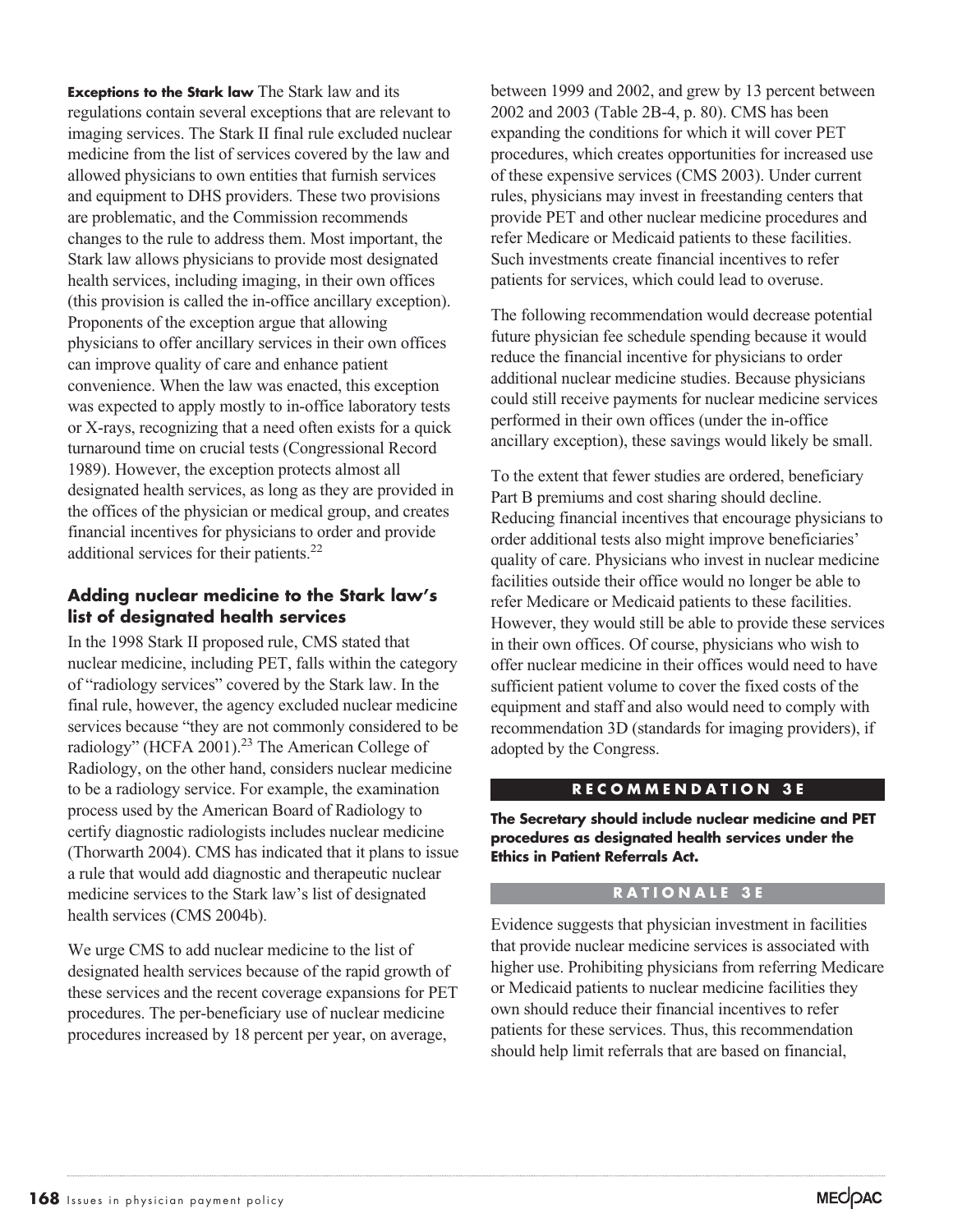rather than clinical, considerations. It would also lead to fairer competition among facilities that provide imaging services.

# **IMPLICATIONS 3E**

#### **Spending**

This recommendation would decrease federal program spending.

#### **Beneficiary and provider**

This recommendation would decrease beneficiary premiums and cost sharing. No adverse impacts on beneficiary quality or access to care are anticipated. This recommendation is not expected to affect providers' willingness and ability to provide quality care to Medicare beneficiaries.

#### **Prohibiting physicians from owning entities that furnish services to certain providers**

The Stark II final rule permits physicians to own entities that provide services and equipment to imaging centers and other DHS providers to which they refer Medicare or Medicaid patients, as long as the physicians do not own the actual entity submitting claims to Medicare or Medicaid. These arrangements are permitted because the rule defines "ownership" of an entity under the Stark law as an interest in the entity that bills Medicare or Medicaid. For example, physicians can buy an MRI machine from a manufacturer and then lease it to an imaging center for an amount that is fair market value. This arrangement creates a financial incentive for the physicians who lease the MRI to the center to refer patients there. Because the Stark law was intended to minimize such incentives, permitting these kinds of arrangements undermines the law's intent.

Moreover, a second regulatory interpretation increases the incentive to refer patients to certain providers. This ruling permits physicians to lease equipment to the imaging center (or another provider) on a per-service basis. In other words, physicians can lease an MRI to a center for a fixed amount per use. Every time the physicians refer a patient to the center for an MRI, they receive a fee. This allows physicians to increase the return on their investment by referring additional patients.

The financial incentives for physicians to refer patients to imaging centers could lead to overuse or inappropriate use of imaging services. Thus, the Secretary should revise the Stark rules to prohibit these arrangements. The Stark law states that physician ownership or investment "may be through equity, debt, or other means," which gives CMS the authority to define "other means" to include interests in an entity that derives a substantial proportion of its revenue from DHS providers. This change, which could be accomplished by revising the Stark II rules, would prevent the creation of physician-owned companies whose primary purpose is to provide services to DHS entities (such as imaging centers).

The concern remains that if CMS prohibits these kinds of financial arrangements, new ones will emerge that create similar incentives. We believe that the best way to address this behavior in the long term is to examine whether the pricing of imaging services by Medicare is accurate. For example, physician fee schedule payment rates for the performance of imaging services (the technical component) are based, to a large extent, on historical charges. By contrast, rates for most other services are based on relative resource use. If payment rates for imaging studies are too high relative to the resources used, physicians may seek opportunities to share in the profits from these services. Because this analysis will take time, CMS should in the meantime limit the ways in which physicians may profit from referring patients to imaging providers.

This recommendation would decrease potential future physician fee schedule spending because it would prohibit arrangements that create financial incentives for physicians to order additional services. Because physicians could still receive payments for imaging services performed in their own offices, these savings would be small.

To the extent that fewer studies are ordered, beneficiaries' Part B premiums and cost sharing should decline. Reducing financial incentives that encourage physicians to order additional tests also might improve beneficiaries' quality of care. Physicians who own entities that derive a substantial share of their revenues from a DHS provider would no longer be able to refer Medicare or Medicaid patients to the provider.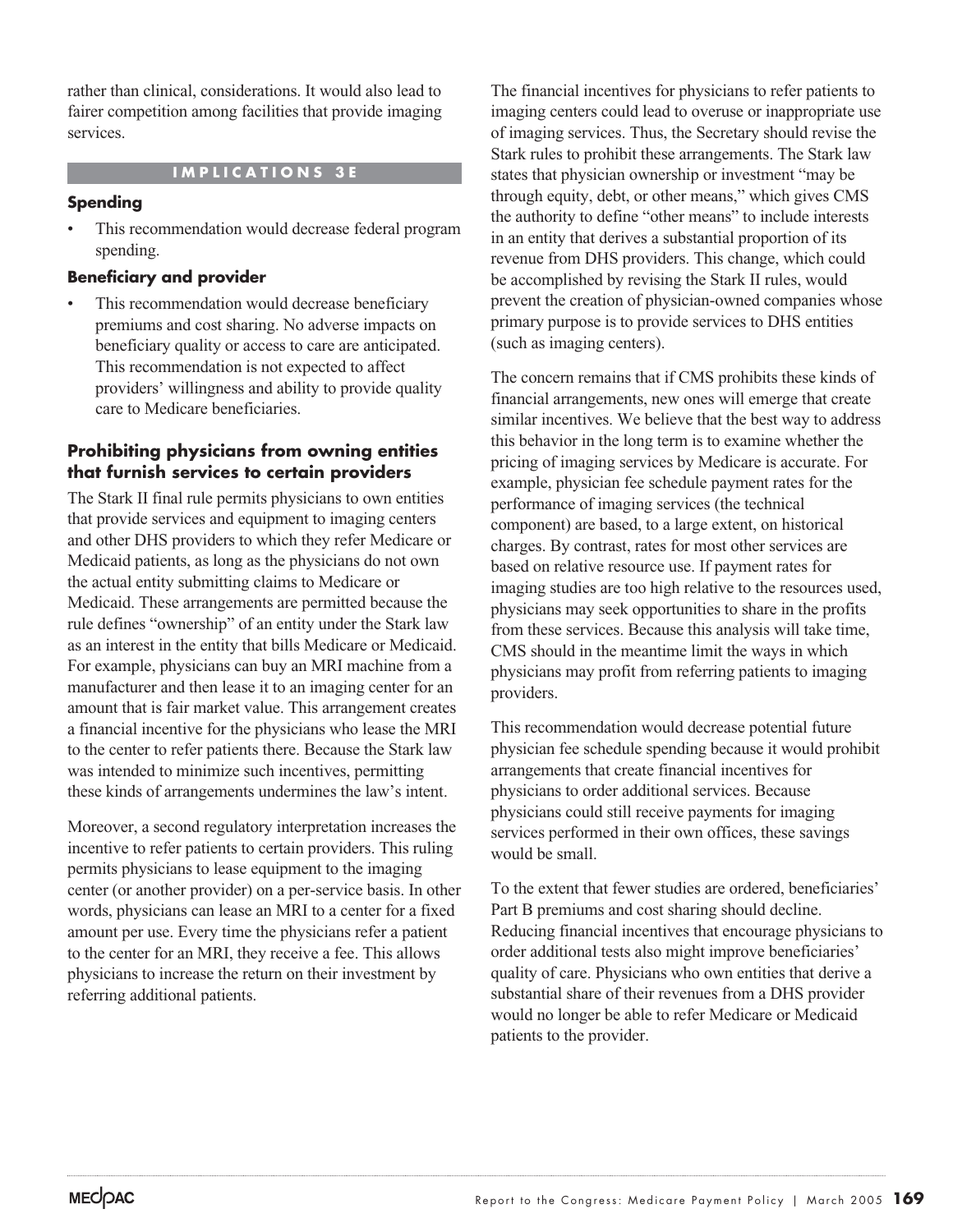#### **RECOMMENDATION 3F**

**The Secretary should expand the definition of physician ownership in the Ethics in Patient Referrals Act to include interests in an entity that derives a substantial proportion of its revenue from a provider of designated health services.** 

#### **RATIONALE 3F**

The Stark II final rule creates a narrow exception that is inconsistent with the underlying intent of the Stark law. Physician ownership of entities that provide services and equipment to imaging centers and other providers creates financial incentives for physicians to refer patients to these providers, which could lead to higher use of services. Prohibiting these arrangements should help ensure that referrals are based on clinical, rather than financial, considerations. It would also help ensure that competition among health care facilities is based on quality and cost, rather than financial arrangements with entities owned by physicians who refer patients to the facility.

#### **IMPLICATIONS 3F**

#### **Spending**

This recommendation would decrease federal program spending.

#### **Beneficiary and provider**

This recommendation would decrease beneficiary premiums and cost sharing. No adverse impacts on beneficiary quality or access to care are anticipated. This recommendation is not expected to affect providers' willingness and ability to provide quality care to Medicare beneficiaries.

In this section, we recommended strategies to directly address the quality and volume of imaging studies. Although we continue to prefer direct strategies to deal with volume increases, we recognize that the Congress may need to continue overall physician spending targets in the current budget environment. In the next section, we present some ideas about ways to modify the current payment system to tie spending targets more closely to physician accountability. They are intended to reward performance while maintaining beneficiary choice of providers. These ideas cannot solve the budget problems created by the sustainable growth rate (SGR) formula, which would require negative payment updates for physicians for at least five years.

# **Creating new incentives in the physician payment system**

Since the adoption of the physician fee schedule, the Congress has sought ways to constrain excessive expenditure growth for Medicare Part B services. The sustainable growth rate ties updates for physician fee schedule services to the rate of growth in the volume of services. Under current law, implementing the SGR would result in negative updates from 2006–2011 (CMS 2005). MedPAC has consistently raised concerns about the suitability of the SGR as a volume control mechanism and recommended its elimination. We believe that the other changes recommended in this report, including our payfor-performance and information technology proposals discussed in Chapter 4, can help Medicare beneficiaries receive high-quality appropriate services. Although the Commission's preference is to address issues of inappropriate volume increases directly as discussed in the previous section on imaging, we recognize that the Congress may wish to retain some form of limit on aggregate volume.

Any alternative volume target would raise many design and policy issues. In this section, we describe the SGR and reiterate some of the Commission's criticisms. Next we sketch some ideas for modifying the system. These ideas do not represent Commission proposals but are preliminary thoughts about how alternative volume targets might be constructed. Finally, we discuss some of the issues that these targets would raise. Any implementation of a new target would require considerably more analysis, including development of a pilot program to test its feasibility.

# **What are the problems with the SGR?**

Because of rapid growth in the volume of physician services in the 1980s, the Congress established an expenditure target for the fee schedule in 1989. Known as the volume performance standard (VPS), it was based on growth in the volume of services. The VPS linked annual updates of the fee schedule's conversion factor to growth in the number and type of services physicians provide. If volume growth in a year exceeded that allowed by the VPS, the update was adjusted downward two years later.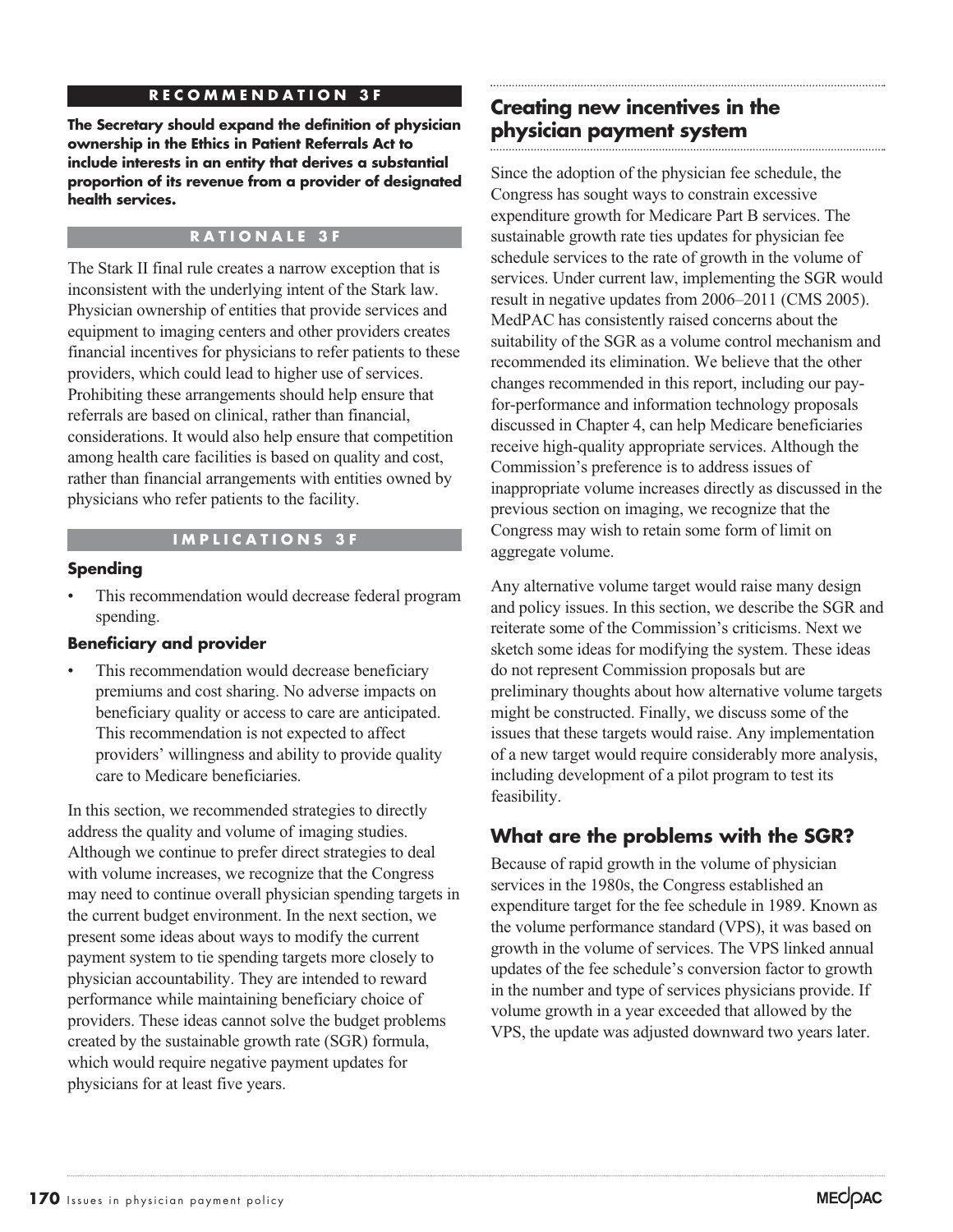Experience with the VPS formula showed that it had several methodological flaws that prevented it from operating as intended. As the result of a slowdown in the growth of the volume of services during the 1990s, the VPS became unrealistically stringent.

These problems prompted the Congress to replace the initial standard as part of the Balanced Budget Act of 1997. That law instituted the sustainable growth rate as the new target for Part B services. The SGR is based on the number of beneficiaries in fee-for-service Medicare, input prices, the effects of law and regulation, and an allowance for volume growth based on the gross domestic product (GDP). The GDP—the measure of goods and services produced in the United States—is used as the benchmark of how much growth in volume society can afford. The basic SGR mechanism is to compare actual spending to target spending and adjust the update accordingly.

Since 2000, spending has remained above the target. MedPAC (2004a) studied the factors contributing to above-target spending in this period. Our analysis concluded that most recently the main reason has been the high growth in the volume of services relative to the growth allowed by the SGR. From 1999 to 2003, growth in volume per beneficiary averaged about 5 percent per year. By contrast, the allowance in the target for volume growth—the trend in growth of real gross domestic product per capita—was only about 2 percent.

So far, only one negative update has occurred—in 2002 to realign actual spending with the target. To prevent further negative updates, the Congress intervened through the Medicare Prescription Drug, Improvement, and Modernization Act of 2003 and legislated positive updates through 2005. This action has only delayed the negative updates, however, because the target was not changed. CMS now projects negative updates through 2011 (CMS 2005).

Criticisms of the SGR are widespread. MedPAC first recommended repeal of the SGR in 2001, and we have consistently raised concerns about the formula, both when it has set updates above and below changes in input prices. The formula is flawed as a volume control mechanism. Because it is a national target, it creates no incentives for individual physicians to control volume. In the short term, physicians may have an incentive to increase services. It is inequitable because it treats all physicians and regions of

the country alike, regardless of any behavior that influences volume. Further, it does not create incentives for physicians to develop structures of care that coordinate beneficiary care across multiple physicians and sites of care.

Although the Commission's preference is to address issues of inappropriate volume increases directly, as discussed in the previous section on imaging, we also are considering ways to modify the SGR so that individual incentives could be more directly linked to a volume target. The following section presents some preliminary ideas directed toward this goal. Any modified SGR system would be designed to incorporate pay-for-performance and physician resource measurement programs, as discussed in Chapter 4.

# **Multiple spending targets**

Potentially, the SGR could be modified by creating smaller groups subject to a spending target. Research shows that reducing the size of groups subject to collective incentives may increase the likelihood that the actions of individuals within the group will be influenced by the incentives (see for example, Kralewski et al. 2000, Town et al. 2004).<sup>24</sup>

This section presents four ways in which Medicare could move from one national spending target to multiple spending targets:

- create an alternate pool based on membership by organized groups of physicians,
- divide the United States into regions and adjust the annual conversion factor based on changes in the volume of services provided in each region,
- set targets based on the performance of hospital medical staffs, or
- develop volume targets for specific services or types of services.

All of these ideas raise many questions about design, implementation, and policy.

# **Group target pool**

The Congress could create an alternate voluntary spending pool with its own expenditure target. Organized groups of physicians would apply for inclusion, and services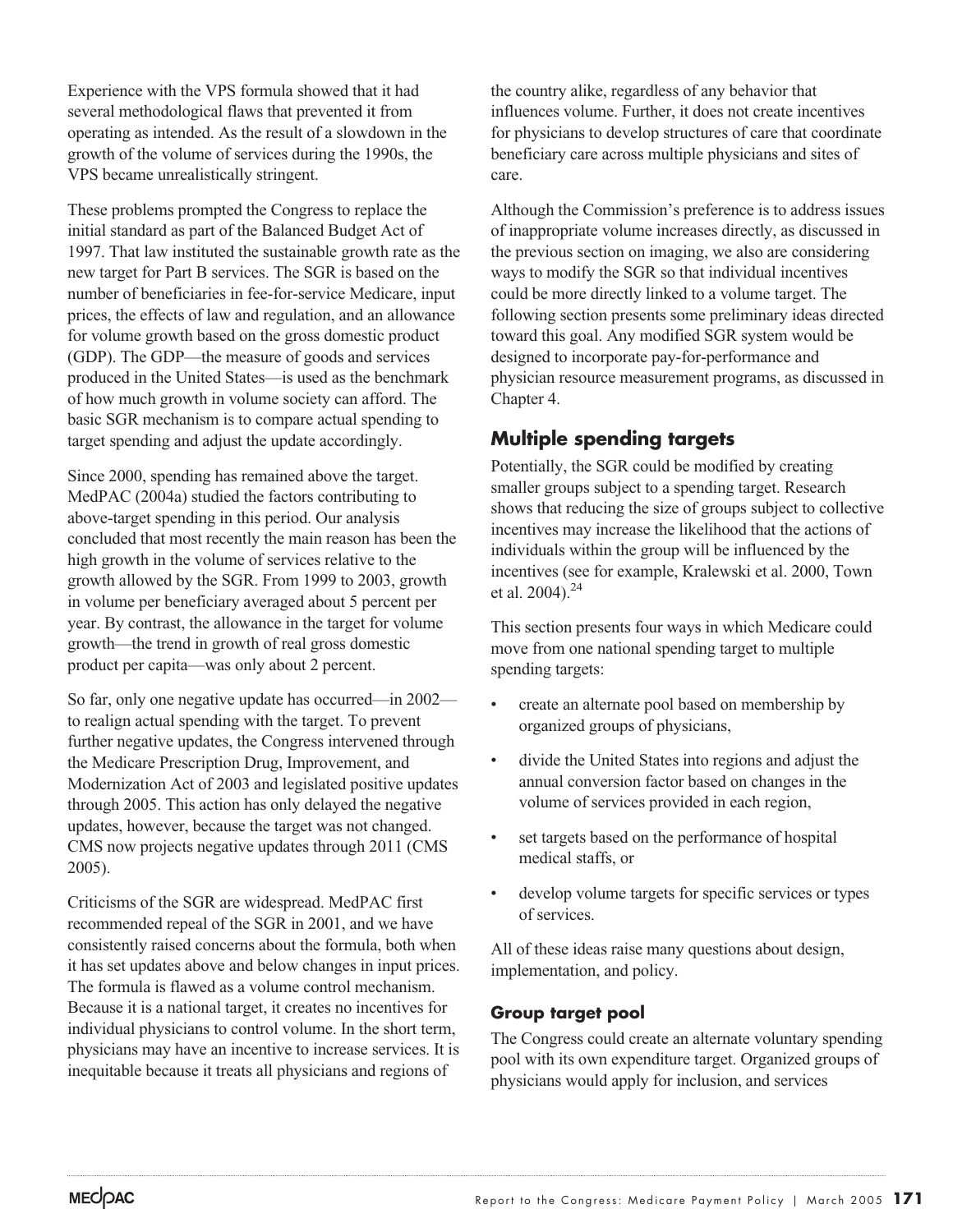provided by group members would be aggregated in this separate pool. In order to participate in the pool, groups would have to meet certain criteria that demonstrate that they have a means of organization, accountability, and commitment to the use of evidence-based medicine. Specific standards might vary, but possibilities include group use of clinical information technology, establishment of systematic techniques for quality improvement, and development of processes of coordinated care for patients with multiple chronic conditions. Continued membership would be subject to performance standards. One version of this approach was proposed by Tompkins et al. (1996). A similar idea is reflected in the group practice demonstration currently under development at CMS. This project would assign beneficiaries to physician group practices based on where they receive their evaluation and management services. Reimbursement would combine fee-for-service payments with performance payments based on improved management of care.

Policymakers would have to decide what types of groups could participate in the pool. Multispecialty group practices would be the model for the kind of group that would join. Currently, more than 600 multispecialty groups with over 50 physicians practice in the United States. Groups such as the Permanente Medical Group, the Mayo Clinic, Marshfield Clinic, Intermountain Health, and the Geisinger Clinic have adopted techniques to bring up-to-date medical science systematically to the practice of medicine. They monitor the impact of these techniques on patients outcomes. Many have electronic medical records and other information technology.

Ideally, the pool would not be limited to those groups. The goal would be to set the criteria for participation in the alternate pool high enough so that it provides incentives for physicians to develop organized processes of care, but not so high that certain kinds of providers, like rural physicians, are automatically precluded from joining. Other possible organizations include independent practice associations (IPAs) and other smaller groups of physicians who have developed alliances among practices to contract with health plans, medical staff of hospitals, and single specialty group practices. These organizations would have to develop organizational structures to meet the accountability and communication standards necessary for inclusion in the pool.

CMS would have to develop measures to determine and then monitor whether applicants meet the standards for inclusion in the alternate pool. CMS could deem independent accrediting entities to ensure that groups qualify for inclusion and continue to meet the standards.

CMS also would have to devise a way of attributing the services received by individual beneficiaries to groups without locking beneficiaries into receiving care from any specific group. Some health plans have developed algorithms that attribute patient care to particular groups on the basis of the percentage of care they receive from any one group. Medicare might adopt such a methodology for its own uses, but the process would likely be complex and raise many questions. For example, would all of the physician services received by a beneficiary count within a pool, even if only 30 percent of the patient's care was provided by group members?

The group target approach would require a means of risk adjustment. The system must ensure that groups do not have an incentive to discourage patients with high-volume medical needs or discourage group membership by physicians who provide high-quality care to patients with particularly costly medical conditions.

### **Regional targets**

An alternative mechanism for controlling expenditures would address regional variation in practice patterns. An SGR-type formula could be used to determine how much spending growth society could afford, but the overall target would be adjusted regionally. Each year, the regional targets would be based on how the rate of increase for Medicare physician services in one area compared with the national average. The target could be based on the rate of increase in volume and intensity, the level of per capita spending, or some combination of the two. Because reducing volume growth would be more difficult to achieve in areas where the volume of services provided was already low, the formula would have to take into account the initial volume level. CMS would have to ensure that this system did not result in stinting on medical services. Regional per capita spending would be adjusted for risk and changes in input prices.

Updates would be higher in areas that controlled volume growth and lower in areas where volume grew at rates above the national average. Although these targets would still affect all physicians in an area without regard to their individual practices, physicians would have a stronger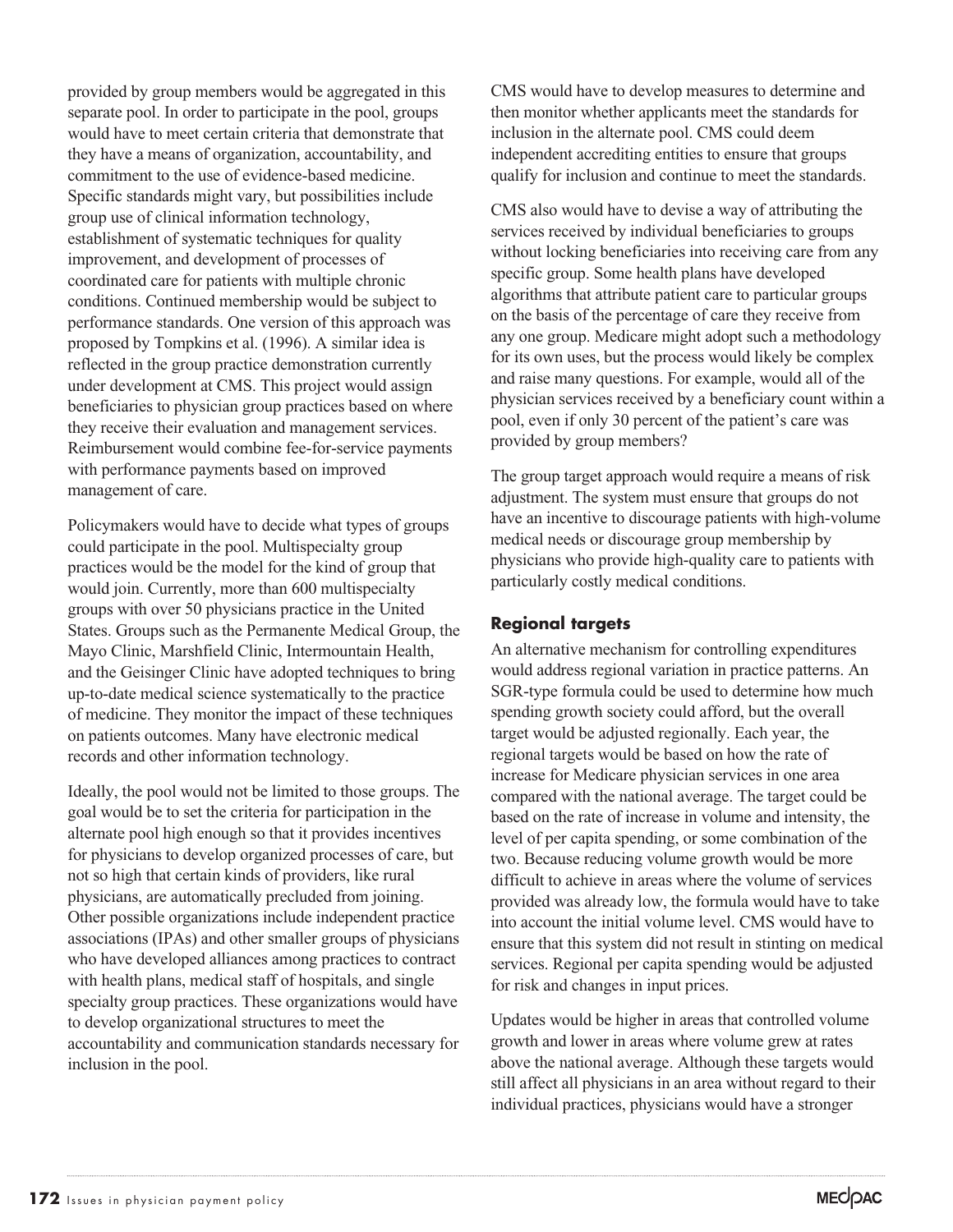incentive and greater ability to organize themselves to increase the efficiency of medical practice within their regions if the area were small enough.

Choosing the appropriate types of regions would be critical for this policy. Policymakers could define pools by census regions, states, markets, or hospital referral regions. In making a decision, they would have to balance the administrative efficiencies that could be achieved with larger regions with the ability of physicians in smaller regions to create mechanisms for accountability and attribution of services to specific pools.

### **Spending targets based on hospital medical staffs**

Recent research (Fisher et al. 2004) has demonstrated the extent to which hospital medical centers function as de facto systems of care. It might be possible to develop spending targets based on services provided by hospital medical staffs. This concept would combine elements of the first two ideas. Medical staff would be defined as all the physicians practicing in a given hospital. Since virtually all physicians have admitting privileges in at least one hospital, all would be affected by the potential gains and losses of this alternative. Per capita spending would be case-mix adjusted and adjusted for changes in input prices. Regional variation would also have to be taken into account. As in the previous alternative, updates would be higher for medical staffs that controlled spending growth and lower for staffs for whom spending grew at rates above the national average. Hospital medical staffs have organizational structures that might facilitate collaboration among physicians, and might be more capable than other groups of responding to incentives created by the target.

This proposal could be implemented in stages, with initial targets based on physician services provided within hospitals (Welch and Miller 1994). Services could be measured by episodes of care provided within the hospital. Because these episodes of care could also be linked to efficiencies on the hospital side, it might be possible to link medical staff efficiencies to hospital savings with opportunities for gainsharing among physicians, hospitals, and the Medicare program (see MedPAC report to the Congress on specialty hospitals).

This proposal could create some disruptions in the health care system as physicians redirect their referrals to hospitals that better control spending growth. If there was

widespread shifting, the viability of some hospitals could be threatened. In addition, shifting admissions could lead to particular administrative problems as CMS determines the identity of specific physicians to include in each medical staff pool.

# **Service-specific spending targets**

A system of expenditure targets could have separate adjustments to fees based on targets for various types of services, rather than having a single adjustment for all physician services (PPRC 1988). For example, fees for imaging services could depend upon actual expenditures for imaging services compared with an expenditure target specifically for those services. Such a target would apply to all imaging services, regardless of the specialty of the physician providing them. Practitioners who concentrate on providing a given type of service might be better able to organize and collaborate. They would have strong incentives to develop and disseminate practice guidelines indicating the appropriate use of their services.

The service-specific target presents a number of difficulties. One problem is that the volume of specific kinds of services depends only in part on the physicians who provide them. For example, the volume of imaging services depends in large part on the referral patterns of physicians seeking diagnostic services for their patients, as well as the physicians who provide them.

An additional concern emerged when service-specific targets were included as part of the VPS system. The VPS included separate standards for surgical services, primary care services, and other nonsurgical services. Different performance standards and updates for each of the three categories of services distorted relative payments, so that an RVU in one category was no longer paid the same as an RVU in another category. For example, in 1997, the conversion factor for surgical services was \$40.96, compared with \$35.77 for primary care services (PPRC 1997). In effect, payments for primary care services were reduced relative to surgical services despite equivalent levels of time, skill, and effort. As a result, service-specific targets were eliminated when the Congress established the SGR. Although this could be a problem, as Medicare moves toward a system based on paying for performance, payment differentials among providers will be inevitable.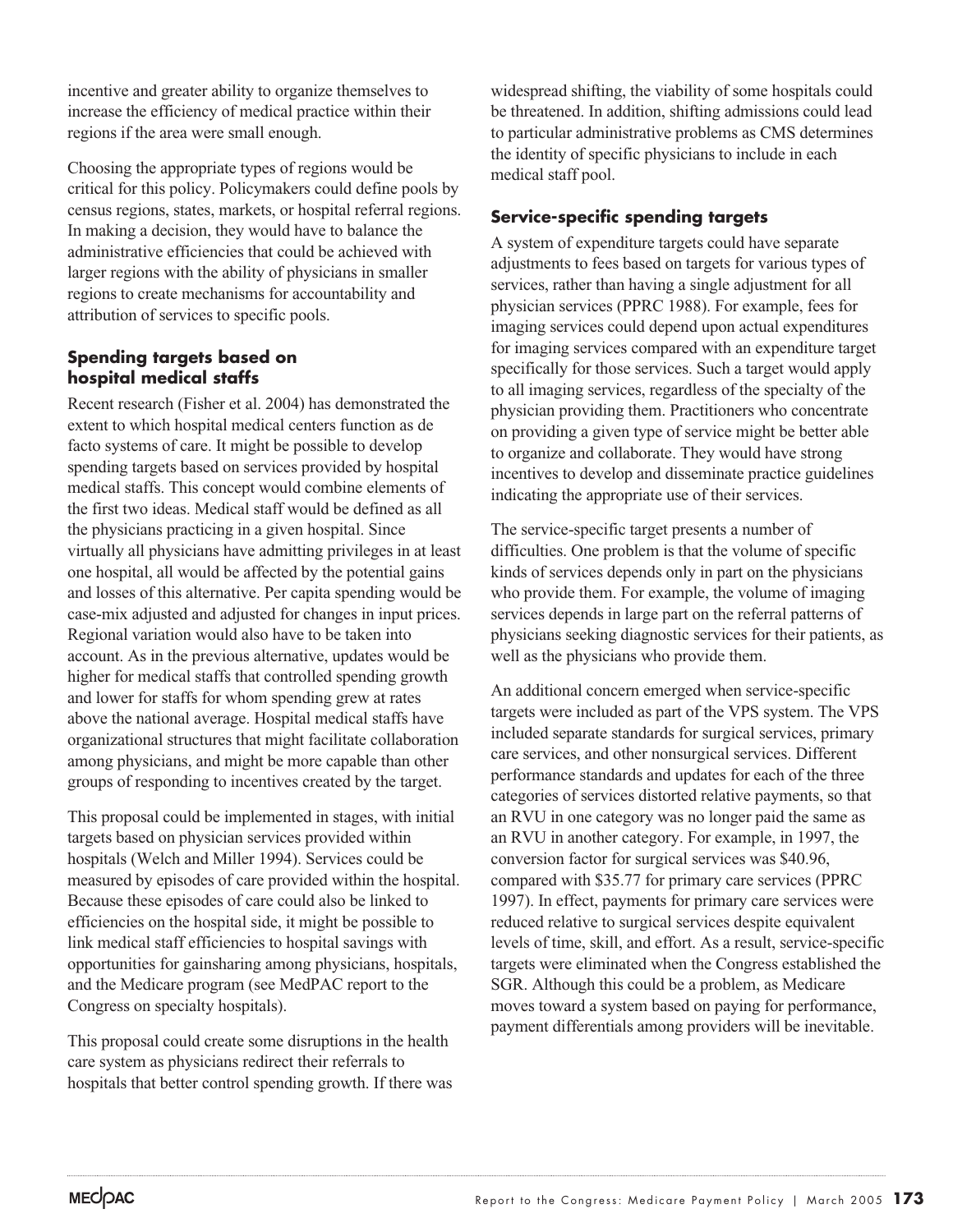# **Cross-cutting issues**

Although each of these ideas raises unique issues, some questions are common to them all:

- How would the expenditure target be set?
- How many pools should be established?
- How can differences in health status among target pools be captured?
- How would individual services be attributed to the target pool?
- Will the system be considered fair?
- How can separate target pools be combined with other measures like pay for performance?

Further analysis is needed to answer each of these questions.

#### **How would the expenditure target be set?**

The expenditure target might be based on changes in GDP, similar to the current SGR system. Alternatively, targets could be based on the historical experience of the groups in question. Policymakers will have to take into account differences between volume growth and differences in the level of volume between groups or regions. If regional practice patterns are taken into account, targets could be different in areas where volume is already high. If pools are based on organized groups, it might be possible to take into account cases in which more efficient and effective physician care reduces hospital spending. If the target is based on the national average growth in the volume of services, decisions will have to be made on how far above and below the target volume growth must be to generate a higher or lower conversion factor.

### **How many pools should be established?**

One of the most critical challenges concerns the number of pools to be established. Whether targets are based on groups, regions, or services, decisions will have to be made about how many target pools are most appropriate. Since one of the key goals of multiple target pools is to link individual incentives with payment to control unnecessary volume, it would make sense to have smaller

pools in which physicians had more ability to influence the behavior of their peers. On the other hand, larger pools would be easier to administer and would likely result in more stable estimates of volume growth.

### **How would services be attributed to the pool?**

Of all the alternatives described, it would be easiest to attribute beneficiary services to regional pools and hospitals. Services delivered within a region would count toward expenditures in that target pool. As noted earlier, attribution of services to groups in a target system based on organized groups would require a system that could allocate beneficiary services to a particular group based on the percentage of care the beneficiary received from that group. Pools based on specific services would have to take into account the extent to which service use depends on the actions of referring physicians.

### **Will the system be considered fair?**

None of the aggregate target systems will be able to fully account for efficient providers in high-volume pools or inefficient providers in low-volume pools. But any attempt to create multiple target pools will require a good system of risk adjustment to ensure that targets do not lead to selection against patients with high-volume medical needs or physicians who provide high-quality care to patients with particularly costly medical conditions.

#### **How can separate target pools be combined with other measures like pay for performance?**

Our proposals on pay for performance and information technology, as well as our recommendations on measuring physician resource use and setting standards for imaging services, are intended to apply to all physicians. All physicians should have incentives to provide high-quality medicine that is evidence based and, thus, we prefer these more direct measures. The interaction of these measures with multiple target pools may increase the administrative complexity of the program but will be necessary for implementation. As a next step, we will examine private sector efforts like the Buyers Health Care Action Group to introduce complementary measures of physician accountability within a competitive marketplace.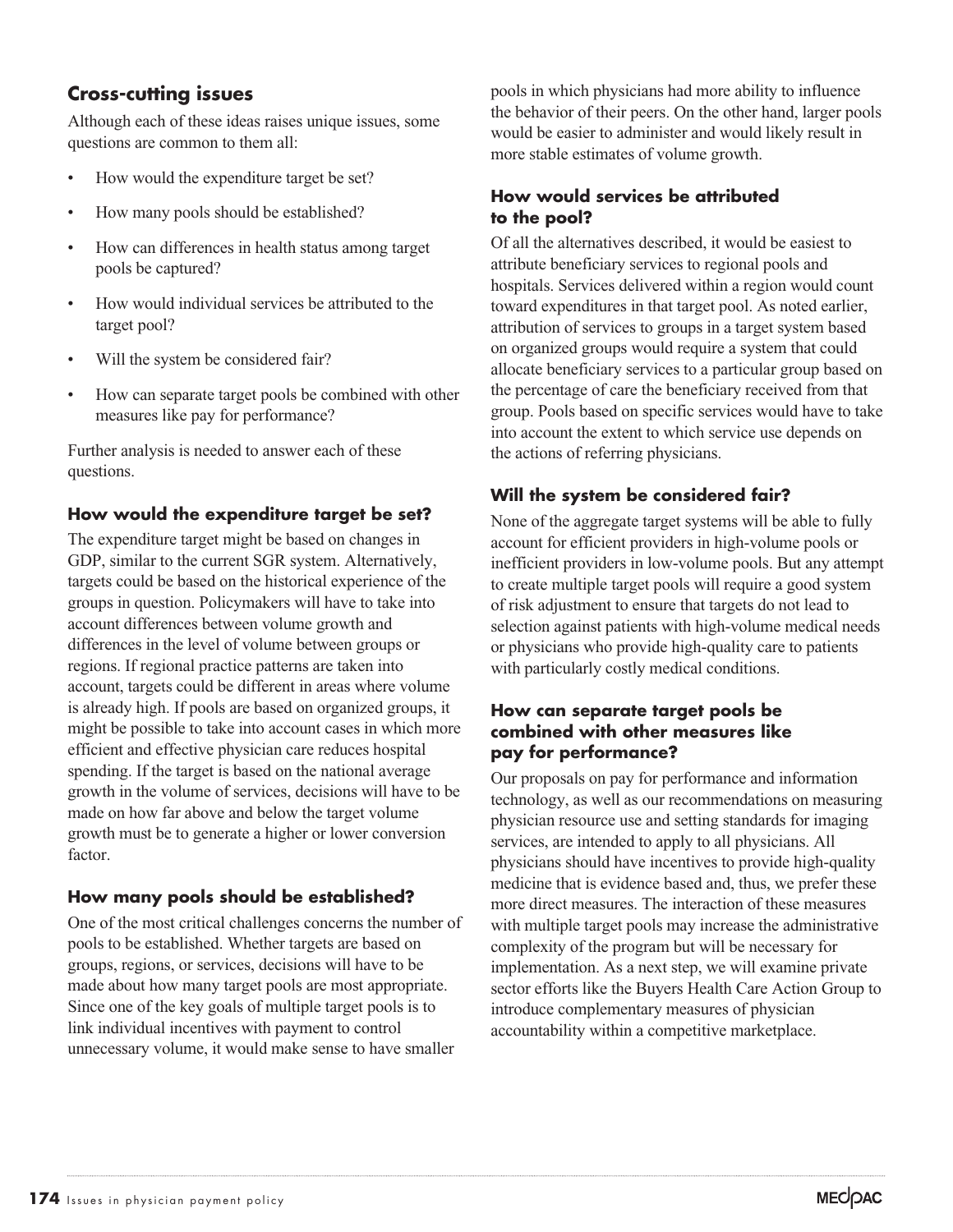# **Future work**

The recommendations in this chapter represent the beginning of our work on reforming the physician payment system. In upcoming months, we intend to extend our empirical analysis on measuring physician resource use. We will use Medicare claims data to construct episodes of care and examine variation in the use of physician services within these episodes. As we consider policy options, we will analyze historical changes

in volume within different sets of parameters, considering variation by type of practice, region, and service. We also intend to examine how prices are set for individual services within the fee schedule. Finally, we will look at geographic adjusters and the design of payment areas used in the fee schedule.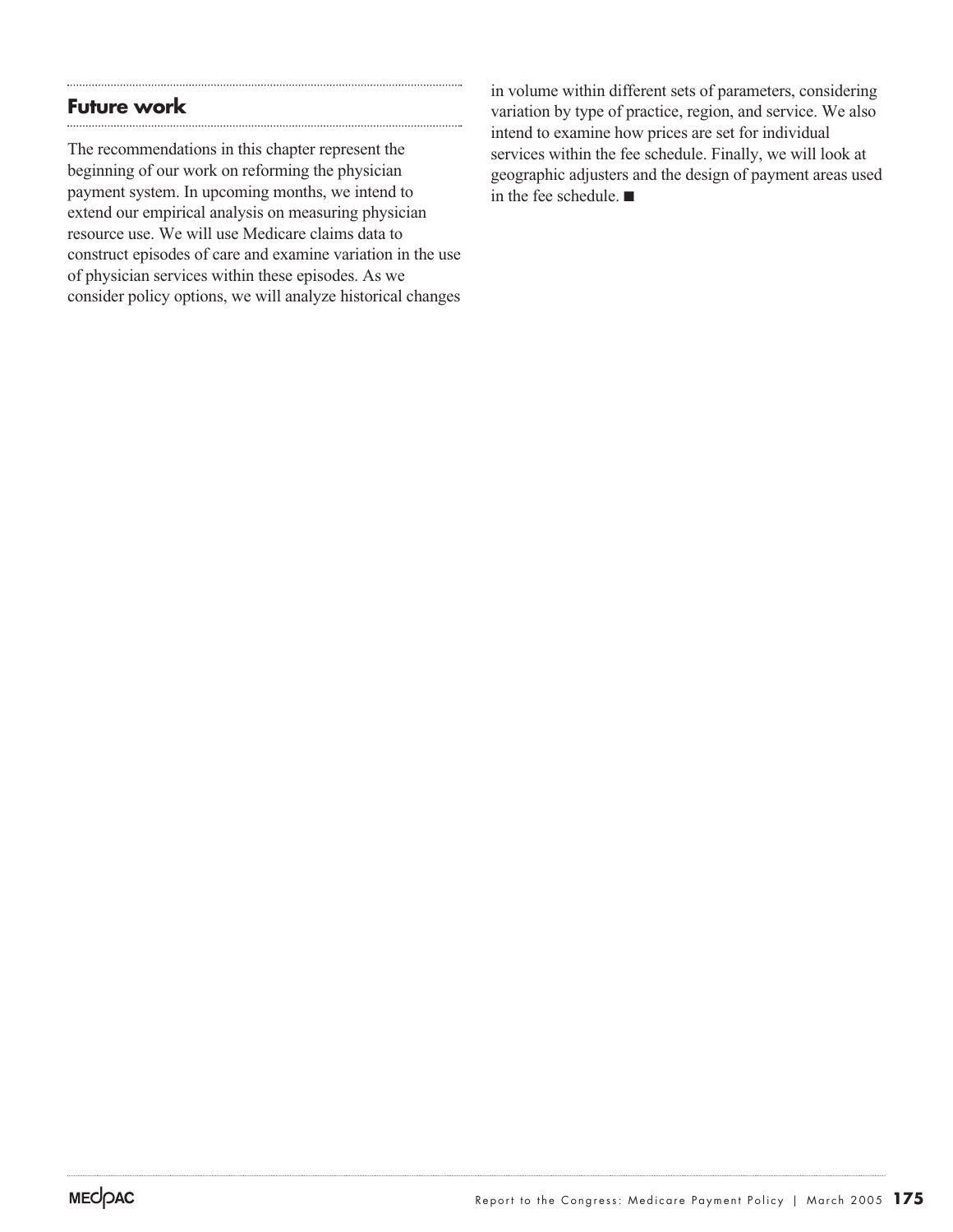# **Endnotes**

- 1 Using claims data from 1999 through 2003, we calculated per capita growth in the units of service beneficiaries used. We then weighted the units of services used by each service's relative value units (RVUs) from the physician fee schedule. The result is a measure of growth—or volume—that accounts for changes in both the number of services and the complexity, or intensity, of these services. We thus distinguish growth in volume from growth in units of service. Volume growth includes an adjustment for changes in intensity; units-of-service growth does not.
- 2 For additional analysis of this issue see GAO (2004).
- 3 Potential changes in practice style could include not only modifying the number and types of services provided and the sites of those services, but also using more nonphysician, lessexpensive resources to reduce spending and use of costly services.
- 4 Medicare fee schedule payment rates for the performance of imaging services (the technical component) are based, to a large extent, on historical charges. By contrast, rates for most other services are based on relative resource use.
- 5 The measure of service use combines the number of services used, their level of intensity, and the conversion factor (units of service multiplied by each service's relative weight from the 2003 physician fee schedule multiplied by the 2003 conversion factor).
- 6 Almost all imaging services have two distinct parts: the performance of a diagnostic test and the interpretation of the results by a physician. If the study is performed in a physician office, the physician submits a technical component claim to cover the costs of performing the test; the interpreting physician submits a professional component claim. Both claims are paid under the physician fee schedule. Studies performed in a hospital do not generate technical component claims. Thus, if more imaging services are performed in physician offices, technical component claims will increase as a share of all fee schedule imaging claims. Such an increase occurred between 1999 and 2002, which indicates that imaging procedures shifted to physician offices. Because the technical component is generally assigned a higher payment rate than the professional component, growth of technical component claims as a share of all imaging claims leads to additional payments. These additional payments accounted for about 20 percent of the growth in the volume and intensity of imaging services between 1999 and 2002 (MedPAC 2004a).
- 7 Similarly, in their published research, the Dartmouth researchers ranked U.S. regions according to the use of

hospital and physician services by Medicare beneficiaries during their last six months of life (Fisher et al. 2003a).

- 8 One of the exceptions allows a radiologist to bill for the use of contrast material in a study, even if it was not ordered by the treating physician.
- 9 Some plans assert that the professional fee for interpreting the study should also be reduced because the physician spends less time interpreting additional studies for the same patient.
- 10 The CCI edits are shared with the medical community and the American Medical Association's Correct Coding Policy Committee for review and comment before their implementation (MedPAC 2000).
- 11 The American Institute of Ultrasound in Medicine develops its standards in collaboration with the American College of Radiology, American College of Obstetricians and Gynecologists, and American Society of Breast Surgeons.
- 12 For example, CMS or its contractors would need to develop a program that lists the imaging codes for which each physician is permitted to bill Medicare.
- 13 For example, after an initial site visit and document review for new IDTFs, carriers are not required to continue monitoring them.
- 14 These carriers cover Arkansas, Louisiana, Oklahoma, New Mexico, and Eastern Missouri.
- 15 However, the NRC does not have authority over positron emission tomography.
- 16 One notable exception is New Jersey, which requires that facilities using X-ray equipment establish quality-control programs.
- 17 CMS has similar "deeming" arrangements with private accreditation groups for several types of providers, such as hospitals and ambulatory surgical centers.
- 18 Under authority of the Clinical Laboratory Improvement Amendments, passed in 1988, CMS establishes quality standards for clinical laboratories. These laboratories are located in physician offices as well as in hospitals, skilled nursing facilities, and other locations.
- 19 This same principle applies to other medical professionals, including dentists, optometrists, podiatrists, and chiropractors.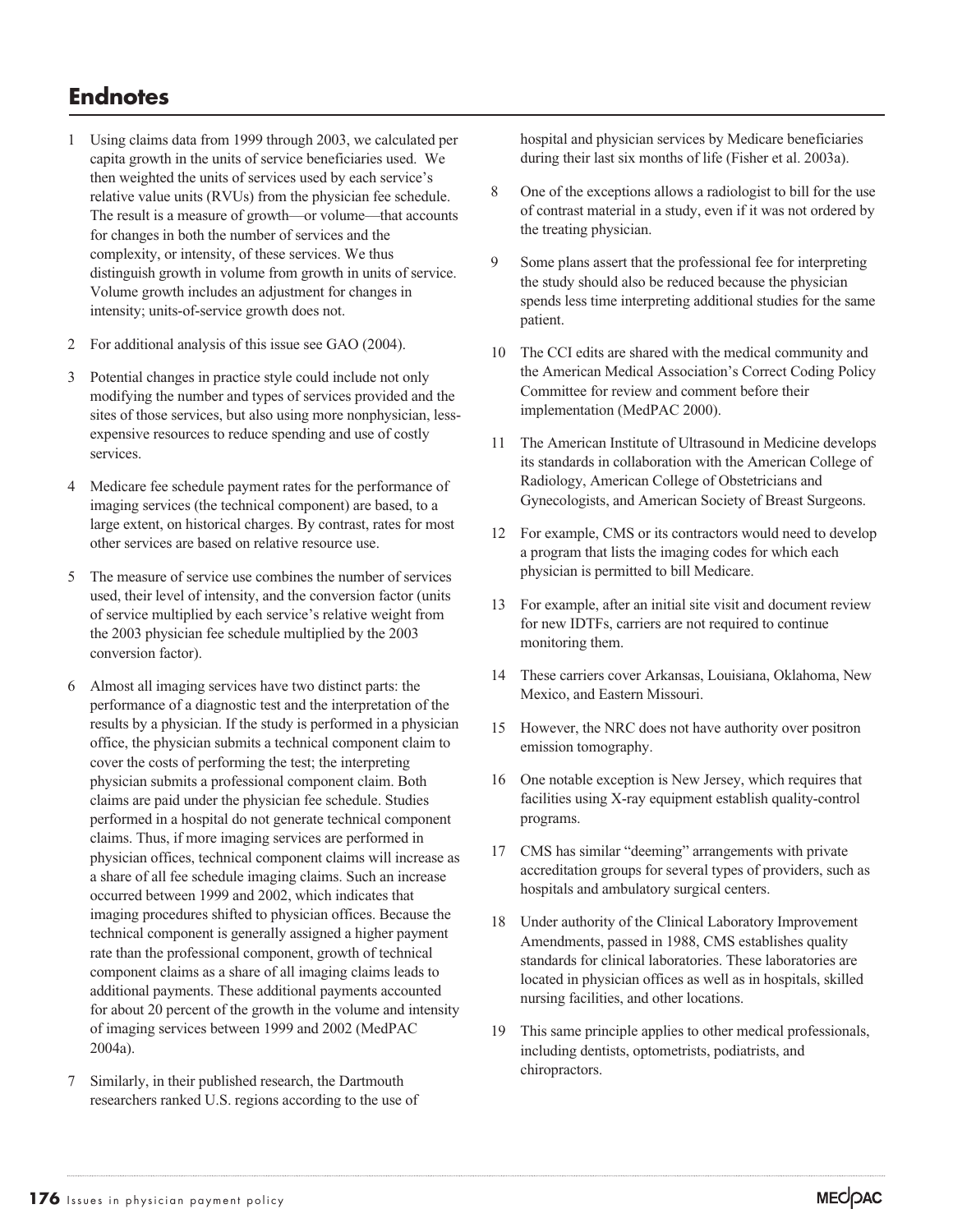- 20 The GAO found that access problems exist in some locations. However, the inability of some providers to meet FDA's quality requirements was one of several factors contributing to problems in these areas. Other factors included high demand for services at some facilities, a shortage of technologists, financial difficulties, and temporary problems caused by the closure of large facilities (GAO 2002).
- 21 This section is based, in part, on an analysis of the Stark law conducted by a MedPAC contractor, Kevin McAnaney.
- 22 The in-office ancillary exception does not apply to most durable medical equipment and parenteral and enteral nutrition services because there was no clear justification for permitting these services to be provided by the referring physician.
- 23 Although certain nonradiology services are covered under the law (e.g., MRI and CT), these procedures, unlike nuclear medicine, were explicitly included in the statute.
- 24 This research is mostly based on the experiences of multispecialty group practices. Analysts agree that more research is necessary to determine any causal relationships between group size and the effectiveness of incentives.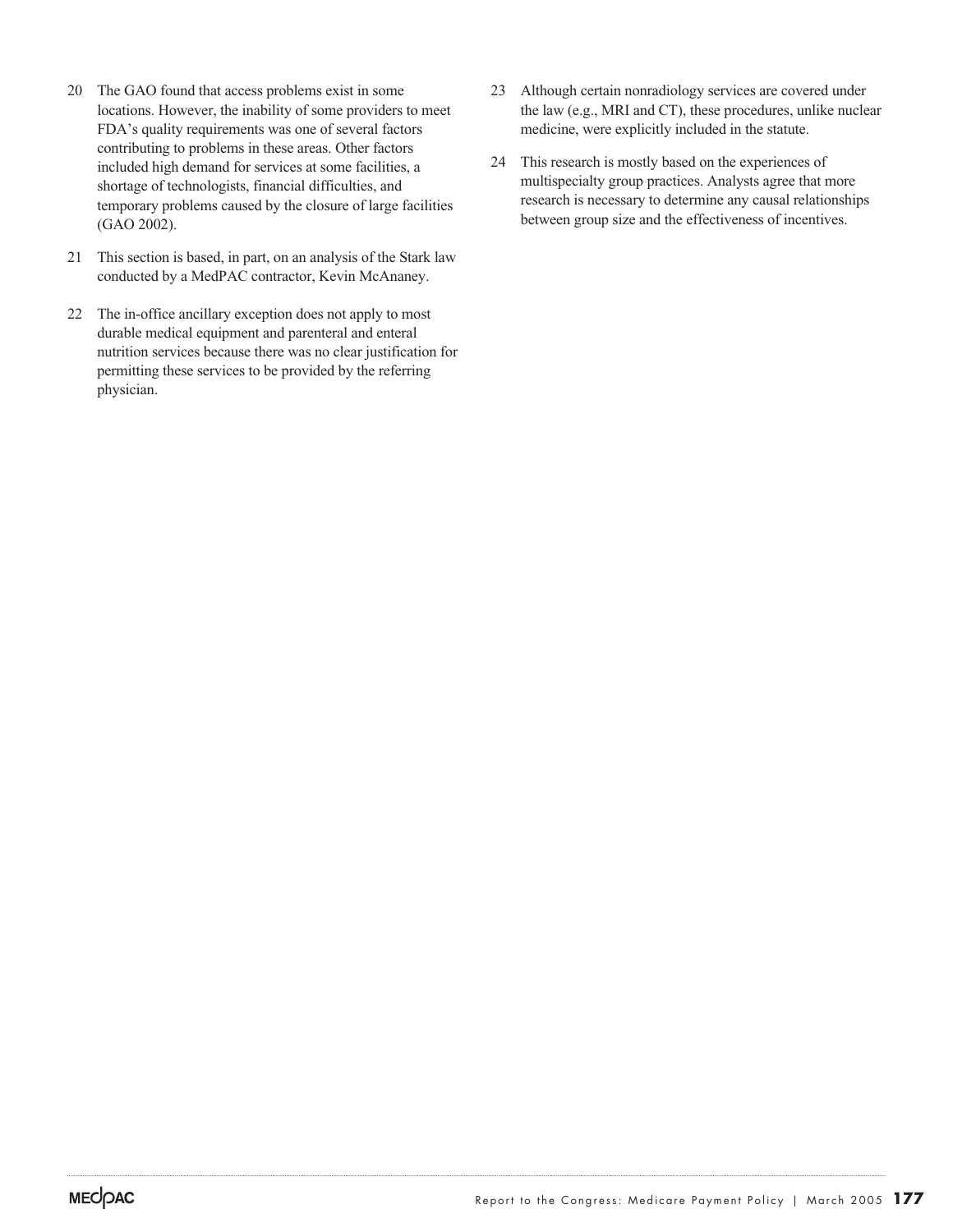# **References**

Alfaro, D., M. Levitt, D. English, et al. 1995. Accuracy of interpretation of cranial computed tomography scans in an emergency medicine residency program. *Annals of Emergency Medicine* 25, no. 2 (February): 169–174.

American Medical Association. 2003. *Current Procedural Terminology 2004.* Chicago: AMA Press.

Andersen, H. R., T. Nielsen, K. Rasmussen, et al. 2003. A comparison of coronary angioplasty with fibrinolytic therapy in acute myocardial infarction. *The New England Journal of Medicine* 349, no. 8 (August 21): 733–742.

Balas, E., S. Borch, G. Brown, et al. 1996. Effect of physician profiling on utilization: Meta-analysis of randomized clinical trials. *Journal of Internal Medicine* 11, no. 10: 584–590.

Boards of Trustees, Federal Hospital Insurance and Federal Supplementary Medical Insurance Trust Funds. 2004. *2004 Annual report of the Boards of Trustees of the Federal Hospital Insurance and Federal Supplementary Medical Insurance Trust Funds*. Washington, DC: Boards of Trustees.

Bridges to Excellence and The Leapfrog Group. 2004. Measuring provider efficiency version 1.0. http://www.bridgestoexcellence.org.

Brown, O., P. Bendick, P. Bove, et al. 2004. Reliability of extracranial carotid artery duplex ultrasound scanning: Value of vascular laboratory accreditation. *Journal of Vascular Surgery* 39, no. 2 (February): 366–371.

CareCore National. 2004. Unpublished data provided to author, November 24.

Centers for Medicare & Medicaid Services, Department of Health and Human Services. 2005. Telephone conversation.

Centers for Medicare & Medicaid Services, Department of Health and Human Services. 2004a. Empire Medicare Services: Transthoracic echocardiography (TTE). Local coverage determination no. L3123. http://www.empiremedicare.com/newypolicy/policy/cy011e\_final .htm. September 15.

Centers for Medicare & Medicaid Services, Department of Health and Human Services. 2004b. Unified agenda. *Federal Register* 69, no. 123 (June 28): 37481.

Centers for Medicare & Medicaid Services, Department of Health and Human Services. 2004c. Coverage criteria/guidelines for AD and FTD PET studies. http://www.cms.hhs.gov/mcd/ viewdecisionmemo.asp?id=104. September 15.

Centers for Medicare & Medicaid Services, Department of Health and Human Services. 2003. *Medicare coverage issues manual*, Transmittal 171. June 20.

Conference of Radiation Control Program Directors, Inc. 2004. State radiation protection programs. http://www.crcpd.org/Program\_Efforts-Overview/RCPs.htm.

Congressional Record. 1989. *Introduction of the Ethics in Patient Referrals Act.* 101<sup>st</sup> Cong. 1st sess. (February 9). http://thomas.loc.gov/.

Consumer-Purchaser Disclosure Project, Pacific Business Group on Health. 2003. More efficient physicians: A path to significant savings in health care. July. http:pbgh.org.

Cutler, D., McClellan, M. 2001. Is technological change in medicine worth it?, *Health Affairs* 20, no. 5 (September/October): 11–29.

Cutler, D., M. McClellan, and J. Newhouse. 1999. The costs and benefits of intense treatment for cardiovascular disease. In *Measuring the prices of medical treatments*, Triplett J.E., ed. Washington, DC: Brookings Institution Press.

Eisenberg, J.M. 2002. Physician utilization: The state of research about physicians' practice patterns. *Medical Care* 40, no. 11 (November): 1016–1035.

Farnsworth, Cherrill. 2004a. Telephone conversation with author, August 25.

Farnsworth, Cherrill. 2004b. Presentation at Medicare Payment Advisory Commission public meeting, March 18, Washington, DC.

Fisher, E., D. Wennberg, T. Stukel, et al. 2004. Variations in the longitudinal efficiency of academic medical centers. *Health Affairs Web Exclusive* (October 7). http://www.healthaffairs.org.

Fisher, E., D. Wennberg, T. Stukel, et al. 2003a. The implications of regional variations in Medicare spending. Part 1: The content, quality, and accessibility of care. *Annals of Internal Medicine* 138, no. 4 (February 18): 273–287.

Fisher, E., D. Wennberg, T. Stukel, et al. 2003b. The implications of regional variations in Medicare spending. Part 2: The content, quality, and accessibility of care. *Annals of Internal Medicine* 138, no. 4 (February 18): 288–298.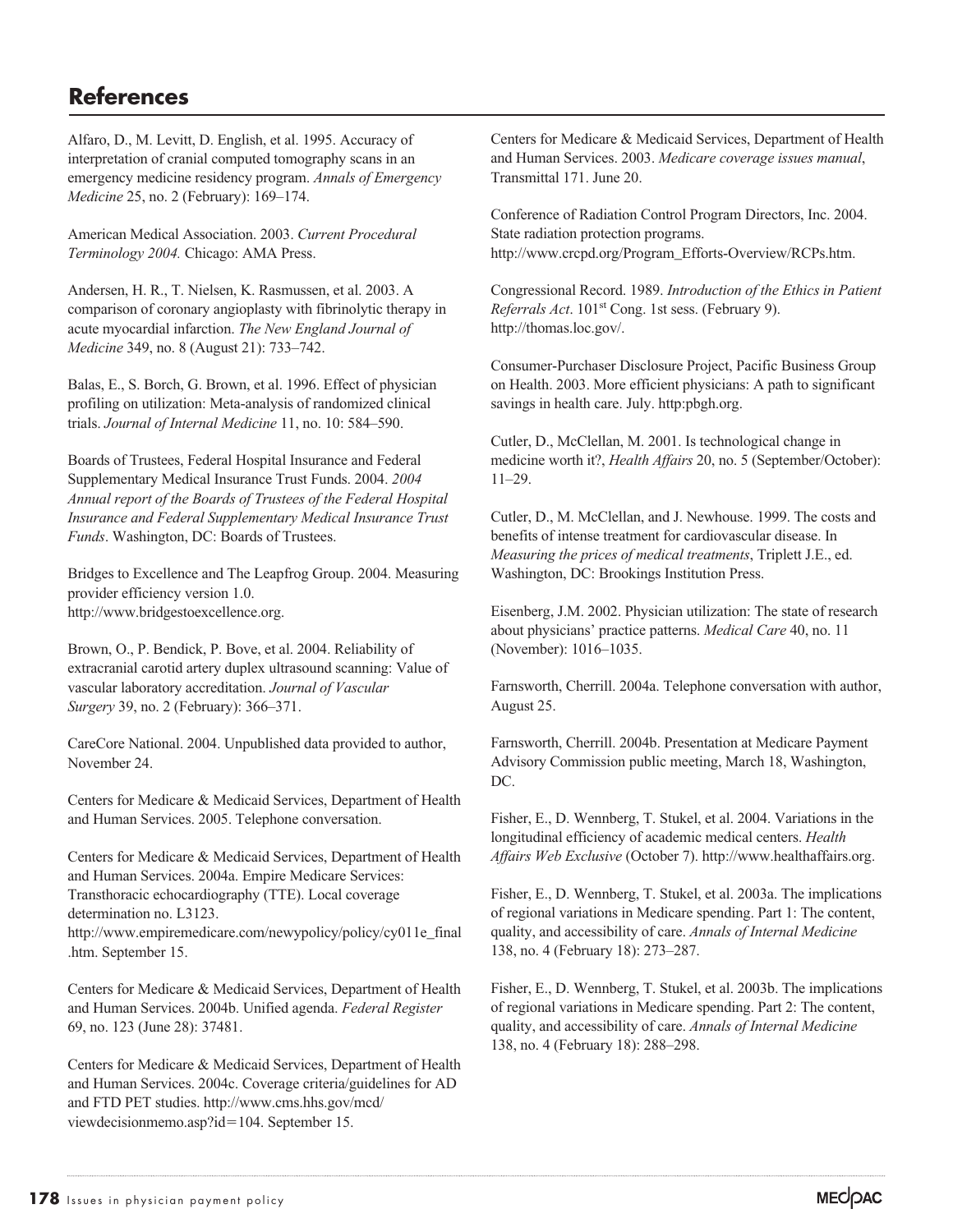Fisher, E., and H. Welch. 1999. Avoiding the unintended consequences of growth in medical care: How might more be worse? *Journal of the American Medical Association* 281, no. 5 (February 3): 446–453.

Garnick D. W., J. Fowles, A. G. Lawthers, et al. 1994. Focus on quality: Profiling physicians practice patterns. *Journal of Ambulatory Care Management* 17, no. 3: 44–75.

Gottlieb, Daniel. 2004. E-mail message to author, December 8.

Government Accountability Office. 2004. *Medicare physician payments: Concerns about spending target system prompts interest in considering reform,* no. GAO-05-85. Washington, DC: GAO. October.

Government Accountability Office. 2002. *Mammography: Capacity generally exists to deliver services*, no. GAO-02-532. Washington, DC: GAO. April.

Government Accountability Office. 1997. *Mammography services: Impact of federal legislation on quality, access, and health outcomes*, no. GAO/HEHS-98-11. Washington, DC: GAO. October.

Government Accountability Office. 1994. *Medicare: Referrals to physician-owned imaging facilities warrant HCFA's scrutiny*, no. GAO/HES-95-2. Washington, DC: GAO. October.

Health Care Financing Administration, Department of Health and Human Services. 2001. Medicare and Medicaid programs: Physicians' referrals to health care entities with which they have financial relationships. Final rule. *Federal Register* 66, no. 3 (January 4): 856–965.

Henning, A., T. Nielsen, K. Rasmussen, et al. 2003. A comparison of coronary angioplasty with fribrinolytic therapy in acute myocardial infarction. *New England Journal of Medicine* 349, no. 8 (August 21): 733–742.

Hillman, B. J., G. T. Olson, R. W. Colbert, et al. 1995. Responses to a payment policy denying professional charges for diagnostic imaging by nonradiologist physicians. *Journal of the American Medical Association* 274, no. 11 (September 20): 885–887.

Hillman, B., G. Olson, P. Griffith, et al. 1992. Physicians' utilization and charges for outpatient diagnostic imaging in a Medicare population. *Journal of the American Medical Association* 268, no. 15 (October 21): 2050–2054.

Institute of Medicine. 2001. *Crossing the quality chasm: A new health system for the 21st century.* Washington, DC: National Academy Press.

James, B. 2002. Using incentives to improve the quality of care for beneficiaries. Presentation to Medicare Payment Advisory Commission meeting, October 11, Washington, DC. http://www. MedPAC.gov.

Jelinek, J., M. Murphey, J. Welker, et al. 2002. Diagnosis of primary bone tumors with image-guided percutaneous biopsy: Experience with 110 tumors. *Radiology* 223 (May): 731–737.

Kralewski, J., E. Rich, R. Feldman, et al. 2000. The effects of medical group practice and physician payment methods on costs of care. *Health Services Research* 35, no. 3 (August): 591–613.

Lasker R. D., D. W. Shapiro, and A. M. Tucker. 1992. Realizing the potential of practice pattern profiling. *Inquiry* 29, no. 3 (Fall): 287–297.

Mays, G. P., G. Claxton, and J. White. 2004. Managed care rebound? Recent changes in health plans' cost containment strategies. *Health Affairs* (August 11): W4- 427-436. http://www.healthaffairs.org.

McGlynn, E., S. Asch, and J. Adams. 2003. The quality of health care delivered to adults in the United States. *New England Journal of Medicine* 348, no. 26 (June 26): 2635–2645.

Medicare Payment Advisory Commission. 2004a. *Report to the Congress: Growth in the volume of physician services*. Washington, DC: MedPAC.

Medicare Payment Advisory Commission. 2004b. *Report to the Congress: New approaches in Medicare*. Washington, DC: MedPAC.

Medicare Payment Advisory Commission. 2003. *Report to the Congress: Variation and innovation in Medicare*. Washington, DC: MedPAC.

Medicare Payment Advisory Commission. 2000. *Report to the Congress: Medicare Payment Policy*. Washington, DC: MedPAC.

Milstein, A. 2004. A private sector perspective on pay-forperformance in health care. Oral testimony before the Committee on Ways and Means, U.S. House of Representatives. 108<sup>th</sup> Cong., 2<sup>nd</sup> sess. March 18.

Moskowitz, H., J. Sunshine, D. Grossman, et al. 2000. The effect of imaging guidelines on the number and quality of outpatient radiographic examinations. *American Journal of Roentgenology* 175, no. 1 (July): 9–15.

National Opinion Research Center. 2004. Private and public health care purchasing strategies: Findings from NORC feasibility study. Unpublished report to MedPAC.